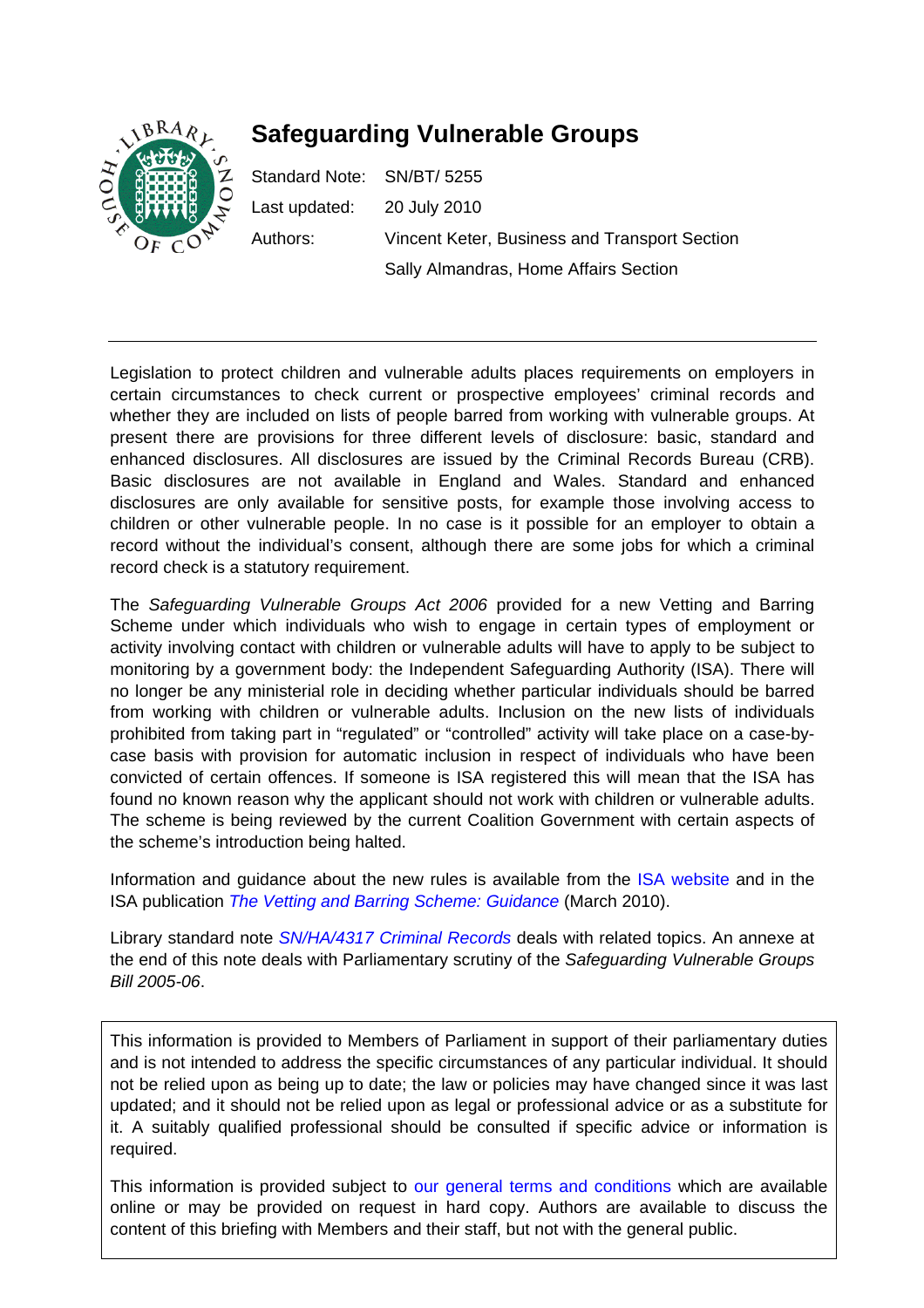# **Contents**

| 1           | <b>Overview</b>                                         |                                                                  | 3  |  |
|-------------|---------------------------------------------------------|------------------------------------------------------------------|----|--|
|             | 1.1                                                     | Departmental lists                                               | 3  |  |
|             | 1.2                                                     | The Independent Safeguarding Authority (ISA)                     | 3  |  |
| $\mathbf 2$ | <b>Transition</b>                                       |                                                                  | 5  |  |
| 3           | <b>Coalition Government policy</b>                      |                                                                  |    |  |
| 4           | The Safeguarding Vulnerable Groups Act 2006             |                                                                  |    |  |
|             | 4.1                                                     | Overview of the Act                                              | 8  |  |
|             | 4.2                                                     | The barred lists                                                 | 8  |  |
|             | 4.3                                                     | The role of the CRB                                              | 9  |  |
|             | 4.4                                                     | Regulated and controlled activity                                | 10 |  |
|             | 4.5                                                     | Automatic barring                                                | 11 |  |
| 5           |                                                         | <b>Criticisms</b>                                                | 12 |  |
| 6           |                                                         | Review of the definition of frequent and intensive contact<br>13 |    |  |
| 7           | Annexe: The Safeguarding Vulnerable Groups Bill 2005-06 |                                                                  |    |  |
|             | 7.1                                                     | Overview                                                         | 17 |  |
|             | 7.2                                                     | Lords debates                                                    | 18 |  |
|             | 7.3                                                     | Commons debates                                                  | 20 |  |
|             | 7.4                                                     | Second Reading                                                   | 20 |  |
|             | 7.5                                                     | <b>Committee Stage</b>                                           | 23 |  |
|             |                                                         | Scope of "regulated activity"                                    | 23 |  |
|             |                                                         | Parliamentary scrutiny                                           | 26 |  |
|             | 7.6                                                     | Report stage                                                     | 27 |  |
|             |                                                         | Insufficient scrutiny                                            | 27 |  |
|             |                                                         | Scope of "regulated activity"                                    | 28 |  |
|             |                                                         | Knowledge and intent                                             | 32 |  |
|             |                                                         | Fees and funding                                                 | 33 |  |
|             | 7.7                                                     | Third reading                                                    | 34 |  |
|             | 7.8                                                     | Impact assessment                                                | 36 |  |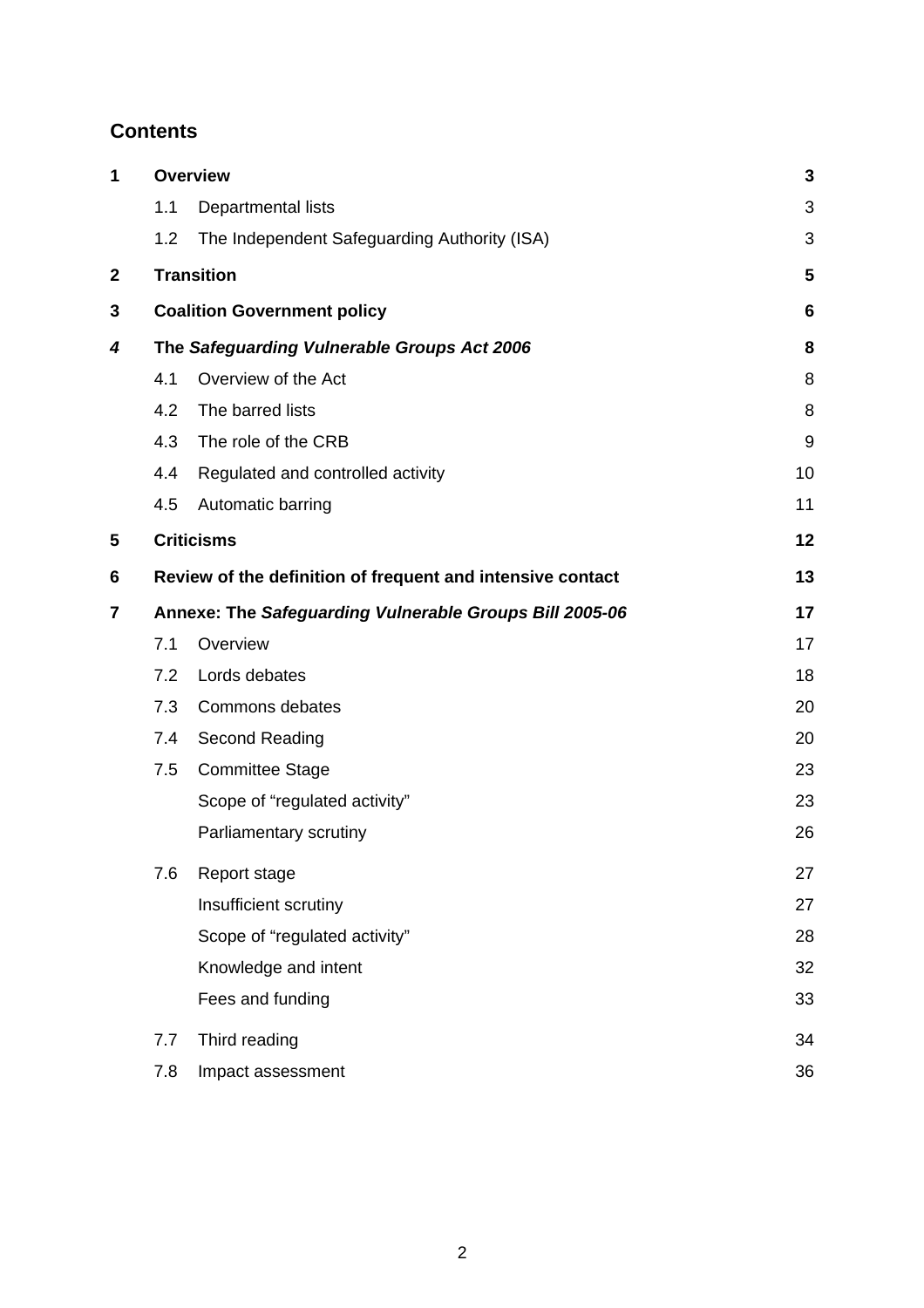# <span id="page-2-0"></span>**1 Overview**

# **1.1 Departmental lists**

Prior to October 2009 legislation required the following lists to be maintained by government departments, with ministerial discretion as regards who should be included on them:

- Protection of Children Act (POCA) List;
- Protection of Vulnerable Adults (POVA) List; and
- Information held under section 142 of the *Education Act 2002* (formerly known as List 99) regarding those considered unsuitable for, or banned from, working with children.

The three former barred lists (POCA, Protection of Vulnerable Adults (POVA) and List 99) have been replaced by two new ISA-barred lists: one for people prevented from working with children and one for those prevented from working with vulnerable adults. Employers, local authorities, professional regulators and other bodies have a duty to refer to the ISA, information about individuals working with children or vulnerable adults where they consider them to have caused harm or pose a risk of harm.

# **1.2 The Independent Safeguarding Authority (ISA)**

The ISA is a non-departmental public body, consisting of a small board of public appointees and approximately 300 employees who will be trained to make barring decisions. The overriding aim will be to prevent those who are deemed unsuitable to work with children and/or vulnerable adults from gaining access to them through their work.

Individuals working or wanting to work with children in either "regulated" or "controlled" positions will have to register with the ISA. "Regulated activities" broadly cover close contact work with children, work in settings such as schools and care homes and key positions of responsibility, such as the director of adult social services. "Controlled activities" cover ancillary work in education and health settings such as cleaning, catering and administration. Broadly, "regulated activities" come with more stringent requirements than "controlled activities".

It will be a criminal offence for an employer to allow a barred person, or a person who is not yet registered with the ISA, to work for any length of time in any "regulated" activity. Similarly, it will be an offence for an employer to take on an individual in a "controlled" activity if they fail to check that person's status.

It will also be a criminal offence for an employer to take on a person in a regulated activity if they fail to check that person's status. An employer can permit a barred person to work in a controlled activity as long as safeguards are put in place.<sup>[1](#page-2-1)</sup>

The cost of applying to register with the ISA will be £64. The fee will be a one-off payment and is intended to cover the applicant for the duration of their career in regulated activity. The fee will not apply to those involved in unpaid "voluntary activity".<sup>[2](#page-2-2)</sup>

The ISA's website sets out how the new scheme will operate:

<span id="page-2-1"></span><sup>1</sup> <sup>1</sup> Independent Safeguarding Authority website, *Your legal responsibilities* [on 20 November 2009]

<span id="page-2-2"></span>Independent Safeguarding Authority website, *[How much will it cost to apply to register with the Vetting and](http://www.isa-gov.org.uk/Default.aspx?page=355)  [Barring Scheme?](http://www.isa-gov.org.uk/Default.aspx?page=355)* [on 20 November 2009]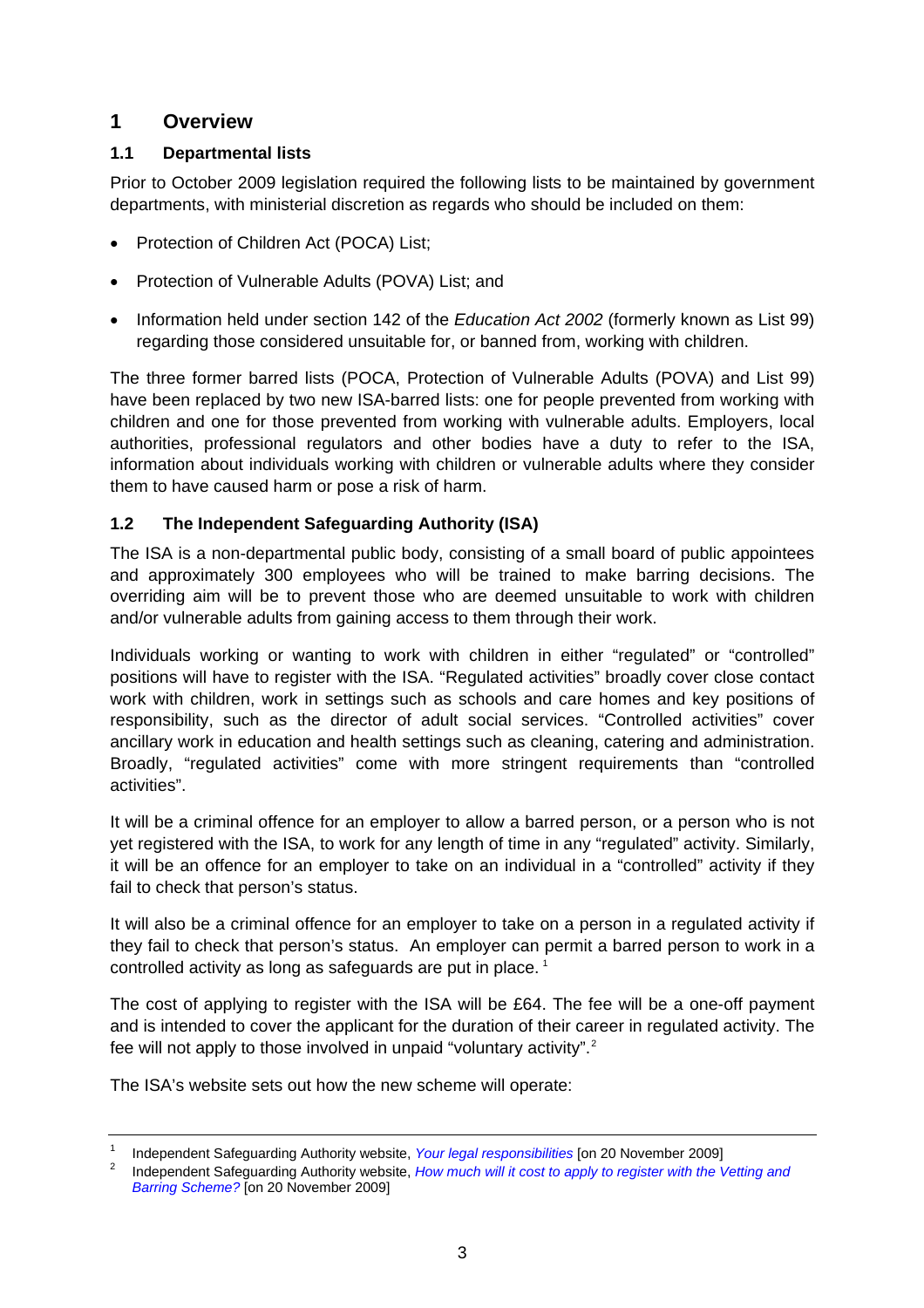#### **1. Making an application**

Those people who are applying to work or volunteer with children or vulnerable adults will have to apply to the vetting service via the Criminal Records Bureau (CRB). For individuals undertaking paid employment, there will be a registration fee of £64 per person - a one off payment which will cover an applicant for the duration of their career in regulated activity. Volunteers will have to apply in the same way as an employee however, will not be charged for registering. (Arrangements for those already working or volunteering with these groups will be published nearer the ISA launch.)

### **2. The vetting process**

The CRB will check whether there is any relevant information from the police or referred information from other sources, such as previous employers or professional bodies.

If there is no information the CRB will inform the applicant that they are ISA-registered.

If there is relevant information, the CRB will pass this to the ISA, who will decide whether the applicant should be placed on a Barred List.

Individuals placed on the ISA Barred Lists will have the right to make a representation against this decision and also to the Care Standards Tribunal, except where they have committed a serious offence.

#### **3. Continuous monitoring**

All ISA-registered individuals are subject to continuous monitoring. This means that the ISA decision not to bar them could be reviewed in the light of new police or referral information. Where this happens the ISA will immediately notify the employer or service provider concerned, wherever they have registered an interest.

#### **4. Online checking**

Subsequent employers or service providers will be able to check an individual's status online free of charge. In most cases they will also be able to seek Enhanced Disclosure (which will contain information on any criminal records) from the CRB. As is currently the case, certain employers will be required to obtain Enhanced Disclosure.<sup>[3](#page-3-0)</sup>

Further clarification is provided to deal with common misconceptions about the scheme:

The ISA's role within the VBS is to make the barring decisions and place individuals on either the ISA's Children's Barred List or the ISA's Vulnerable Adult's Barred List, or both.

The application process for ISA-Registration will be handled by the Criminal Records Bureau (CRB).

Of the up to 11.3 million people that it is anticipated will register with the Scheme over the next five years, the ISA will only assess those individuals that are referred to us on the grounds that they pose a possible risk of harm to vulnerable groups.

It is therefore anticipated that only a relatively small percentage of all those working in regulated activity will be referred to and assessed by the ISA.

<span id="page-3-0"></span><sup>3</sup> Independent Safeguarding Authority website, *[FAQs](http://www.isa-gov.org.uk/default.aspx?page=324)* [on 20 November 2009]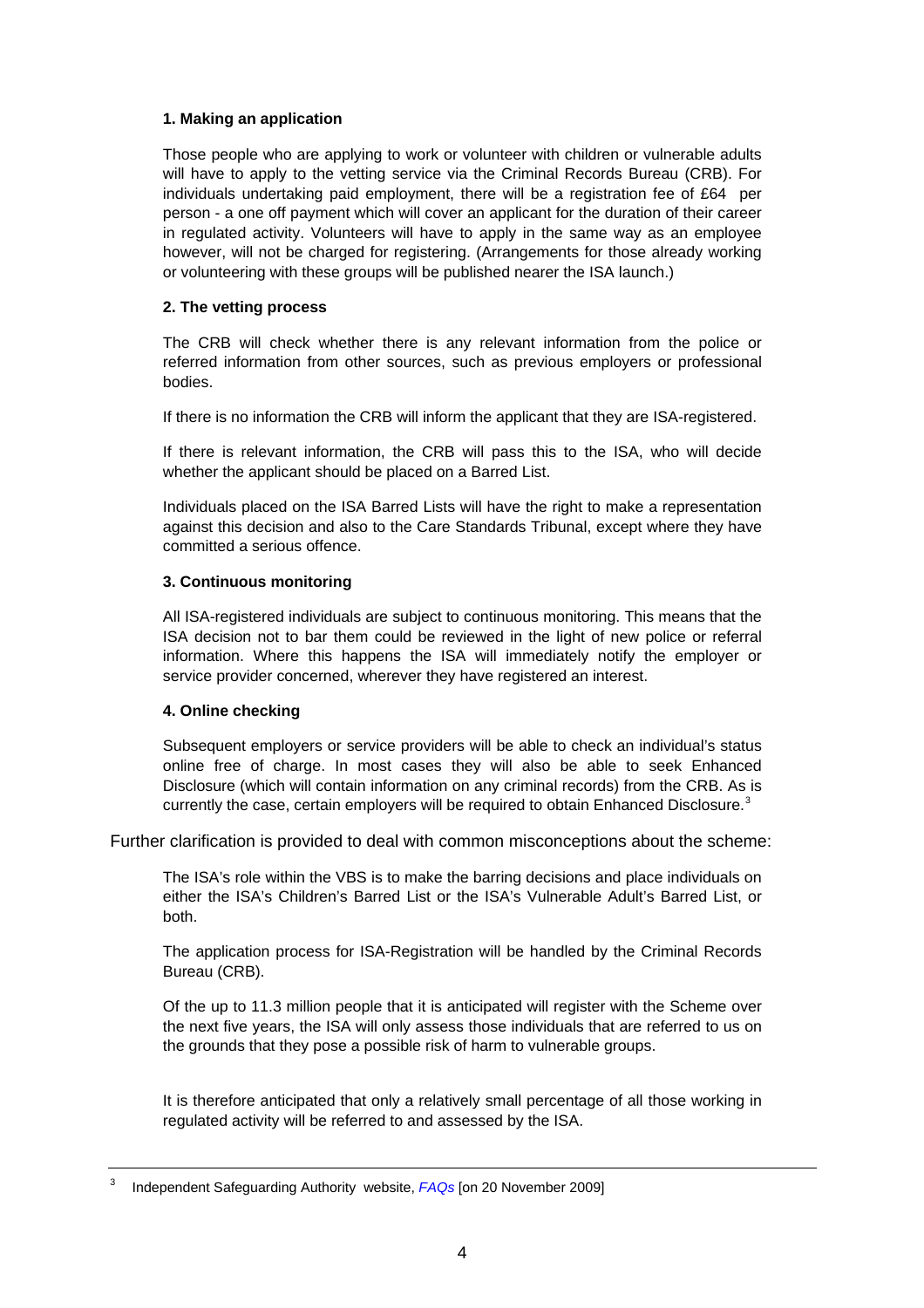<span id="page-4-0"></span>Anyone the ISA is considering barring from working with children and vulnerable adults will know the reasons for that consideration. We will share with them all the information on which we rely.

Those we are considering barring have (except in the case of the most serious of criminal convictions where the ISA is under a statutory obligation to bar) the opportunity to make 'representations' and in doing so 'put their side of the story'. The ISA will take any information they provide into account when making a final decision – this may include gathering further information.<sup>[4](#page-4-1)</sup>

# **2 Transition**

The new system is being phased in. The new barred lists went live on 12 October 2009.<sup>[5](#page-4-2)</sup> In the interim, since 20 January 2009 the ISA, rather than ministers took decisions as to who was to be included on the POCA and POVA lists and on List 99. The next steps were originally to be as follows:

- July 2010 ISA registration opens for new entrants and employees looking to work or volunteer with vulnerable groups that wish to apply
- November 2010 it becomes compulsory for new entrants to become ISA registered before starting work with vulnerable groups
- April 2011 the phasing in process requiring other existing workers to become ISAregistered begins

However, the new government has halted the first part of the process (which was due in July 2010) of phasing in the scheme pending a review (see below). The remaining deadlines for mandatory registration have not been halted and are still expected to go ahead.

An ISA press release explained the changes which took effect from 12 October 2009:

Stricter controls now replace existing arrangements that determine who is unsuitable to work with children and vulnerable adults in England, Wales and Northern Ireland.

Increased safeguards based on a new system featuring 'regulated activity' come into being to further enhance protection of children and vulnerable adults. It is now a criminal offence for barred individuals to work or apply to work with children or vulnerable adults in a wide range of posts. Employers also face criminal sanctions for knowingly employing a barred individual across a wide range of work.

The additional jobs and voluntary positions that are now covered by the barring arrangements include most NHS jobs, Prison Service, education, childcare and moderators of internet chat rooms wholly or mainly for children.

- Barred individuals seeking to undertake work with vulnerable groups may face a prison sentence or a fine. Employers in regulated activity who knowingly employ barred individuals may face a prison sentence or a fine.
- The three former barred lists (POVA, POCA and List 99) are being replaced by two new barred lists, one for people prevented from working with children and one for those prevented from working with vulnerable adults, administered by the ISA

<span id="page-4-2"></span><span id="page-4-1"></span><sup>4</sup> ISA, [Common Misconceptions about the Scheme](http://www.isa-gov.org.uk/default.aspx?page=409) 5

Home Office Press Release, *[Go-live date announced for the Independent Safeguarding Authority](http://press.homeoffice.gov.uk/press-releases/independent-authority-go-live)* , 082/2008 1 April 2008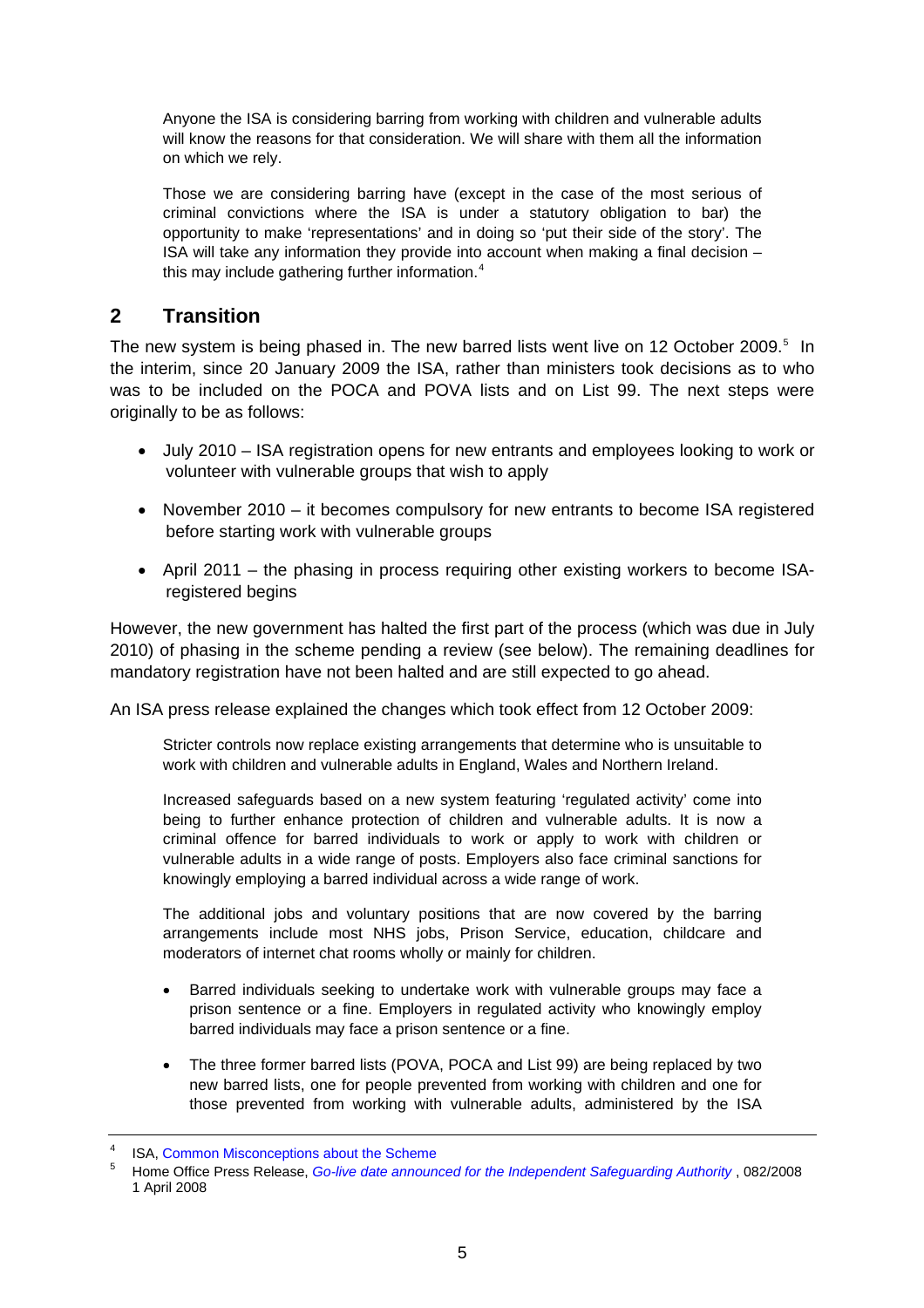<span id="page-5-0"></span>rather than several Government departments. From now on checks of these two lists can be made as part of an Enhanced CRB check.

- Employers are now eligible to ask for enhanced disclosures with barred list checks on anyone they are taking on in regulated activity. In Northern Ireland this eligibility also extends to controlled activity. However employers are not required to ask for an enhanced disclosure if they have no reason to believe that an existing employee is barred, unless there is a mandatory requirement to do so (e.g. Ofsted registered childcare).
- In certain circumstances, employers, local authorities, education and library boards, health and social care bodies and professional regulators have a legal duty to refer to the ISA, information about individuals who they believe have harmed or may pose a risk of harm to children or vulnerable adults.

The Vetting and Barring Scheme (VBS) has introduced genuine improvements to the safeguarding process together with duties to refer. People who pose a risk to children or vulnerable adults will now be taken out of the workplace.

Supporting materials available include: [Referral forms](http://www.isa.homeoffice.gov.uk/) and [Referral guidance](http://www.isa.homeoffice.gov.uk/) and [VBS](http://www.isa.homeoffice.gov.uk/)  [Guidance](http://www.isa.homeoffice.gov.uk/) which covers the increased safeguards introduced from the  $12<sup>th</sup>$  October 2009.

**New employees and those changing jobs in regulated activity do not need to start applying for ISA-registration until July 2010 and ISA-registration does not become mandatory for these workers until November 2010. All other staff will be phased into the scheme from 2011.** Further information on how to apply for registration will be provided in due course.<sup>[6](#page-5-1)</sup>

# **3 Coalition Government policy**

On 15 June 2010 the new Coalition Government issued the following ministerial statement:

# **Vetting and Barring Scheme**

**The Secretary of State for the Home Department (Mrs Theresa May):** I am announcing today that the commencement of voluntary registration with the new vetting and barring scheme (VBS) in England, Wales and Northern Ireland, which was due to begin on 26 July, will be brought to a halt as of today.

The Government have made clear their intention to bring the criminal records and vetting and barring regimes back to common-sense levels. Until this remodelling has taken place, we have decided to maintain those aspects of the new scheme which are already in place, but not to introduce further elements.

The safety of children and vulnerable adults is of paramount importance to the new Government. We will therefore maintain the current arrangements under which the Independent Safeguarding Authority is able to bar from "regulated activities" those considered unsuitable to work with children or vulnerable adults, and appropriate cases must be referred to them. Criminal records checks will also remain available for those eligible to receive them, and will continue to be required for certain posts where regulations are already in place.

<span id="page-5-1"></span><sup>6</sup> Independent Safeguarding Authority, *[Improved safeguarding arrangements go live](http://www.isa-gov.org.uk/default.aspx?page=401)* [on 20 November 2009]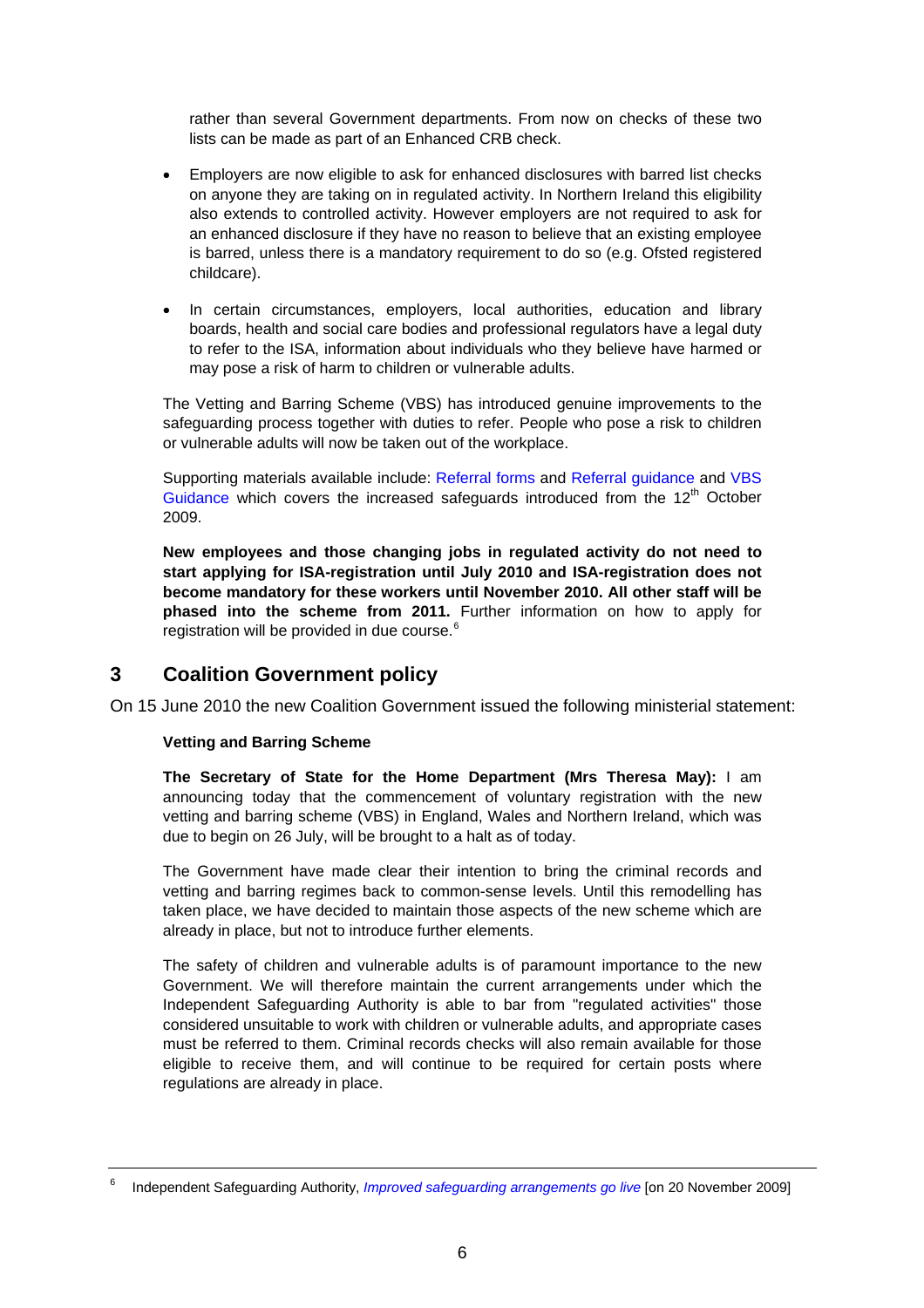However it is vital that we take a measured approach in these matters. Vulnerable groups must be properly protected in a way that is proportionate and sensible. The remodelling of the VBS will ensure this happens.

The terms of reference for the remodelling of the VBS and of the criminal records regime are currently being considered and a further announcement will be made in due course.[7](#page-6-0)

An article in the Guardian the same day reported some responses to the announcement as follows:

Martin Narey, Barnardo's chief executive, said the decision to review the scheme would be a popular move, but warned that the government would be "rash" to dilute it dramatically.

"It has the potential to restore parental confidence in the safety of their children and that is paramount," he said. "A robust system is needed to ensure effective barriers are in place to prevent people from negotiating themselves into positions of trust in order to sexually abuse children."

The Alzheimer's Society also warned against a less robust version of the scheme, arguing it was essential that people with dementia were not left at risk of neglect and abuse.

The new government's decision to look again at the vetting and barring scheme follows a high-profile campaign by children's authors, including Phillip Pullman and Michael Morpurgo, who argued that it was "outrageous and demeaning" that they should have to go through the £64 vetting checks before they could visit schools.

Headteachers also said the checks would "ruin school life" by putting in jeopardy foreign exchange trips and affecting parents who help out with school plays and sports teams.

The home secretary said she had halted the implementation of the scheme because it had become clear it was a draconian measure."We were finding the prospect of a lot of people who do very good work up and down the country, were actually saying: 'I can't be bothered to if you are going to treat me like that'," said May.

"You were assumed to be guilty, in a sense, until you were proven innocent and told you could work with children. By scaling it back we will be able to introduce a greater element of common sense. What we have got to do is actually trust people again."

More than 66,000 education authorities, charities, and voluntary groups are now being contacted by the Home Office to inform them how the scheme is to be remodelled.

An independent review took place last year after complaints from authors and others. A further two million people who have contact with children less than once a week were also excluded from the scheme.

It was also made clear that the checks would not apply to those involved in private or family arrangements such as babysitting, doing the school run or taking a child's friends to play football in the park.

The Independent Safeguarding Authority said that it would continue to operate the official lists of people barred from working with children and vulnerable adults, adding

<span id="page-6-0"></span><sup>7</sup> [HC Deb 15 June 2010 cc 46-7WS](http://www.publications.parliament.uk/pa/cm201011/cmhansrd/cm100615/wmstext/100615m0001.htm#10061518000004)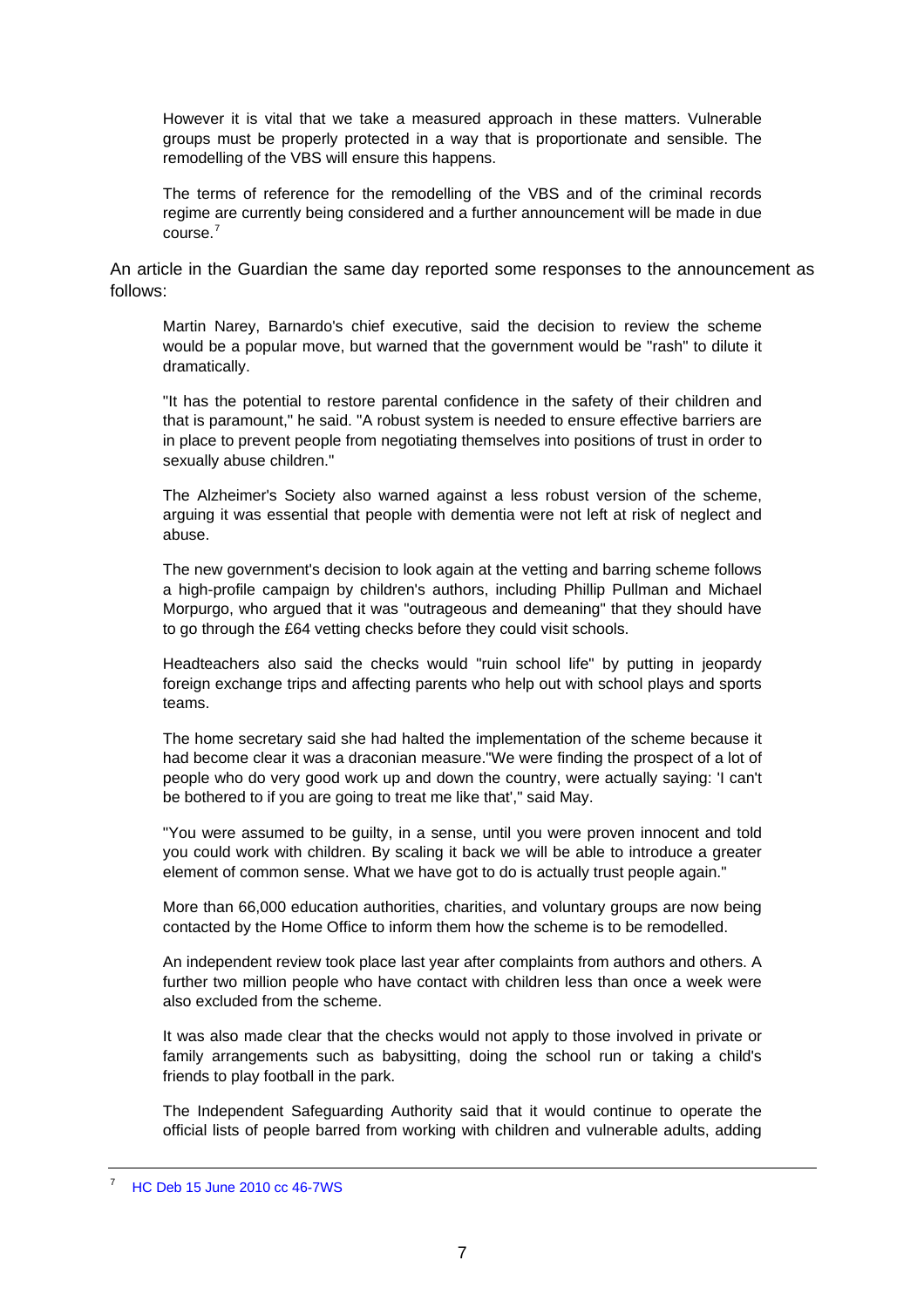<span id="page-7-0"></span>that the existing requirements for criminal record checks would continue to apply for those seeking such jobs.

The mandatory registration of new employees and job-changes is still due to come in November with that of all existing employees and volunteers to follow in 2011.<sup>[8](#page-7-1)</sup>

# *4* **The** *Safeguarding Vulnerable Groups Act 2006*

# **4.1 Overview of the Act**

The *Safeguarding Vulnerable Groups Act 2006* provides the legislative framework for a new vetting and barring scheme for people who work with children and vulnerable adults. The new system will be administered by the ISA (it is referred to as the "Independent Barring Board" in the Act but its name has since been changed). The Home Office estimated that the new vetting and barring scheme will cover 11.3 million people, whether employees or volunteers.<sup>[9](#page-7-2)</sup>

# **4.2 The barred lists**

As set out in the 2006 Act, the two new barred lists will be:

- a list of people barred from working with children (replacing List 99, the POCA list and disqualification orders); and
- a list of people barred from working with vulnerable adults (replacing the POVA  $list)$ .<sup>[10](#page-7-3)</sup>

An ISA factsheet explains how the new lists will work:

#### **What are Barred Lists?**

The Safeguarding Vulnerable Groups Act 2006 contained the legislation to create two new Barred Lists. These are:

- a list of people barred from working with children (replacing List 99, the POCA list and disqualification orders); and
- a list of people barred from working with vulnerable adults (replacing the POVA list).

#### **What will these lists do?**

These lists will be separate but aligned. They will allow the Independent Safeguarding Authority (ISA) to keep a record of:

- individuals who will not be permitted to work in regulated activity with children and/or vulnerable adults; and
- individuals who can only work with children and/or vulnerable adults in controlled activities with safeguards.

<sup>&</sup>lt;sup>8</sup> "Charities warn against scaling back vetting and barring scheme too far" *The Guardian*, 15 June 2010<br><sup>9</sup> Hame Office Press Belgase, Co live date appeuseed for the Independent Sefecuarding Authority, 08

<span id="page-7-2"></span><span id="page-7-1"></span>Home Office Press Release, *[Go-live date announced for the Independent Safeguarding Authority](http://press.homeoffice.gov.uk/press-releases/independent-authority-go-live)* , 082/2008 1 April 2008; estimates have been revised following Roger Singleton's review (see below): "in the range of

<span id="page-7-3"></span>nine million to 9.5 million". 10 Independent Safeguarding Authority, *[Factsheet: The Independent Safeguarding Authority's Barred Lists](http://www.isa-gov.org.uk/PDF/283896_ISA_A4_FactSheetNo4.pdf)*, October 2007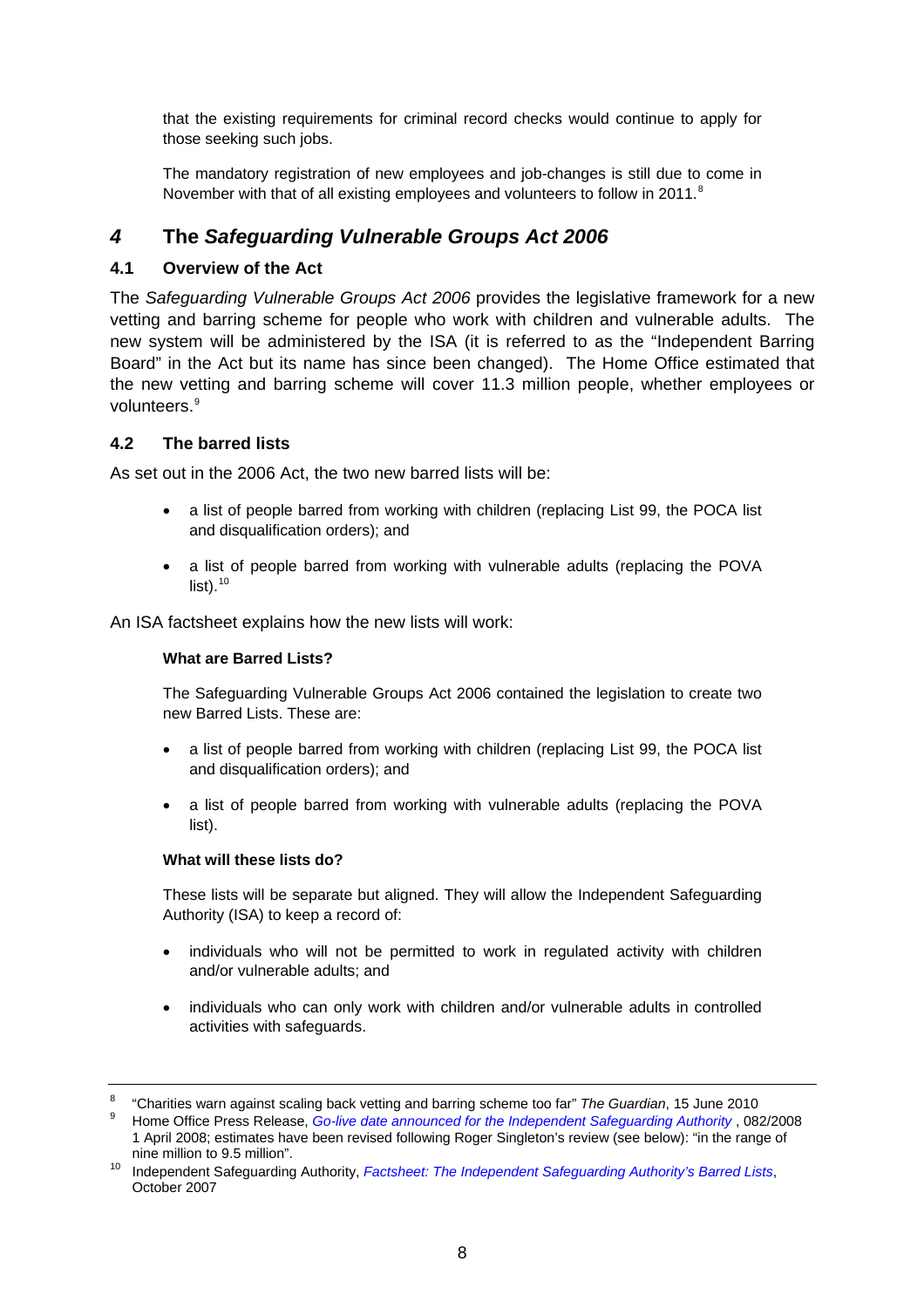<span id="page-8-0"></span>Certain extremely serious offences result in automatic barring. These offences fall into two distinct categories:

• Automatic barring with no right to make representations

This list covers the most serious offences against children and vulnerable adults, which indicate that an individual poses a risk of harm to children or vulnerable adults in every conceivable case. There is no opportunity for the individual to make representation to the ISA as to why they should not be barred because there can be no mitigating circumstances that might explain why these offences were committed.

• Automatic barring with the right to make representations

This list covers other serious offences that indicate a very probable risk of harm to children or vulnerable adults but not necessarily in every conceivable case. Therefore it is necessary to give individuals the opportunity to make representations. However, the ISA will not remove a bar unless it is satisfied that the individual does not pose a risk of harm to children or vulnerable adults.<sup>[11](#page-8-1)</sup>

#### **How will the ISA make its decisions?**

The ISA will consider a range of information from the police and referrals from employers, regulatory bodies and other agencies as part of its decision-making process.

The ISA will consider:

- offences convictions or cautions;
- evidence of inappropriate behaviour; and
- evidence of behaviour that is likely to harm a child or vulnerable adult.<sup>[12](#page-8-2)</sup>

The ISA has been reviewing the status of all individuals who have been on List 99 and the POCA and POVA lists to determine whether or not they should be included on the new ISA lists. The review is based on an analysis of each individual's behaviour and/or offences and the circumstances surrounding them; individuals that the ISA proposes to include on the new lists have the opportunity to make representations as to why the bar should be lifted.<sup>[13](#page-8-3)</sup>

# **4.3 The role of the CRB**

The new scheme will not replace the current system of enhanced disclosures by the CRB but will operate alongside it. Statutory obligations on certain employers to obtain enhanced disclosure will continue to apply:

# **Will I still need to get a Criminal Records Bureau (CRB) Enhanced Disclosure or can I rely on the new vetting service?**

A check will only show if a person is ISA-registered, which means the ISA has found no known reason why the applicant should not work with children or vulnerable adults. It also means that we will review their status if any new information becomes available.

<span id="page-8-1"></span><sup>11</sup> The offences which will lead to automatic barring are set out in the *Safeguarding Vulnerable Groups Act 2006* 

<span id="page-8-3"></span><span id="page-8-2"></span><sup>12</sup> ISA, The Independent Safeguarding Authority's Barred Lists, April 2009<br><sup>13</sup> ISA, [Vetting and Barring Scheme \(VBS\) Update: The electronic newsletter for stakeholders](http://www.isa-gov.org.uk/pdf/VBS_Stakeholder_newsletter-April2009.pdf), April 2009, p5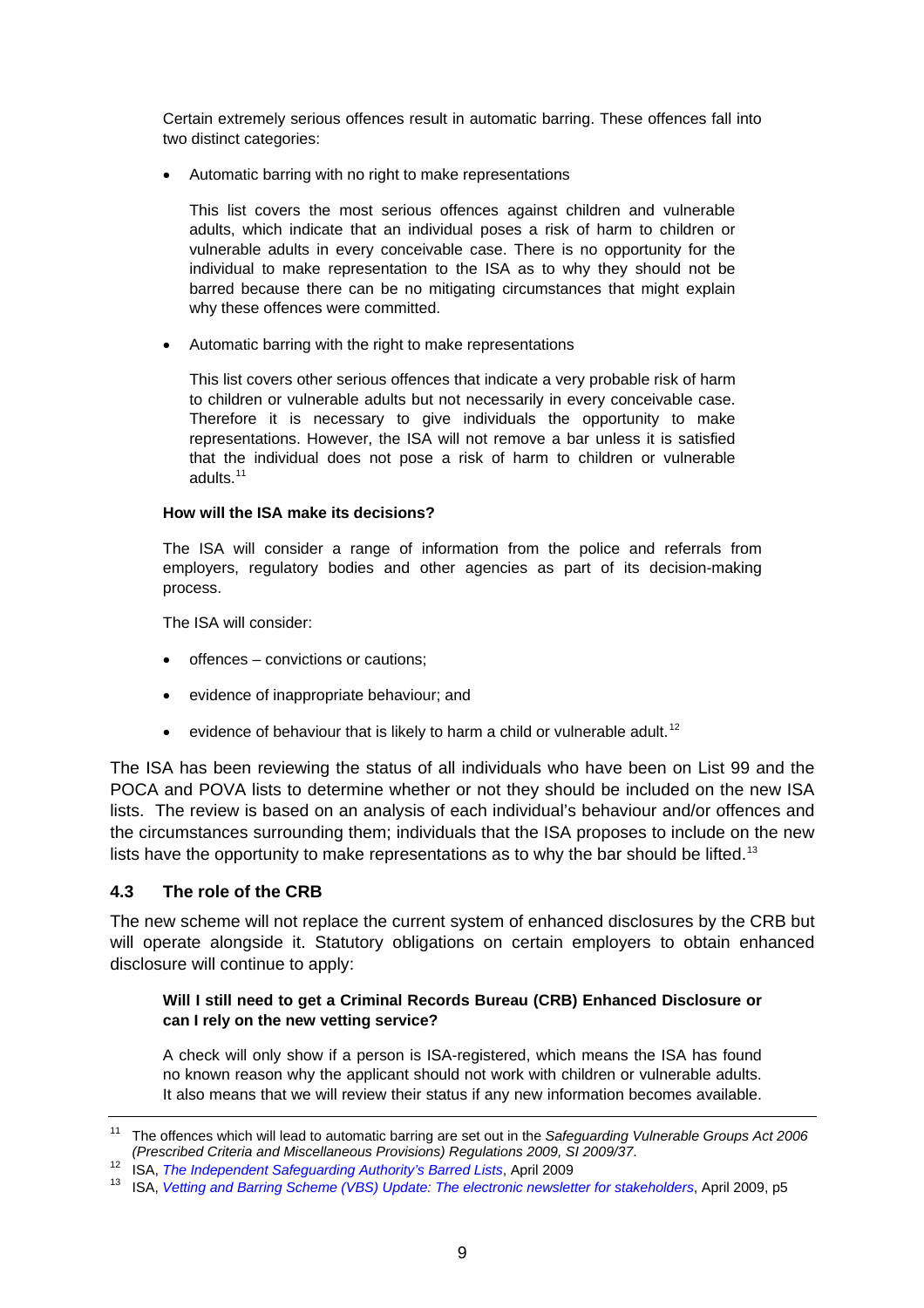<span id="page-9-0"></span>It does not check for malpractice or all criminal convictions, and therefore registration with the ISA does not guarantee that a person has no criminal history.

A CRB check provides a fuller picture of a person's criminal history and allows employers to make informed decisions as to whether that person is suitable for a particular role or position.

For individuals registered with the Vetting and Barring Scheme, further Enhanced CRB checks will be at the employers' discretion and organisations may still wish to apply for CRB Enhanced Disclosure to obtain an applicant's full criminal record. However, where there is a legal requirement to check or they are required by a regulatory body (such as Ofsted), it is envisaged that the existing statutory requirements for CRB Enhanced Disclosures will still apply.<sup>[14](#page-9-1)</sup>

# **4.4 Regulated and controlled activity**

An individual who is on either of the barred lists will be prohibited from undertaking any "regulated" activity, but may still be able to undertake "controlled" activity if appropriate safeguards are put in place. The ISA website provides the following guidance on the two types of activity:

#### **What is regulated activity?**

Regulated activity is any activity which involves contact with children or vulnerable adults. This could be paid or voluntary work.

Such activities include:

- Any activity of a **specified nature** which involves contact with children or vulnerable adults frequently, intensively and/or overnight.
- Any activity allowing contact with children or vulnerable adults that is **in a specified place** frequently or intensively.
- **Fostering and childcare.**
- Any activity that involves people in **certain defined positions** of responsibility.

#### **Employers' duties and responsibilities**

It will be a criminal offence for an employer to allow a barred person, or a person who is not yet registered with the ISA, to work for any length of time in any regulated activity.

It will be a criminal offence for an employer to take on a person in a regulated activity if they fail to check that person's status.

#### **Employees' duties and responsibilities**

A barred individual must not take part in any regulated activity.

An individual taking part in a regulated activity must be registered with the ISA.

It will be a criminal offence for a barred person to take part in a regulated activity for any length of time.

#### **Domestic employment**

<span id="page-9-1"></span><sup>14</sup> ISA website, *[FAQs](http://www.isa-gov.org.uk/Default.aspx?page=327)* [accessed on 25 August 2009]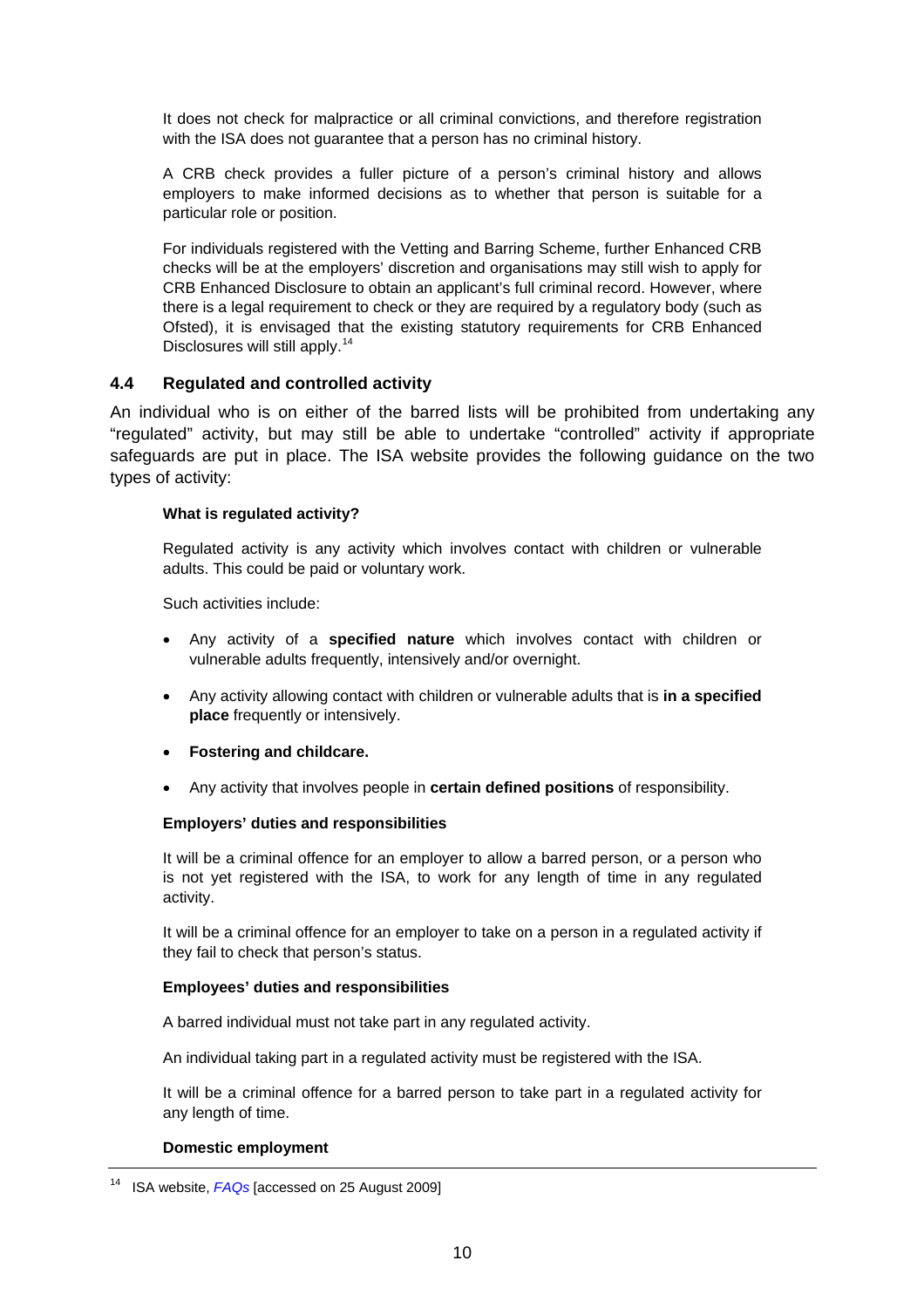<span id="page-10-0"></span>Domestic employers (eg parents and carers) do not have to check that their employees are ISA-registered but the new scheme will give them the opportunity to check the status of an individual (with their consent) if they wish to do so.

It will be an offence for a barred person to take part in any regulated activity in a domestic circumstance.

#### **What is controlled activity?**

Controlled activities include:

- Frequent or intensive **support work in general health settings, the NHS and further education settings.**
- People working for **specified organisations** with frequent access to sensitive records about children and vulnerable adults.
- **Support work in adult social care settings.**

#### **Employers' duties and responsibilities**

It will be an offence for an employer to take on an individual in a controlled activity if they fail to check that person's status.

An employer can permit a barred person to work in a controlled activity as long as safeguards are put in place.<sup>[15](#page-10-1)</sup>

In addition to the barred lists, the ISA will also operate a registration scheme under which it will be compulsory for anyone wishing to undertake a regulated activity to be registered with the ISA. The registration was intended to be phased in from July 2010 to be fully in place by April 2011.<sup>[16](#page-10-2)</sup> However the new government has halted the process of phasing in the scheme pending a review (see above section 3). Details of how individuals can apply for registration will be posted on the [ISA's website](http://www.isa-gov.org.uk/Default.aspx?page=332) in due course as the vetting scheme is phased in.

# **4.5 Automatic barring**

Certain extremely serious offences will result in automatic barring. These offences fall into two distinct categories; one where there will be a right to make representations to the ISA about the barring and where one where there is not:

#### **Automatic barring with no right to make representations**

This list covers the most serious offences against children and vulnerable adults, which indicate that an individual poses a risk of harm to children or vulnerable adults in every conceivable case. There is no opportunity for the individual to make representation to the ISA as to why they should not be barred because there can be no mitigating circumstances that might explain why these offences were committed.

# **Automatic barring with the right to make representations**

This list covers other serious offences that indicate a very probable risk of harm to children or vulnerable adults but not necessarily in every conceivable case. Therefore it is necessary to give individuals the opportunity to make representations. However, the

<span id="page-10-1"></span><sup>15</sup> ISA website, *[Your legal responsibilities](http://www.isa-gov.org.uk/Default.aspx?page=314)* [accessed on 25 August 2009]. See also ISA, *[Regulated and](http://www.isa-gov.org.uk/PDF/283896_ISA_A4_FactSheetNo3.pdf)* 

<span id="page-10-2"></span><sup>&</sup>lt;sup>16</sup> ISA website, *What happens next?* [accessed on 25 August 2009]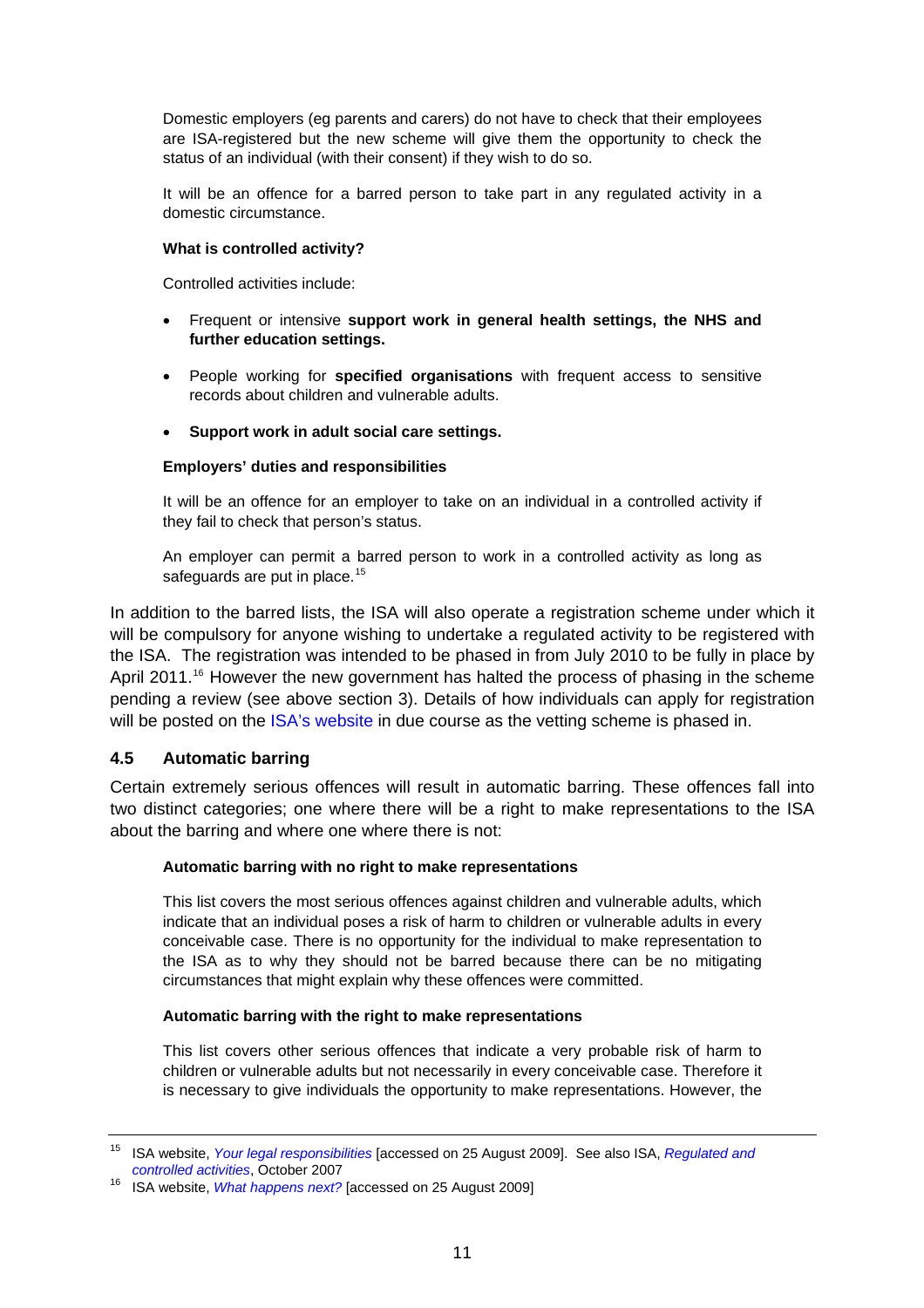<span id="page-11-0"></span>ISA will not remove a bar unless it is satisfied that the individual does not pose a risk of harm to children or vulnerable adults.<sup>[17](#page-11-1)</sup>

The legislative detail of this aspect of the new scheme is contained in the *[Safeguarding](http://www.opsi.gov.uk/si/si2009/uksi_20090037_en_1)  [Vulnerable Groups Act 2006 \(Prescribed Criteria and Miscellaneous Provisions\) Regulations](http://www.opsi.gov.uk/si/si2009/uksi_20090037_en_1)  [2009](http://www.opsi.gov.uk/si/si2009/uksi_20090037_en_1),* laid before Parliament by the Department for Children, Schools and Families (DCSF) in force from January 2009. The Explanatory Notes set out the legislative intention of the draft order:

These Regulations prescribe the criteria which determine whether a person should be included automatically in the children's barred list or the adults' barred list maintained by the Independent Barring Board under section 2 of the Safeguarding Vulnerable Groups Act 2006 (c. 47) (the Independent Barring Board is established under section 1 of that Act).

# **5 Criticisms**

The ISA has attracted a great deal of public comment, particularly in relation to its scope and the ISA's use of non-conviction information when deciding whether to include an individual on the barred lists. For example, see the following press coverage:

- "[Vetting for restaurants and shops that hire children to work weekends](http://www.timesonline.co.uk/tol/news/uk/article3716359.ece)", *Times*, 10 April 2008
- "[Authors and MPs must be vetted before they can visit schools"](http://www.telegraph.co.uk/education/3398079/Authors-and-MPs-must-be-vetted-before-they-can-visit-schools.html), *Telegraph*, 8 November 2008
- "[The perfect host?](http://www.guardian.co.uk/schooltrips/perfect-host)", *Guardian*, 24 February 2009
- "[Privacy watchdog sees risk of rumour in child abuse database](http://www.guardian.co.uk/society/2009/jun/13/watchdog-child-protection-database)", *Guardian*, 13 June 2009
- "[There's no escape from the past in this kangaroo court"](http://www.guardian.co.uk/society/2009/jun/17/mark-johnson-prisons-probation), *Guardian*, 17 June 2009 (see also "[Safety first"](http://www.guardian.co.uk/society/2009/jun/24/society-letters), *Guardian*, 24 June 2009, a letter to the Guardian from the chief executive of the ISA in response to this article)
- "[Eleven million names on school vetting database](http://www.independent.co.uk/news/education/education-news/eleven-million-names-on-school-vetting-database-1750103.html)", *Independent*, 17 July 2009
- "[Horrible Histories author Terry Deary attacks 'pompous' children's authors over child](http://www.telegraph.co.uk/news/5843138/Horrible-Histories-author-Terry-Deary-attacks-pompous-childrens-authors-over-child-database-fears.html)  [database fears"](http://www.telegraph.co.uk/news/5843138/Horrible-Histories-author-Terry-Deary-attacks-pompous-childrens-authors-over-child-database-fears.html), *Telegraph*, 17 July 2009
- "[Writers should comply with schools vetting, says children's laureate](http://www.guardian.co.uk/books/2009/jul/16/writers-schools-vetting-children-s-laureate)", *Guardian*, 17 July 2009
- "[Child database: danger of malicious reporting"](http://www.independent.co.uk/news/uk/home-news/child-database-danger-of-malicious-reporting-1751552.html), *Independent*, 18 July 2009
- "[A toxic culture of suspicion is souring our children's lives"](http://www.guardian.co.uk/commentisfree/2009/jul/19/adults-children-paranoia-surveillance), *Observer*, 19 July 2009 (see also ["Hearsay has no place at the ISA"](http://www.guardian.co.uk/uk/2009/jul/26/your-letters-observer), *Observer*, 26 July 2009, a letter to the Observer from the chief executive of the ISA in response to this article)
- "[Briefing: a check too far](http://www.timesonline.co.uk/tol/news/uk/education/article6719039.ece?FORM=ZZNR2)", *Sunday Times*, 19 July 2009
- "[Tears of a clown who will have to pay to entertain children"](http://www.independent.co.uk/arts-entertainment/theatre-dance/news/tears-of-a-clown-who-will-have-to-pay-to-entertain-children-1760696.html), *Independent*, 25 July 2009

<span id="page-11-1"></span><sup>17</sup> Independent Safeguarding Authority, *[Factsheet: The Independent Safeguarding Authority's Barred Lists](http://www.isa-gov.org.uk/PDF/283896_ISA_A4_FactSheetNo4.pdf)*, October 2007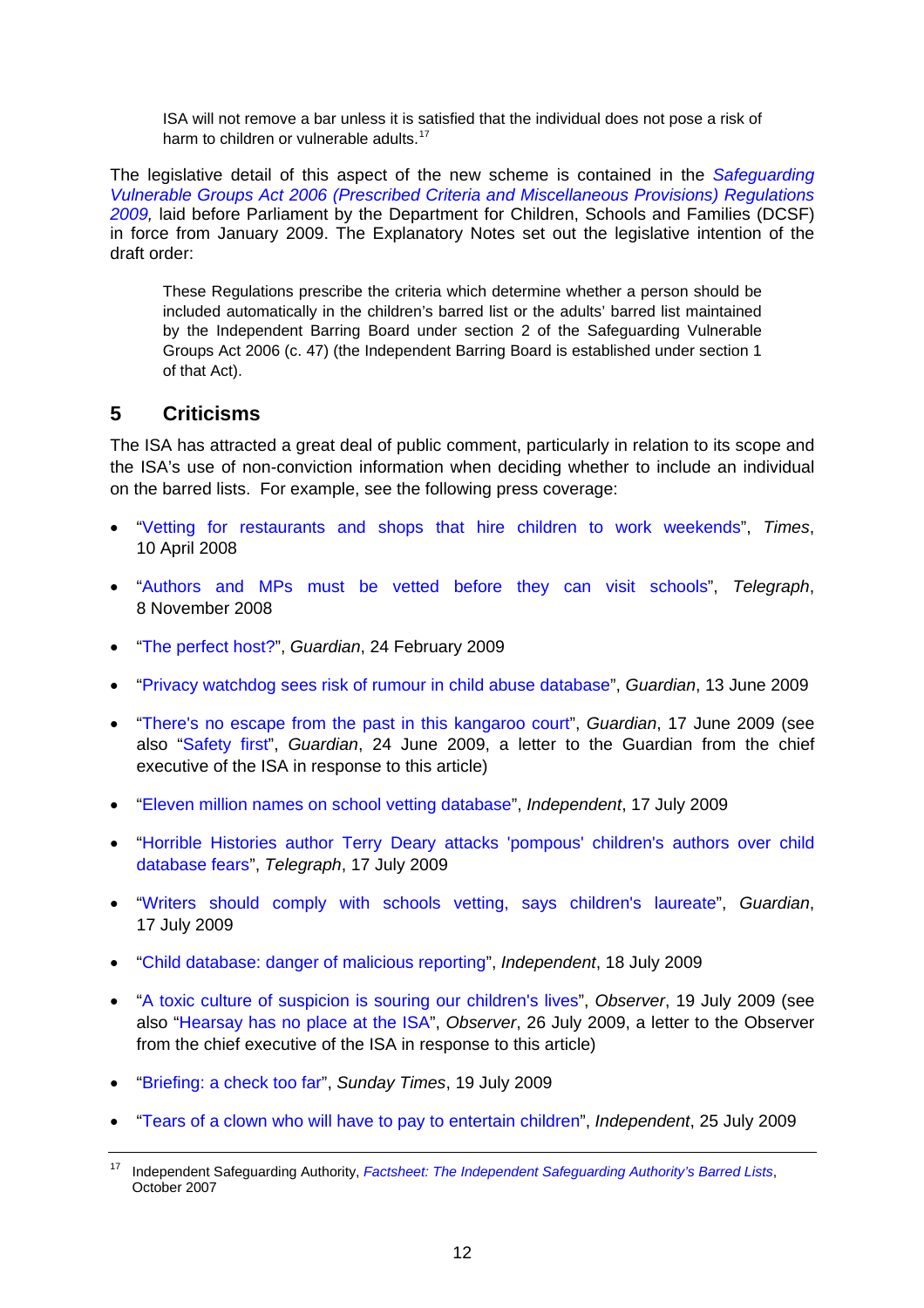<span id="page-12-0"></span>• "[School protection register is flawed](http://www.independent.co.uk/news/education/education-news/school-protection-register-is-flawed-1767907.html)", *Independent*, 6 August 2009

# **6 Review of the definition of frequent and intensive contact**

Following this negative publicity, in September 2009 Children's Secretary Ed Balls asked the Chair of the ISA, Sir Roger Singleton, to review whether the line was drawn in the right place in relation to the definition of frequent or intensive contact with children. Roger Singleton's report, *Drawing the Line*, was published on 15 December 2009 and recommended that private arrangements between parents and friends should continue to remain outside the scheme.<sup>[18](#page-12-1)</sup> However, where an organisation decides which adults should work with their children then the requirement to register will apply. The following ministerial statement set out the previous Government's acceptance of the recommendations:

#### **Vetting and Barring Scheme**

**The Secretary of State for Children, Schools and Families (Ed Balls):** I am today publishing Sir Roger Singleton's report on the vetting and barring scheme, "Drawing the Line", together with the Government's response. I am placing copies in the Libraries of both Houses.

Parliament legislated for the new scheme in the Safeguarding Vulnerable Groups Act 2006 and it received overwhelming support. We recognised then, as we do now, that it is essential to ensure that children and vulnerable adults are properly safeguarded and that we do everything we reasonably can to protect them from those who seek to do them harm.

Our aim throughout has been to develop an approach which is proportionate, balanced and effective, with the scheme operating in a way which is neither burdensome nor bureaucratic, or off-putting to potential volunteers in children's settings-while still meeting the concerns of parents.

We have found much support for the scheme as we have taken this work forward through a process of extensive consultation with those who run services and activities for children.

It has always been our intention that mutually agreed and responsible arrangements made between parents and friends for the care of their children should be excluded from the vetting and barring scheme. That principle is central to the 2006 Act.

However, some significant concerns have been expressed about the interpretation of one particular aspect of the scheme; the degree of contact with children which should trigger the requirement to register with the Independent Safeguarding Authority (ISA). Striking the right balance on where to draw the line that separates those situations that should be covered from those that should be excluded has undoubtedly been a difficult judgement.

In my letter of 14 September my hon. Friend the Member for Huddersfield (Mr. Sheerman), chair of the Children, Schools and Families Select Committee, I said that Baroness Morgan and I had asked Sir Roger Singleton to check that the Government have drawn the line in the right place on this issue.

We are very grateful to Sir Roger for his very thorough work on this over the last three months, during which he has consulted a wide range of key individuals and organisations, including relevant unions, inspectorates, voluntary organisations, faith

<span id="page-12-1"></span><sup>18</sup> DCSF, *[Drawing the line – A report on the Government's Vetting and Barring Scheme](http://publications.everychildmatters.gov.uk/default.aspx?DCSF-01122-2009)*, 15 December 2009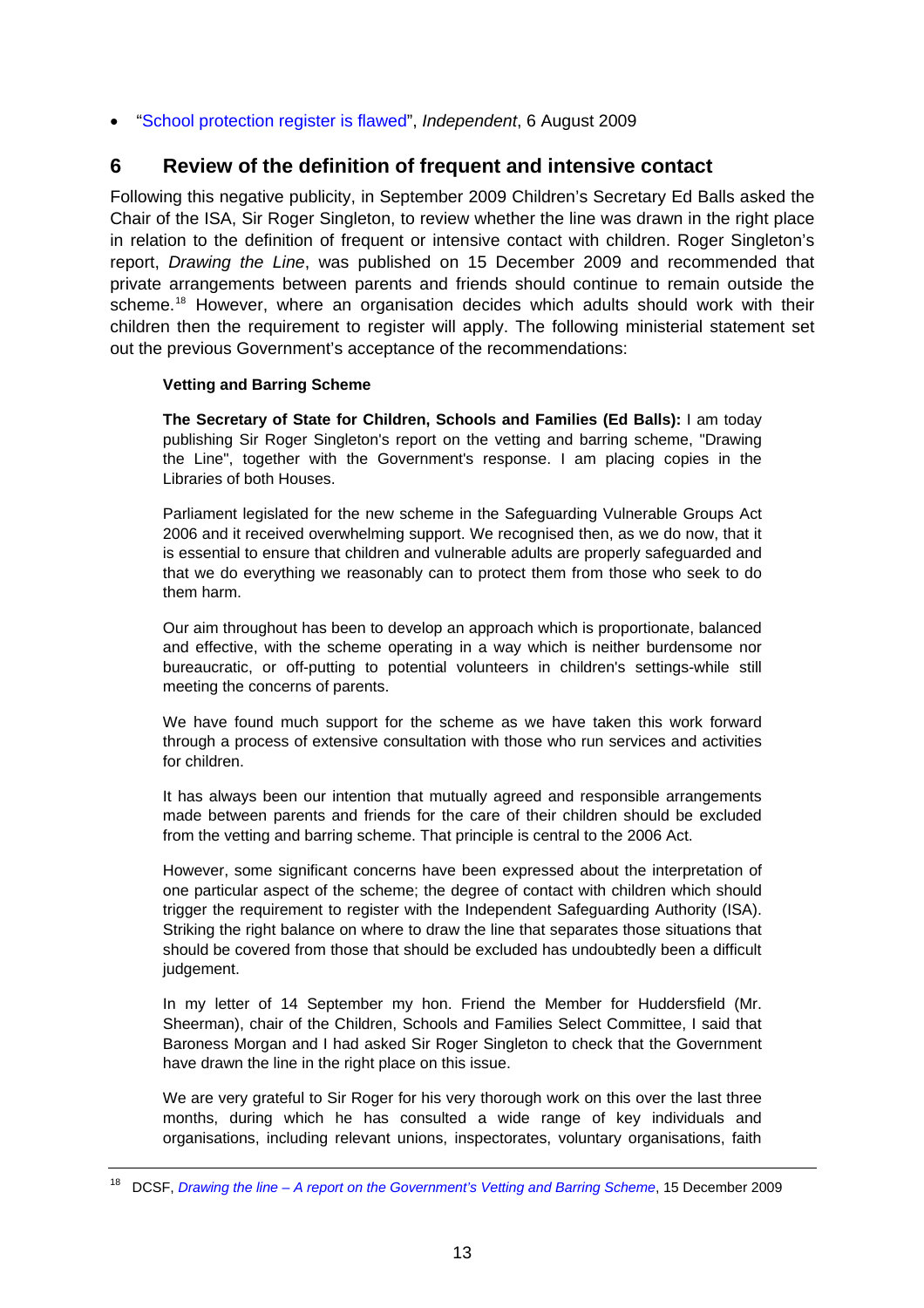groups and local charities and clubs. His work was also informed by a survey of some 1,800 parents carried out by the National Confederation of Parent Teacher Associations.

I am therefore pleased to confirm that the Government welcome and accept all 10 of Sir Roger's recommendations to make sure that the vetting and barring scheme draws the line in the right place, protecting children without getting involved in private arrangements between parents and friends.

Taken together, we believe these recommendations strike the right balance between the need to protect the vulnerable on the one hand, and the importance of having a scheme which is proportionate and which is based on some fundamental guiding principles, consistently applied, on the other.

Sir Roger's report is based on two fundamental guiding principles which underpin both his overall approach and all his specific recommendations and which also underpin the Safeguarding Vulnerable Groups Act 2006.

The first principle is that where parents exercise their own judgment about who should care for their children that is entirely a private matter in which the scheme should not interfere. But where parents give that choice to an organisation, such as a school, club or group and cease to be able to make a personal decision about which adult provides the care or teaching etc, then registration should be required, subject to how often the contact takes place between the adults and the children.

The second principle is that the statutory requirements laid down should go no further than is necessary for the safety and protection of children, At the same time, it is also necessary, and appropriate, to recognise that some organisations will choose to require registration in situations of exceptional vulnerability, whether or not the frequency test is met; for example, if the person will be expected to provide intimate personal care for a severely disabled child. This allows for a degree of local flexibility and recognises everyone's responsibility for safeguarding.

As Sir Roger notes in his report, public misunderstanding has led to concerns that the scheme risks intruding inappropriately into family life. It is not and it never will be this Government's policy that this should happen. We therefore strongly welcome the recommendations in Sir Roger's report, which make this absolutely and unambiguously clear.

The Government welcomes Sir Roger's recommended adjustments to the scheme's requirements which include:

Where organisations such as schools, clubs or groups make the decisions as to which adults should work with their children then the requirement to register with the VBS should apply, subject to the frequent and intensive contact provisions;

The frequent contact test should be met if the work with children takes place once a week or more (at present the test is if activity happens as often as once a month). This covers regular repetitive activity;

The intensive contact test should be met if the work takes place on four days in one month or more or overnight. This change will make the scheme easier to understand and put into practice, since at present the test is three times in every 30 days or overnight. This covers the circumstances where there is contact over a short space of time which is not necessarily repeated;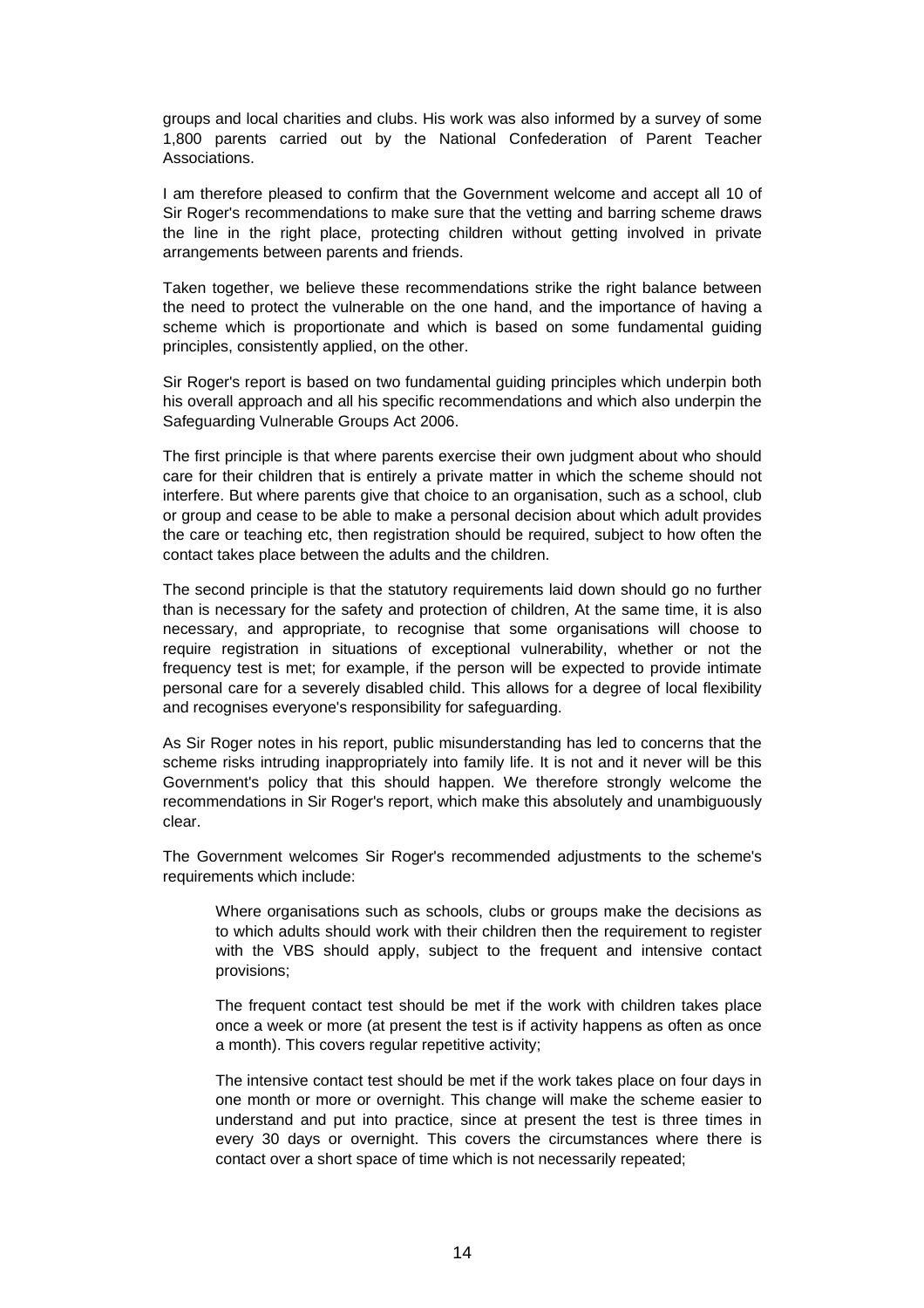Individuals who go into different schools or similar settings to work with different groups of children should not be required to register unless their contact with the same children is frequent or intensive;

The minimum age of registration for young people who engage in regulated activity as part of their continuing education will be reviewed. The Government will change the rules so that 16, 17 and 18-year-olds in education will not be required to register:

Overseas visitors bringing their own groups of children to the UK e.g. to international camps or the Olympics, should have a three months exemption from the requirement to register for the work they do with the children or vulnerable adults they have brought to the UK; and

Exchange visits lasting less than 28 days, where overseas parents accept the responsibility for the selection of the host family, should be regarded as private arrangements and will not require registration.

We believe that these adjustments to the scheme are proportionate and that they will be supported by parents, employers and by those who work or volunteer with children and vulnerable adults. The changes they will bring about are faithful to the two fundamental principles of allowing parents to make their own private arrangements without interference, and ensuring that requirements set by the state do the minimum necessary to protect children and the vulnerable.

Sir Roger's report also invites the Government to undertake further work in three areas:

To review the registration requirements for self-employed private health practitioners. As the law currently stands, when a patient attends one of these practitioners it will be a private arrangement and therefore although the practitioners may register with the scheme, there will be no requirement for them to do so. However, the intimate nature of medical treatment may suggest that these practitioners should be registered. The Department of Health will lead on this review in collaboration with my Department and the health care regulators:

To review whether there is a continuing need for the separate class of work with different requirements, defined in the Safeguarding Vulnerable Groups Act 2006 as "controlled activity". Controlled activity refers to certain tightly defined ancillary and support activities, mainly in FE colleges, NHS settings and local authorities. Far fewer people are potentially covered by "controlled activity" than by "regulated activity". Sir Roger invites the Government to take stock of whether controlled activity is a necessary part of the scheme. My Department and the Department of Health will take this review forward together, in collaboration with the Department for Business, Innovation and Skills;

To review the statutory requirements, and the Government's advice, for CRB disclosures on those who work with vulnerable groups when they are already registered with the ISA. We had already undertaken to carry out this work once the scheme had settled in.

The Government will take forward these three reviews in the New Year.

The changes recommended by Sir Roger will impact on the numbers of people who will have to register. Initial estimates by the Home Office indicate that Sir Roger's recommendations will lead to approximately 2 million fewer individuals needing to register with the vetting and barring scheme. This suggests that the new figure of those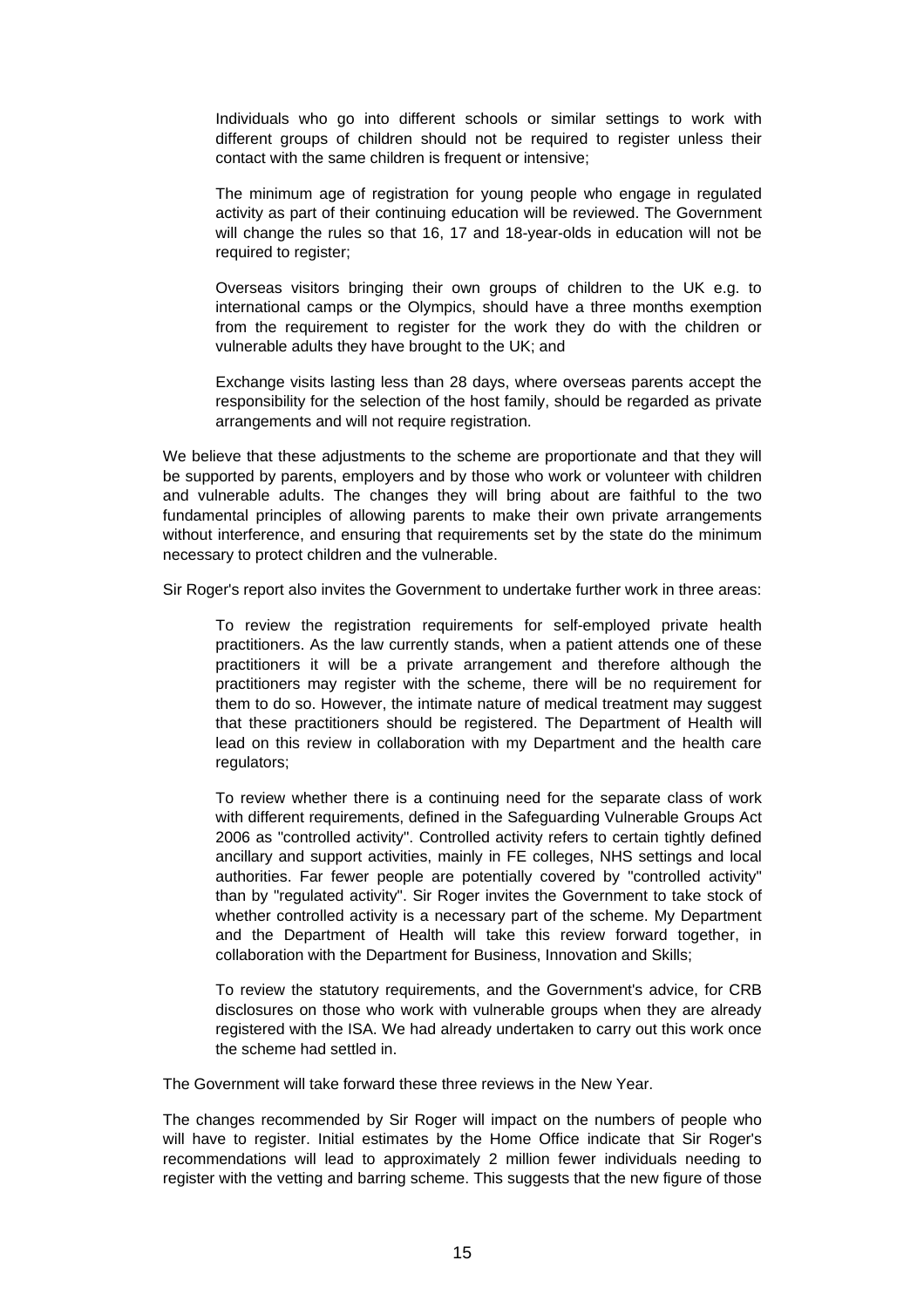who will have to register with the scheme lies in the range of nine million to 9.5 million. The Government will publish a revised impact assessment shortly.

Sir Roger rightly underlines in his report the need for renewed efforts to communicate the details and safeguarding benefits of the scheme. The Government will therefore commission further communications activity to help explain the scheme. We will also act swiftly to dispel any myths and misunderstandings about the scheme with updates to the briefing notes that are on our website and which I have sent to hon. Members. The Government will also reflect all of Sir Roger's recommendations in the full guidance on the scheme that we intend to publish in the New Year.<sup>[19](#page-15-0)</sup>

The definition of "frequent or intensive" is given in the updated March 2010 guidance as follows:

#### **The frequency and intensiveness tests**

Most work in any of the specified activities (see page 14) listed in this section is regulated activity if it is done frequently (once a week or more), intensively (on four days or more in a single month) or overnight. In health and personal care services, frequent is once a month or more. Work in any of the specified settings is regulated activity if it is done frequently or intensively. However, maintenance contractors who visit different care homes or children's hospitals will not meet the frequent or intensive tests if they visit several different care homes but do not work frequently in the same one. (See page 14 for examples and Annex B for statutory guidance.)

These limits were set in the Government's response to the December 2009 report by Sir Roger Singleton, Chairman of the ISA and the Government's Chief Adviser on the Safety of Children, into the boundaries of the Scheme. Sir Roger's report, Drawing the Line, is available at http://publications.everychildmatters.gov.uk.

<span id="page-15-0"></span><sup>19</sup> [HC Deb 14 December 2009 cc 50-53WS](http://pubs1.tso.parliament.uk/pa/cm200910/cmhansrd/cm091214/wmstext/91214m0002.htm#0912149000016)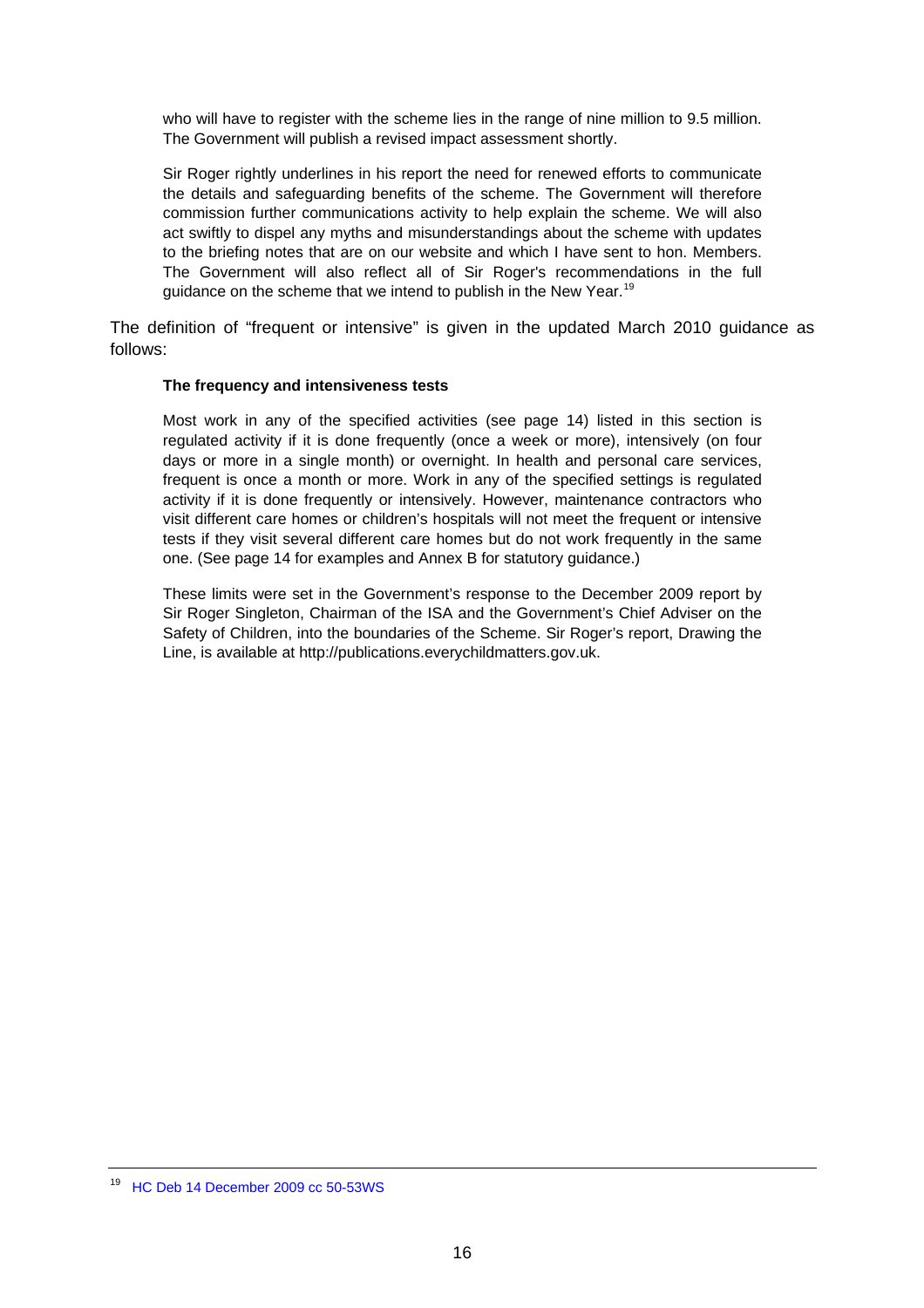# <span id="page-16-0"></span>**7 Annexe: The** *Safeguarding Vulnerable Groups Bill 2005-06*

# **7.1 Overview**

The Library Research Paper on the Bill was produced prior to Second Reading in the Commons:

• *[RP 06/35 The Safeguarding Vulnerable Groups Bill \[HL\], Bill No 194 of 2005-06, 15](http://hcl1.hclibrary.parliament.uk/rp2006/rp06-035.pdf)  [June 2006](http://hcl1.hclibrary.parliament.uk/rp2006/rp06-035.pdf)* 

The Bichard Inquiry report, published in 2004, identified systemic failures in the prevailing vetting and barring systems and recommended that a central body be established to administer a new register of those who wish to work with children. The *Safeguarding Vulnerable Groups Bill* was intended to implement the Labour Government's response to this recommendation. Prior to its introduction in the House of Lords there were further concerns about reports that individuals with convictions for sexual offences who had not been included on List 99 and had been working in schools. The central principles behind the Bill were expressed by the previous Government at second Reading in the Commons as follows:

The Bill is the centrepiece of our overhaul of the present system for vetting and barring, and it is underpinned by four key principles. The first is that the interests of the child and the vulnerable adult are paramount. As we said on 19 January, we need a system in which the protection of vulnerable people is the first consideration. Secondly, everyone has a responsibility for ensuring that children and vulnerable adults are safe. All must play their part, including the state and employers, as well as parents and families.

The third principle is that the new vetting and barring scheme is focused specifically on the world of work, both paid and unpaid. It does not intrude in family relationships.

The final principle that underpins the Bill is that the reform system needs to be proportionate. We intend the breadth of the bar to be proportionate to the risk, and the Bill establishes different vetting requirements for different work contexts, as I shall explain in a moment, in proportion to risk.<sup>[20](#page-16-1)</sup>

The provisions are particularly concerned with two general categories of activity involving children and vulnerable adults which are expressed as "regulated activities" and "controlled activities". "Regulated activities" broadly cover close contact work with children, work in settings such as schools and care homes and key positions of responsibility, such as the director of adult social services. "Controlled activities" cover ancillary work in education and health settings such as cleaning, catering and administration. Broadly, "regulated activities" come with more stringent requirements than "controlled activities".

The Bill was broadly welcomed when it was introduced in the House of Lords on 28 February 2006. The *Explanatory Notes* set out the following key problems with the existing vetting and barring systems which had been identified by the Bichard Inquiry report:

- inconsistent decisions were being made by employers on the basis of CRB disclosure information
- CRB disclosure information is only valid on the day of issue

<span id="page-16-1"></span><sup>20</sup> [HC Deb 19 June 2006 c1086](http://pubs1.tso.parliament.uk/pa/cm200506/cmhansrd/vo060619/debtext/60619-0006.htm#0606198000001)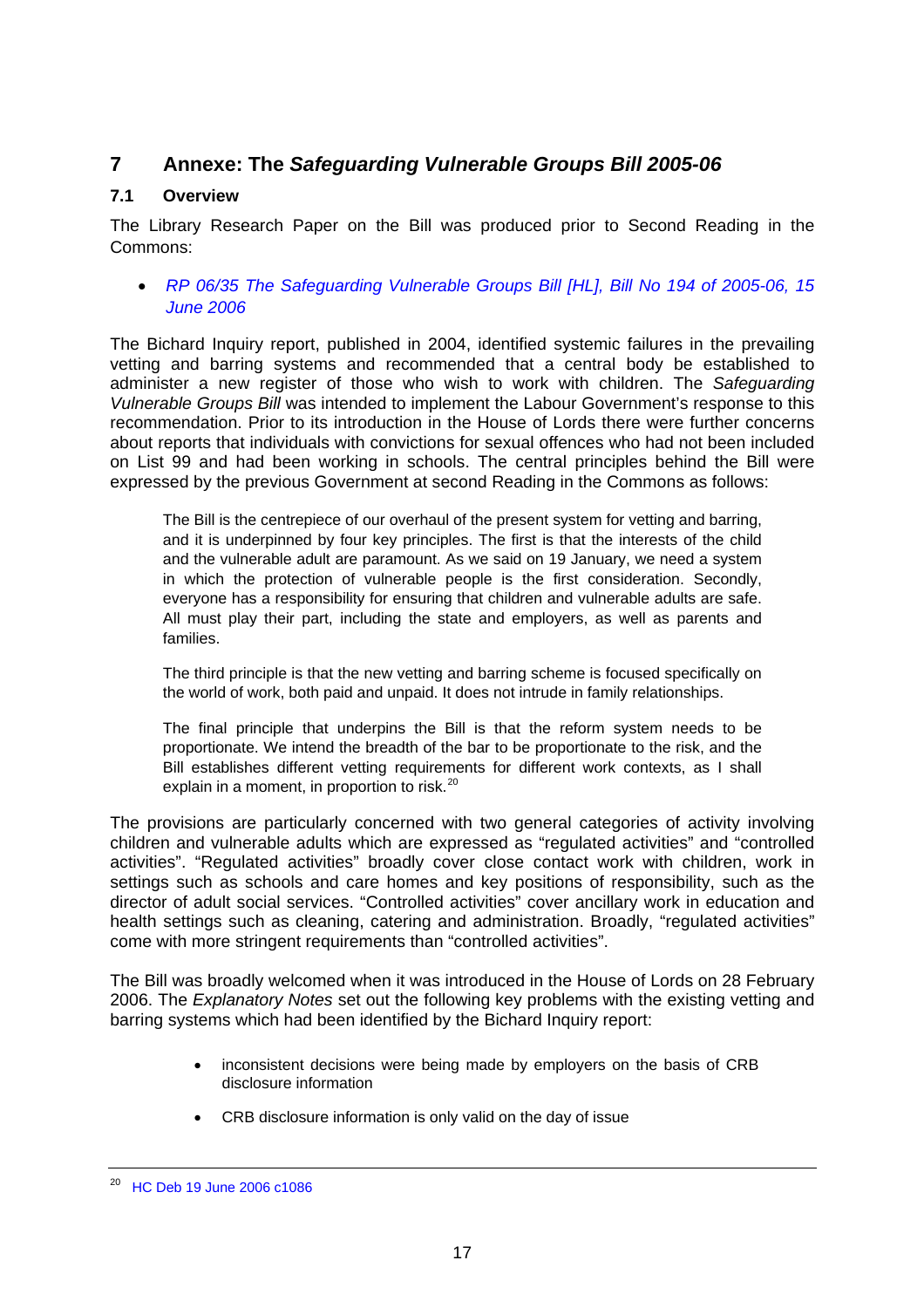- <span id="page-17-0"></span>• there are inconsistencies between the List 99, the POCA list and POVA list
- the current barring system is reactive to harmful behaviour rather than preventative
- there are inconsistencies in police disclosure of information between police authorities $^{21}$  $^{21}$  $^{21}$

The Labour Government published a number of information notes on the policy behind different aspects of the Bill and the regulation making powers in it before the Bill's committee stage in the House of Lords. These notes were deposited in the Library.<sup>[22](#page-17-2)</sup>

#### **7.2 Lords debates**

- Second Reading: [28 March 2006](http://pubs1.tso.parliament.uk/pa/ld200506/ldhansrd/vo060328/text/60328-23.htm#60328-23_head0)
- Committee Stage: [2 May 2006](http://pubs1.tso.parliament.uk/pa/ld200506/ldhansrd/vo060502/text/60502-16.htm#60502-16_head2) and [3 May 2006](http://pubs1.tso.parliament.uk/pa/ld200506/ldhansrd/vo060503/text/60503-33.htm#60503-33_head1)
- Report: [24 May 2006](http://pubs1.tso.parliament.uk/pa/ld200506/ldhansrd/vo060524/text/60524-04.htm#60524-04_head0)
- Third Reading: [7 June 2006](http://pubs1.tso.parliament.uk/pa/ld200506/ldhansrd/vo060607/text/60607-21.htm#60607-21_head0)

In general, the focus of scrutiny in the Lords reflected concerns that the new scheme should be thorough and fair. There were few concerns expressed that the Bill would over-regulate. The debates concentrated mainly on the risks to children and vulnerable adults.

For example, Baroness Walmsley moved an amendment in response to requests from the NSPCC seeking to leave out the controlled activity category. This would have meant that there would only be regulated activity and that everyone who works with children in any capacity would be regulated.<sup>[23](#page-17-3)</sup> The previous Government opposed the amendment:

We believe that there are activities covered by this clause which should not be regulated activities preventing all individuals who are placed on the children's barred list engaging in them. It may be possible for some to be employed safely in these posts because they do not entail any close involvement with children or vulnerable adults. Earlier the noble Lord, Lord Laming, gave us examples of where that might apply. We could multiply those instances. For example, an individual may be on the barred list because she lost her temper and hit a child while teaching in a school, but there is no evidence that she would present a risk of harm to children if she was, say, a receptionist in a dental surgery, which would be covered as a controlled activity. A reasonable person assessing the situation would agree that there is a distinction between those two types of activity which, in fairness and justice, is one that deserves to be made in the legislation. It is not right simply to treat all these activities simply as regulated activities.<sup>[24](#page-17-4)</sup>

Baroness Walmsley did raise the general question of thresholds, an issue that recurred at various stages during the Bill's passage through Parliament:

We need a better definition of all the thresholds at which barring decisions will be made and the factors that lead to them. It is crucial that they are clear. They must be set at the right level and we need to know what those levels are. There is a need for balance and proportionality. It is important to avoid mistakes, to protect the innocent from ill-

<span id="page-17-1"></span><sup>&</sup>lt;sup>21</sup> *Explanatory Notes* paragraph 5<br><sup>22</sup> Deposited Paper 06/860

<span id="page-17-2"></span>

<sup>23</sup> HL Deb 3 May 2006 c257-8 GC

<span id="page-17-4"></span><span id="page-17-3"></span><sup>24</sup> HL Deb 3 May 2006 c259 GC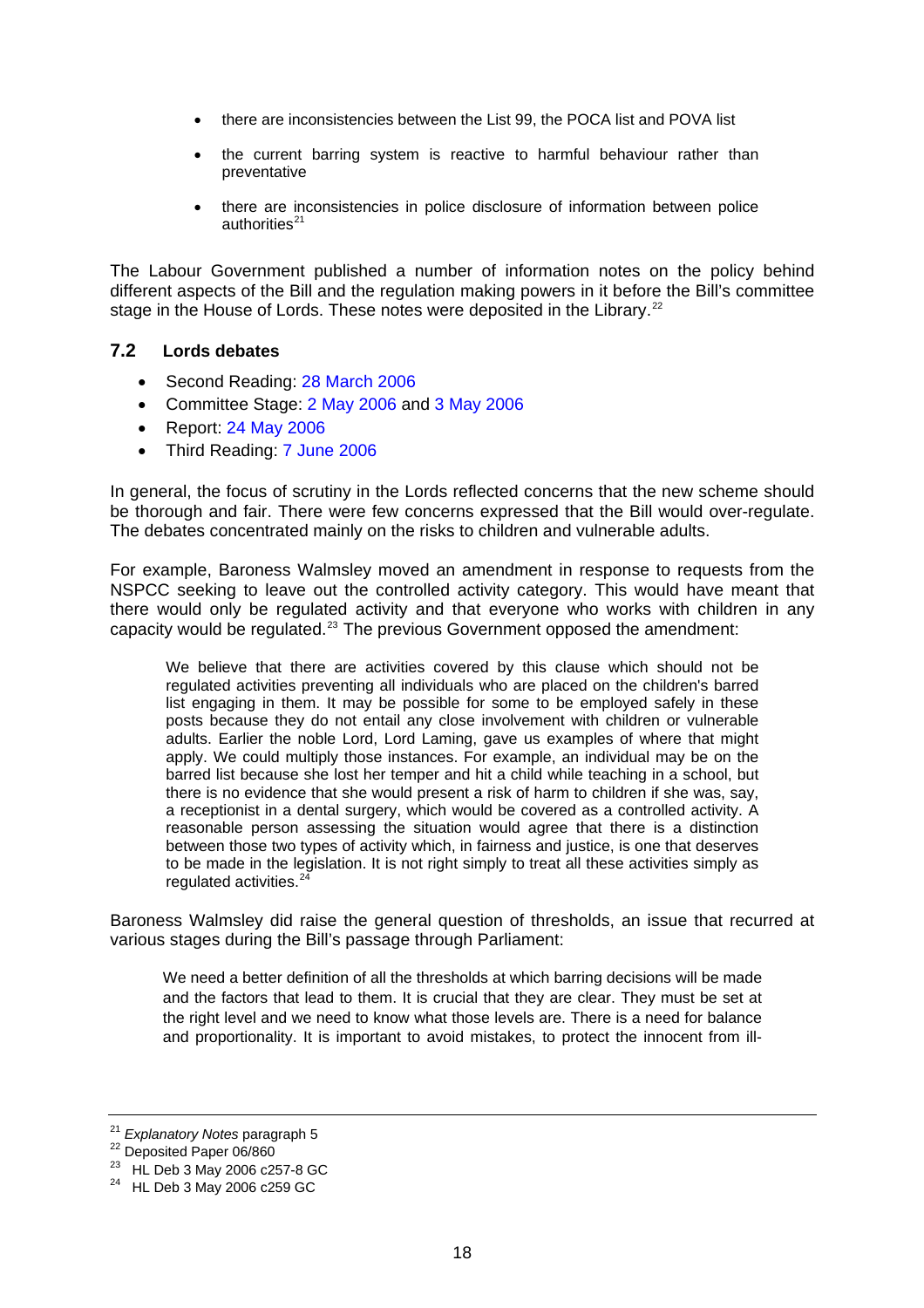founded allegations, to respect privacy and protect young people who make minor misdemeanours from being blighted in later life.<sup>[25](#page-18-0)</sup>

Another concern focussed on the definition of "regulated activity provider" for the purpose of the Bill. A regulated activity provider is a person with responsibility for the management or control of regulated activity, who makes arrangements for another person to engage in that activity. The Explanatory Notes to the Bill made clear that the clause was not restricted to an employer-employee relationship, but that it also covers volunteers. Individuals making private arrangements for their own benefit would not, however, fall within the definition.

During the passage of the Bill through the Lords, Lord Rix expressed concern that the recipients of direct payments did not fall within the definition:

**Lord Rix:** At present under the Bill, the recipients of direct payments are not classified as regulated activity providers, which means that they do not have to check prospective employees against the list. Why should the employees of direct payment services be an unregulated workforce? Although it is important to ensure that it is as straightforward as possible for people to use the direct payment system, it is even more important to ensure that people on the adult barred list, who will not be able to find employment in most settings where they may have contact with vulnerable adults, do not gravitate to working for direct payment services instead, finding employment directly with vulnerable people who know absolutely nothing about their background. I am especially concerned about that because of the number of direct payment recipients who have a learning disability. It is vital that safeguards are in place to ensure that they are not exploited by abusers who, because of the regulations imposed across the rest of the care sector, cannot find work with vulnerable people elsewhere.<sup>[26](#page-18-1)</sup>

It may be safer to start with the assumption that people employed by the recipients of direct payments should be checked, and then to allow the recipients of direct payments to opt out of checking their employees.<sup>[27](#page-18-2)</sup>

An amendment tabled by Baroness Walmsley, requiring direct payment users to check prospective employees against the list of barred people, was rejected, $28$  with the Labour Government spokesperson, Baroness Royall, arguing that "the purpose of direct payments was to put people in control of the care they received, so they should decide whether or not to check the list."[29](#page-18-4)

The exemption of certain providers from the requirement to make checks provoked some debate in the House of Lords and concern was expressed about several of the proposed exemptions. During the debate on the third reading of the Bill in the House of Lords the previous Government spokesperson for Health, Baroness Royall of Blaisdon, said the Labour Government had listened to these concerns and would be making various changes to the list of exempted providers.<sup>[30](#page-18-5)</sup>

There was some debate around the general issue of whether the new system would be fair to those regulated under it. For example, concerns were raised by Baroness Walmsley as regards the compatibility of the automatic barring procedure with Article 6 of the *European* 

<span id="page-18-0"></span><sup>25</sup> HL Deb 28 March 2006 c731

<span id="page-18-1"></span> $^{26}$  HL Deb 28 March 2004 c740-1<br> $^{27}$  Ibid c741

<span id="page-18-3"></span><span id="page-18-2"></span><sup>&</sup>lt;sup>28</sup> HL Deb 3 May 2006 GC224-228

<span id="page-18-4"></span><sup>&</sup>lt;sup>29</sup> Community Care magazine 11-17 May 2006<br><sup>30</sup> HL Deb 7 June 2006 c1344-1346

<span id="page-18-5"></span>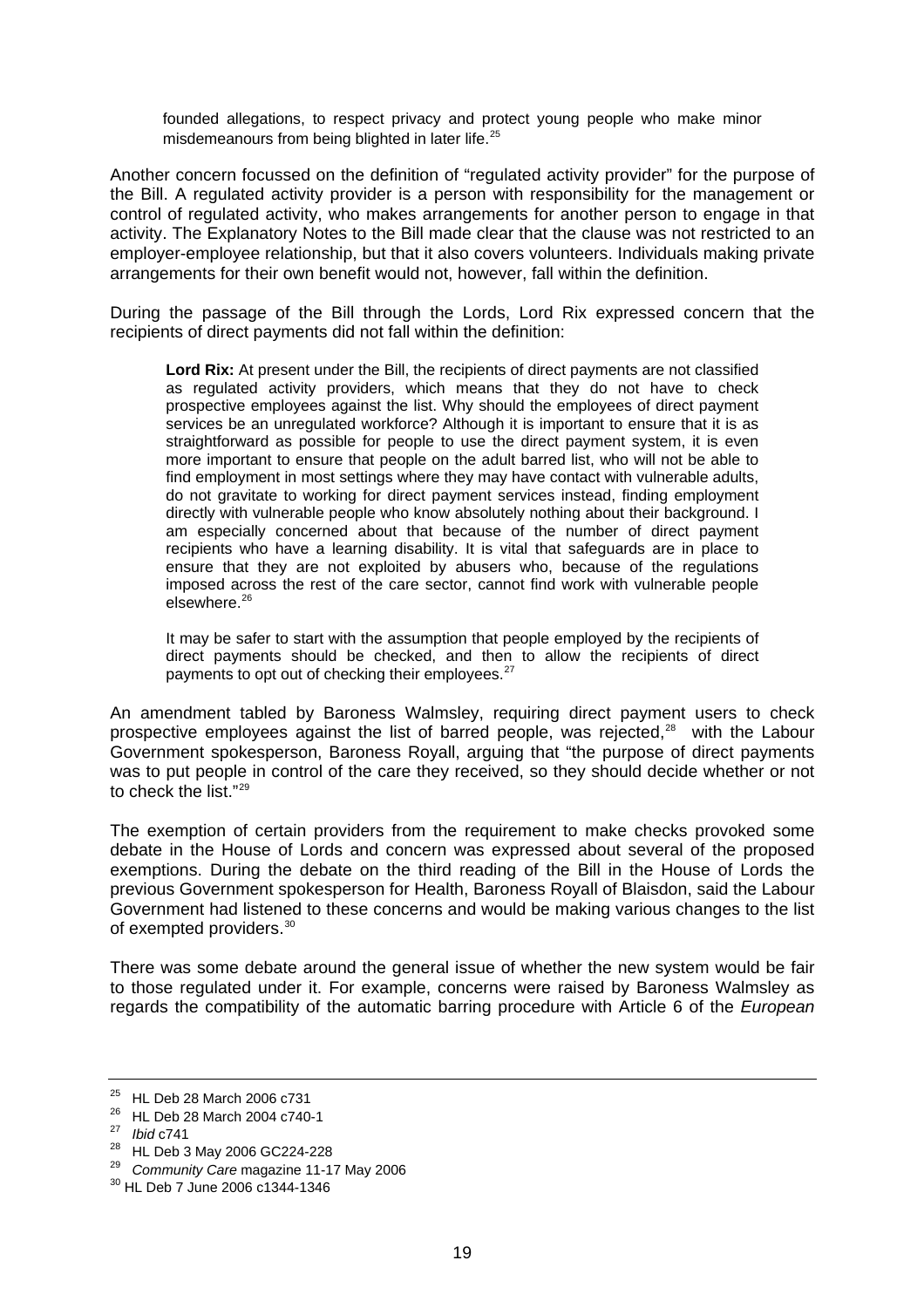<span id="page-19-0"></span>*Convention on Human Rights* which guarantees a right to fair hearing in certain circumstances.<sup>[31](#page-19-1)</sup>

Similarly at Report Stage in the Lords, Baroness Sharp moved an amendment to give those under the age of 18 the right to make representations in all circumstances. She felt that with regard to this age group the Bill could represent "a move away from a child welfare approach with regard to under-18s to a criminal justice approach":

Our reason for asking this is that it is important to remember that these young children are not young sex offenders. Most are not motivated by a sexual preference for children, although such behaviour can become entrenched. Rather, the behaviour is the response of a very vulnerable set of children to their own experiences and difficulties; it is a way of expressing anger and exerting power on the part of those with complex issues and needs. Such children are still in the process of maturation, and can be helped away from spiralling patterns of sexual abuse. While we need to acknowledge the risk these children pose to others, we must also acknowledge that these are children with severe needs who need help and specialised services themselves. What is more, there is clear evidence that such help can and does change behaviour for the good. $32$ 

The previous Government rejected an amendment tabled by Baroness Buscombe intended to ensure that regulated activity providers would not be subject to new or additional financial or resource burdens in order to meet their duties under the Act.<sup>[33](#page-19-3)</sup>

#### **7.3 Commons debates**

- Second Reading, [19 June 2006](http://pubs1.tso.parliament.uk/pa/cm200506/cmhansrd/vo060619/debtext/0606198000001)
- Committee Stage:

| 4th sitting | 13 July 2006 (afternoon) |
|-------------|--------------------------|
| 3rd sitting | 13 July 2006 (morning)   |
| 2nd sitting | 11 July 2006 (afternoon) |
| 1st sitting | 11 July 2006 (morning)   |

- Report, [23 October 2006](http://www.publications.parliament.uk/pa/cm200506/cmhansrd/vo061023/debtext/61023-0004.htm)
- Third Reading, [23 October 2006](http://www.publications.parliament.uk/pa/cm200506/cmhansrd/vo061023/debtext/61023-0024.htm)

# **7.4 Second Reading[34](#page-19-4)**

Various concerns were expressed about the administration of a structure with two separate lists; one for children and another for vulnerable adults. As was the case with debates in the Lords much of the focus was on the risks to children and vulnerable adults rather than regulatory burdens and impacts. There were some questions about how the new scheme would be publicised and information about the requirements disseminated to employers and parents.

A particular set of issues raised by the opposition concerned the way in which information would be gathered and evaluated by the new authority and how decisions would be made. Maria Miller said:

<span id="page-19-1"></span><sup>31</sup> HL Deb 2 May 2006 c181GC

<span id="page-19-2"></span><sup>32</sup> HL Deb 24 May 2006 cc839-40

<span id="page-19-3"></span><sup>33</sup> [HL Deb 3 May 2006 c229GC](http://pubs1.tso.parliament.uk/pa/ld200506/ldhansrd/vo060503/text/60503-35.htm)

<span id="page-19-4"></span><sup>34</sup> [HC Deb 19 June 2006 c1086](http://pubs1.tso.parliament.uk/pa/cm200506/cmhansrd/vo060619/debtext/60619-0006.htm#0606198000001)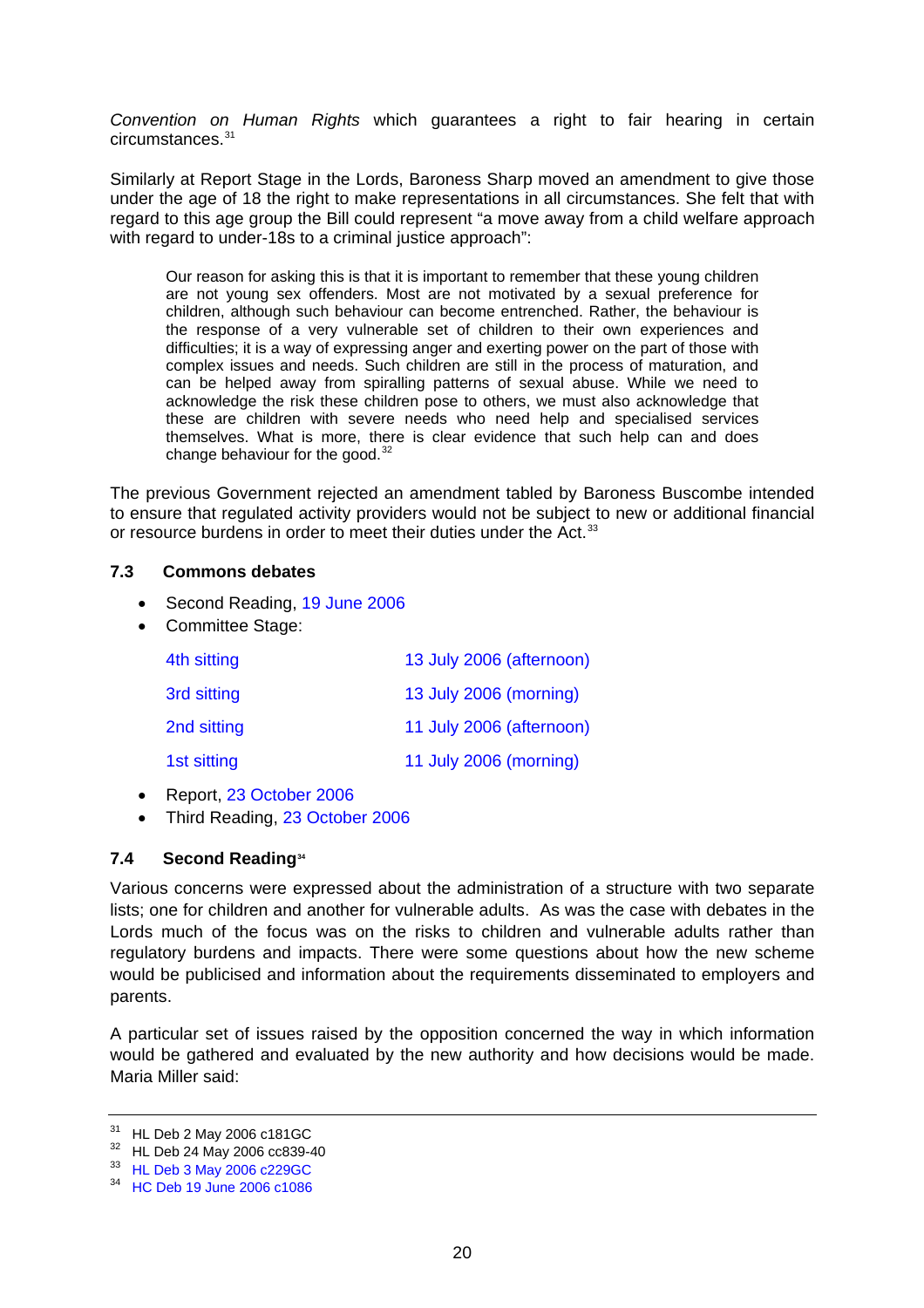There is a third area in the Bill where we would benefit from further detail. In his report, Sir Michael Bichard said that effective vetting depended on information, much of which inevitably comes from the police. At present, the only provision in the Bill on data collection is that it can be outsourced by the independent barring board to the Criminal Records Bureau.

Data is the IBB's lifeblood. It has been at the root of many of the concerns in the reports produced in recent years by Sir Michael Bichard, Chris Kelly and Ronnie Flanagan. To be effective, IBB data must be of the highest quality. Those who are monitored need to have confidence in the way in which the data are collected, stored and updated. The IBB needs to have a quality control role on data, which it does not have at present given the way in which the Bill is constructed.

That is particularly important when we consider the scale of changes that are happening to data collection, particularly in respect of the police. Hon. Members will be aware that the CRB has been criticised widely in the press for wrongly categorising 3,000 people as criminals since it was set up two years ago. That is a concern and I know the CRB that has been working on it. Given the volume of applications that it works with, it is perhaps in some ways inevitable.

In terms of the data that the IBB will be dealing with, who will be weeding soft data? Many of the advances in the Bill concern the fact that the IBB can accept soft data that is not necessarily connected with a conviction or caution. Yet there is little clarity in the Bill about how that data will be dealt with, especially when perhaps soft data that are received are not felt to be information required to be kept on a person's record.

Who will monitor the reliability of the new PLX——police local cross-check——system, which is the police flagging system to which reference has been made? It is new and I have heard that it has questionable reliability at times.<sup>[35](#page-20-0)</sup>

There was some consensus that the system should operate on a broadly precautionary basis:

**The Parliamentary Under-Secretary of State for Education and Skills (Mr. Parmjit Dhanda**): On CRB checks, I am sure that the hon. Lady agrees that it is important that the CRB always errs on the side of caution. Last year alone, it interrupted about 25,000 people who may well have ended up working in areas where they should not have been by being thorough in its checks.

**Mrs. Miller**: The Minister makes a good point. It is important that the CRB errs on the side of caution. It has been effective in ensuring that people who are inappropriate do not work with children and vulnerable adults. However, 3,000 people found it difficult to gain employment, because their records had been erroneously marked as containing a criminal element. The IBB must deal with that and act as a quality control to ensure that the Criminal Records Bureau does everything that it can to tighten its procedures so that instead of a 0.03 per cent. failure rate it has a zero rate, otherwise people's confidence in records will be undermined. Those are important points of detail but, unfortunately, the Bill does not deal with them. [36](#page-20-1)

However, concerns were voiced by the Conservatives about the meaning of "occasional contact" and "frequent contact":

The Bill relies on employers and organisations understanding their responsibilities, but they may not have access to a legal team such as the one available to the Government

<span id="page-20-0"></span><sup>35</sup> [HC Deb 19 June 2006 c1100](http://pubs1.tso.parliament.uk/pa/cm200506/cmhansrd/vo060619/debtext/60619-0008.htm)

<span id="page-20-1"></span><sup>36</sup> [HC Deb 19 June 2006 c1101](http://pubs1.tso.parliament.uk/pa/cm200506/cmhansrd/vo060619/debtext/60619-0009.htm)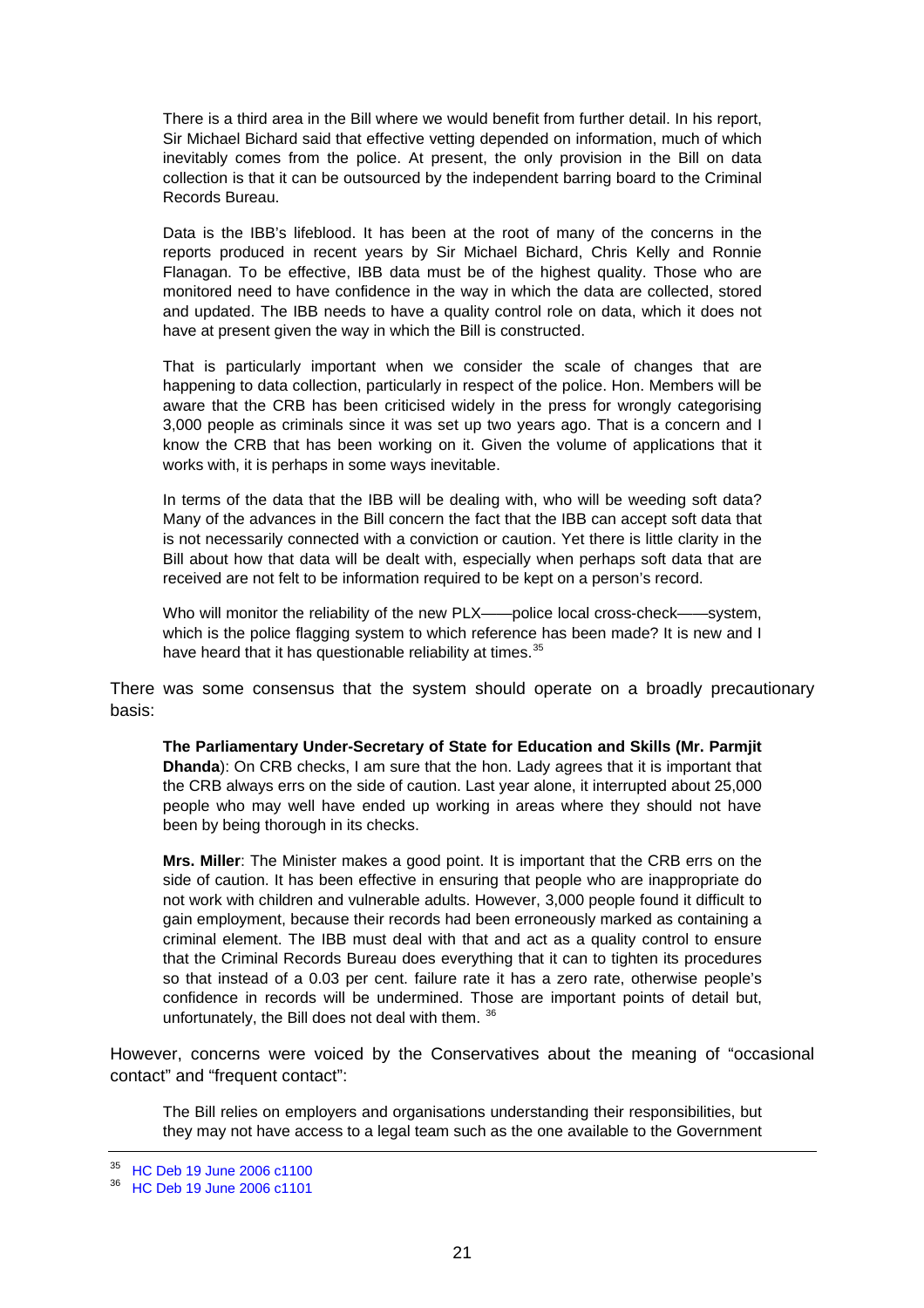to help them understand its nuances. Indeed, Lord Adonis has sent out a raft of notes—I have collected them in a large file—to try to explain some of the terms in the Bill. We must take the opportunity in Committee to ensure that the Bill does not remain in its present form, and that those terms are clearly articulated.

Indeed, as a basic principle, who needs to be monitored? The Bill refers to occasional and frequent contact. The meaning of those terms was discussed in the Lords, and the Minister spoke of occasional contact as less than one contact a month or contact on no more than five days in a row. The Minister of State gave us an assurance that no sex offenders could work in schools again, as a result of the measures that she put in place, yet the loophole in the definition of monitoring potentially allows organisations to run five-day half-term clubs in schools, employing people who are not monitored under the scheme. It is important that we deal with such a serious loophole and iron out the definitions in Committee.

What does it take for someone to be reported to the IBB for barring? The Bill clearly outlines four types of behaviour, but it is still uncertain what the threshold for reporting is. At one level of reporting, someone may feel that an individual may harm a child, or an employer may think that a person has done something that would lead to them being barred. More certainty about these terms is needed if we are not to leave employers in difficulty. I endorse the Minister's view that it is important for employers to take responsibility for their actions, but it is equally important for the Government not to couch the terms in such vagueness. We need certainty in the Bill. To some extent, it is lack of certainty that has led us to where we are today.

Under the Bill, a barred person can work in a controlled job under supervision, but as I pointed out earlier, there is no offence relating to supervision and no detail about what supervision means. We are creating a morass of vague terms for others to interpret, and that is not acceptable in an area where vagueness has created so many problems in the past. Organisations will need an army of lawyers to unpick what is meant by the Bill. It is important that we deal with these issues to help those who will have to implement the measure. [37](#page-21-0)

The following programme motion was passed without debate:

SAFEGUARDING VULNERABLE GROUPS BILL [ LORDS] (PROGRAMME)

Motion made, and Question put forthwith, pursuant to Standing Order No. 83A(6) (Programme motions),

That the following provisions shall apply to the Safeguarding Vulnerable Groups Bill [ Lords]:

**Committal** 

1. The Bill shall be committed to a Standing Committee.

Proceedings in Standing Committee

2. Proceedings in the Standing Committee shall (so far as not previously concluded) be brought to a conclusion on Thursday 13th July.

3. The Standing Committee shall have leave to sit twice on the first day on which it meets.

<span id="page-21-0"></span>Consideration and Third Reading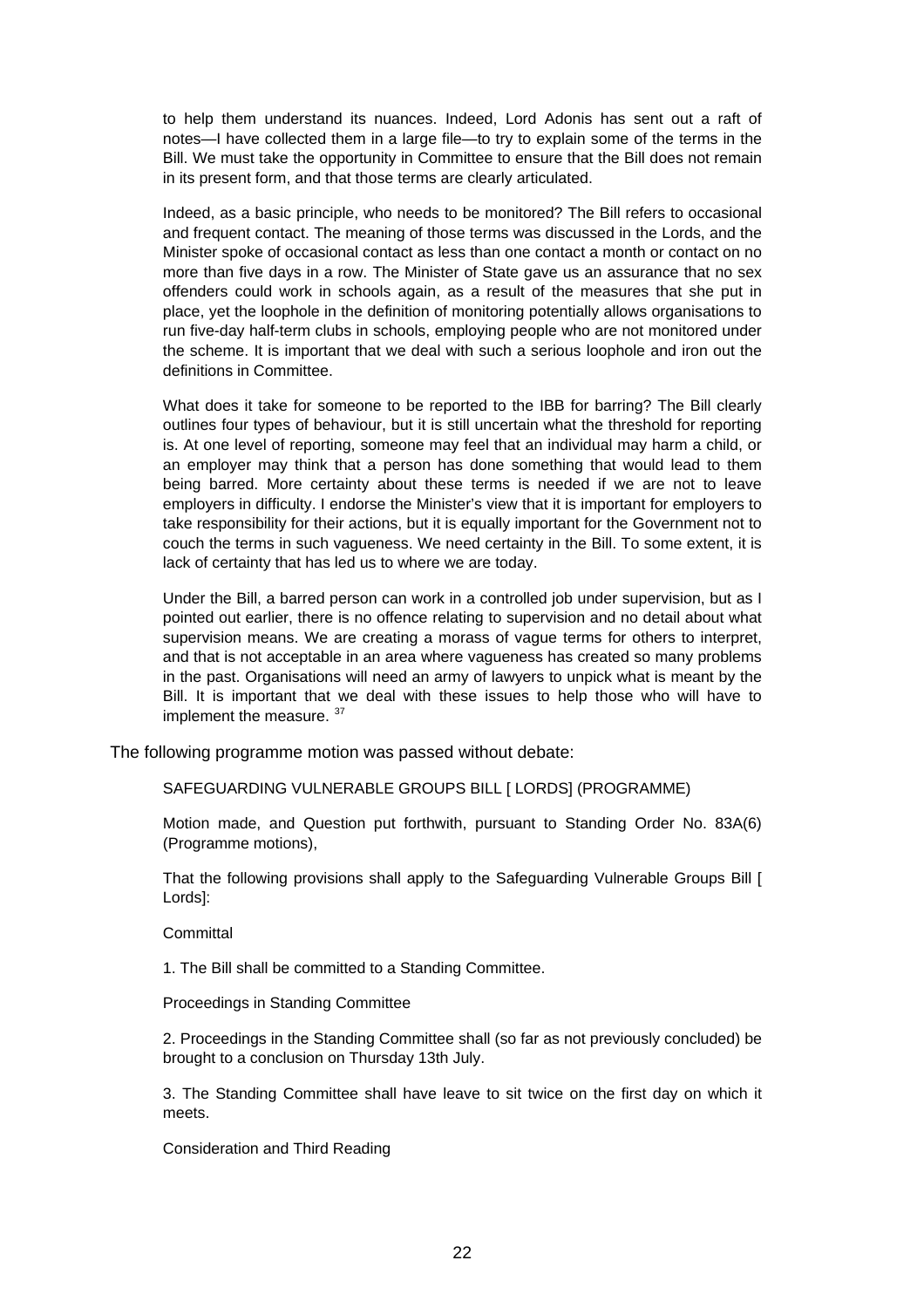<span id="page-22-0"></span>4. Proceedings on consideration shall (so far as not previously concluded) be brought to a conclusion one hour before the moment of interruption on the day on which those proceedings are commenced.

5. Proceedings on Third Reading shall (so far as not previously concluded) be brought to a conclusion at the moment of interruption on that day.

6. Standing Order No. 83B (Programming committees) shall not apply to proceedings on consideration and Third Reading.

Other proceedings

7. Any other proceedings on the Bill (including any proceedings on consideration of any Message from the Lords) may be programmed. —[Mr. Heppell.]

Question agreed to.<sup>[38](#page-22-1)</sup>

#### **7.5 Committee Stage**

#### *Scope of "regulated activity"*

Particular concerns were voiced about the order making powers given to the Secretary of State to define the scope of regulated activity. These powers were described by the previous Government as follows:

Mr. Dhanda: Clause 5 provides that regulated activity relating to children and vulnerable adults will be set out in schedule 3. Regulated activity is a key term in the Bill. It is activity that will be prohibited for an individual on a barred list. Broadly speaking, it represents work involving close contact with children or vulnerable adults.

The clause will allow the Secretary of State to amend the definition of "regulated activity" by order, providing the flexibility to respond to changes in the work force and in how services are provided. Clause 46(3) provides that any order made under clause 5(3) to vary the meaning of regulated activity must be subject to the affirmative resolution procedure. The definition is key to the scheme.<sup>[39](#page-22-2)</sup>

An amendment was tabled by Tim Loughton with regard to these powers. He explained the relevant issues as follows:

Amendment No. 119 refers to clause 5. It would pin down some detail of how the Secretary of State can be scrutinised. Clause 5(3) gives an enormous power to the Secretary of State. It states:

"The Secretary of State may be order amend that Schedule so as to vary the meaning of—

(a) regulated activity relating to children;

(b) regulated activity relating to vulnerable adults."

The definition of regulated activity is important. We need to know what occupations and activities are covered by the Bill. Such detail needs to be available at the outset.

The clause gives the Secretary of State the power to change the whole meaning of regulated activity, which is core to what the Bill wants to achieve. A change can be

<sup>37</sup> [HC Deb 19 June 2006 c1102](http://pubs1.tso.parliament.uk/pa/cm200506/cmhansrd/vo060619/debtext/60619-0009.htm)

<span id="page-22-1"></span><sup>38</sup> [HC Deb 19 June 2006 cc 1153-4](http://pubs1.tso.parliament.uk/pa/cm200506/cmhansrd/vo060619/debtext/60619-0017.htm)

<span id="page-22-2"></span><sup>39</sup> [SC\(B\) Deb 11 July \(Afternoon\) c75](http://www.publications.parliament.uk/pa/cm200506/cmstand/b/st060711/pm/60711s07.htm)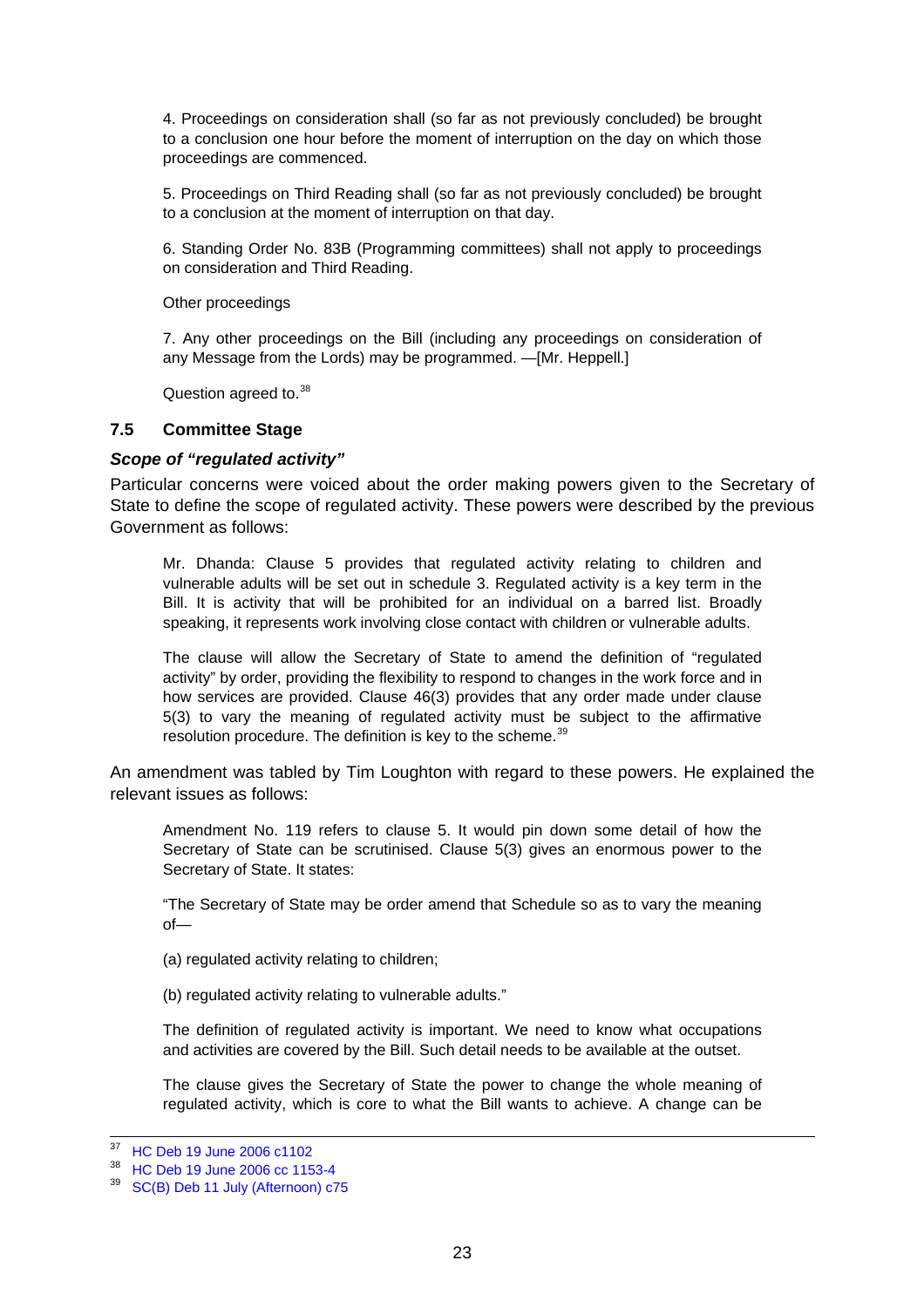made purely by order. Again, we believe that there should be regulations subject to affirmative resolution of the House so that matters can be properly scrutinised in Committee in a timely fashion, otherwise we are giving considerable powers to a Secretary of State who may choose for whatever reason to change the ground rules. For example, the IBB might have made a hash of matters and not acted as intended under the Bill. If that were the case, Parliament would need to know about it. Parliament needs to know that the IBB, which has been charged to set up an important initiative and has considerable powers, is capable of getting it right and will not be subject to having its ground rules changed at the whim of the Secretary of State without due scrutiny by Parliament.

On that basis, these are helpful amendments that try to take further the sort of detail that we have been asking for all through the parliamentary stages of the Bill. At the very least, if we are not to have the detail concomitant with the passage of the Bill, we need to know that the Secretary of State will be subject to further full and proper parliamentary scrutiny if he chooses to change definitions and procedures.<sup>[40](#page-23-0)</sup>

The Liberal Democrats tabled amendments about the meaning of "frequent" contact. Annette Brook explained these concerns as follows:

**Annette Brooke**: I shall address only amendments Nos. 112 and 113. It is a long string of amendments, and I want to concentrate on our two amendments. They are quite complex but nevertheless important.

The amendments seek to address the concerns that I mentioned on Second Reading about the definition of "frequency". I have great concerns about it. I have read closely the notes issued by Lord Adonis, and the more I read them, the more I become convinced that there are potential loopholes. If you will forgive me, Mr. Martlew, I will go through the matter in some detail, because I sincerely believe that there is a big potential loophole in the protection of vulnerable people.

It is important to consider the two amendments together and to see the need for flexibility, particularly in monitoring. A consequence of the Bill for flexibility in monitoring is that it could impose a huge administrative difficulty on organisations for one often limited contact. I understand that that is why the clause includes the rather tortuous "frequent and occasional"—to get the right balance so that it does not impose too much Column number: 76bureaucracy. Proportionality and balance are an issue, but if the loophole is present, one would have to err at the end of the day toward less flexibility. I shall consider some examples of what could happen.

It is possible, for example, that a barred individual who has harmed children and poses a risk could get access to regulated activity lasting less than a week. That is the main problem. As I read the suggested regulations, "frequently" could mean once every six months or once a month, but it must be less than a week. If that is accepted and the word "frequently" is included in the clause, I envisage that a holiday play scheme lasting five days could pose a real danger. $41$ 

She also addressed concerns about the meaning of "occasional" contact:

Within the many settings to which the Bill will apply, the definition of "occasional" could vary. In some organisations, an individual working with children for five days alongside a member of staff would not cause any problems. As a school governor myself, I have seen instances in which outside organisations have come into the school without ever

<span id="page-23-0"></span><sup>40</sup> [SC\(B\) Deb 11 July \(Afternoon\) c65](http://www.publications.parliament.uk/pa/cm200506/cmstand/b/st060711/pm/60711s05.htm)

<span id="page-23-1"></span><sup>41</sup> [SC\(B\) Deb 11 July \(Afternoon\) c75](http://www.publications.parliament.uk/pa/cm200506/cmstand/b/st060711/pm/60711s07.htm)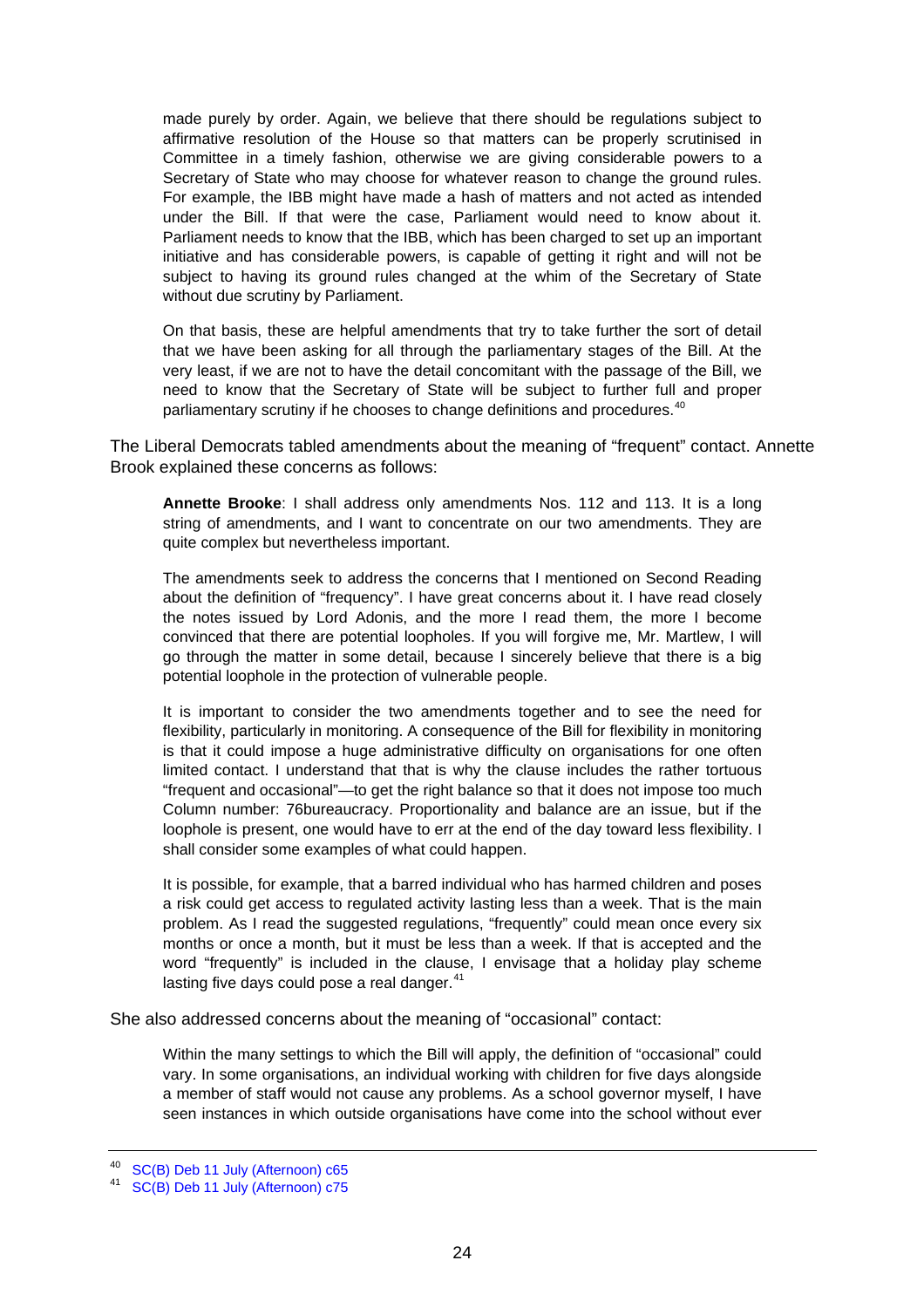being left in sole charge of the children with whom they come into contact. There will be activities that do not need to be monitored, but equally there will be circumstances, such as those outlined today, that would fall foul of Lord Adonis's definitions of "frequently" and "occasionally." Those terms do not help to clarify the situation. $42$ 

Amendments were introduced by the Labour Government that were intended to address concerns over the scope of regulated activity. These were explained by the Minister, Mr Dhanda, as follows:

Amendments Nos. 112 and 125 to 127 focus on a key element of the Bill—the definition of "regulated activity", which underpins the effective functioning of the new vetting and barring scheme. It is important that we get the definition right, and I welcome the opportunity that the amendment affords us to debate the issue. The group of amendments focuses on a central element of the definition of regulated activity, namely the frequency test.

The intention behind the group of amendments is to disapply the test in a range of circumstances, so that specified activities in relation to children and vulnerable adults are classified as regulated activities, regardless of whether they are carried out frequently. For example, certain activities that bring an individual into close contact with children and vulnerable adults—such as teaching, caring, advising and supervising have to be carried out frequently to be defined as a regulated activity.

An individual who was not engaged in those specific types of activity but who still worked in a specified setting—for example, a care home or a school that gave them access to children or vulnerable adults—would also have to be carrying out their duties frequently for that to be classified as a regulated activity. The amendments have major implications for the circumstances in which a barred individual may engage in regulated activity during which they are subject to monitoring and the employer has to check their status in the scheme.

On the frequency test and the scope of the bar, I recognise the concerns of hon. Members that if an activity—for instance, teaching children, caring for a vulnerable adult or rebuilding a school history block while having access to pupils—is carried out on an occasional basis, it might fall outside the definition of regulated activity. I recognise also that risks are associated with a barred individual working with children or vulnerable adults, even on a one-off basis.

I should like to reassure hon. Members that protecting children and vulnerable adults from those who work with them is the most important consideration of the scheme. However, it is important also that we do not place unreasonable burdens on employers, managers and employees, as well as on volunteers—the latter are important. We should not make the lives of individuals impossible. We want the scheme to be proportionate.

I have some examples: should an aerobics teacher on the children's barred list be charged with an offence if a 16-year-old turns up occasionally for their class, which is otherwise made up of adults? Should a TV producer on the barred list be charged with an offence if they instruct a school group that comes to the TV studios to learn how TV is produced? Should a nurse in a care home barred from working with children be charged with an offence if they treat in an emergency a child visitor who has fallen over

<span id="page-24-0"></span><sup>42</sup> [SC\(B\) Deb 11 July \(Afternoon\) c77](http://www.publications.parliament.uk/pa/cm200506/cmstand/b/st060711/pm/60711s07.htm)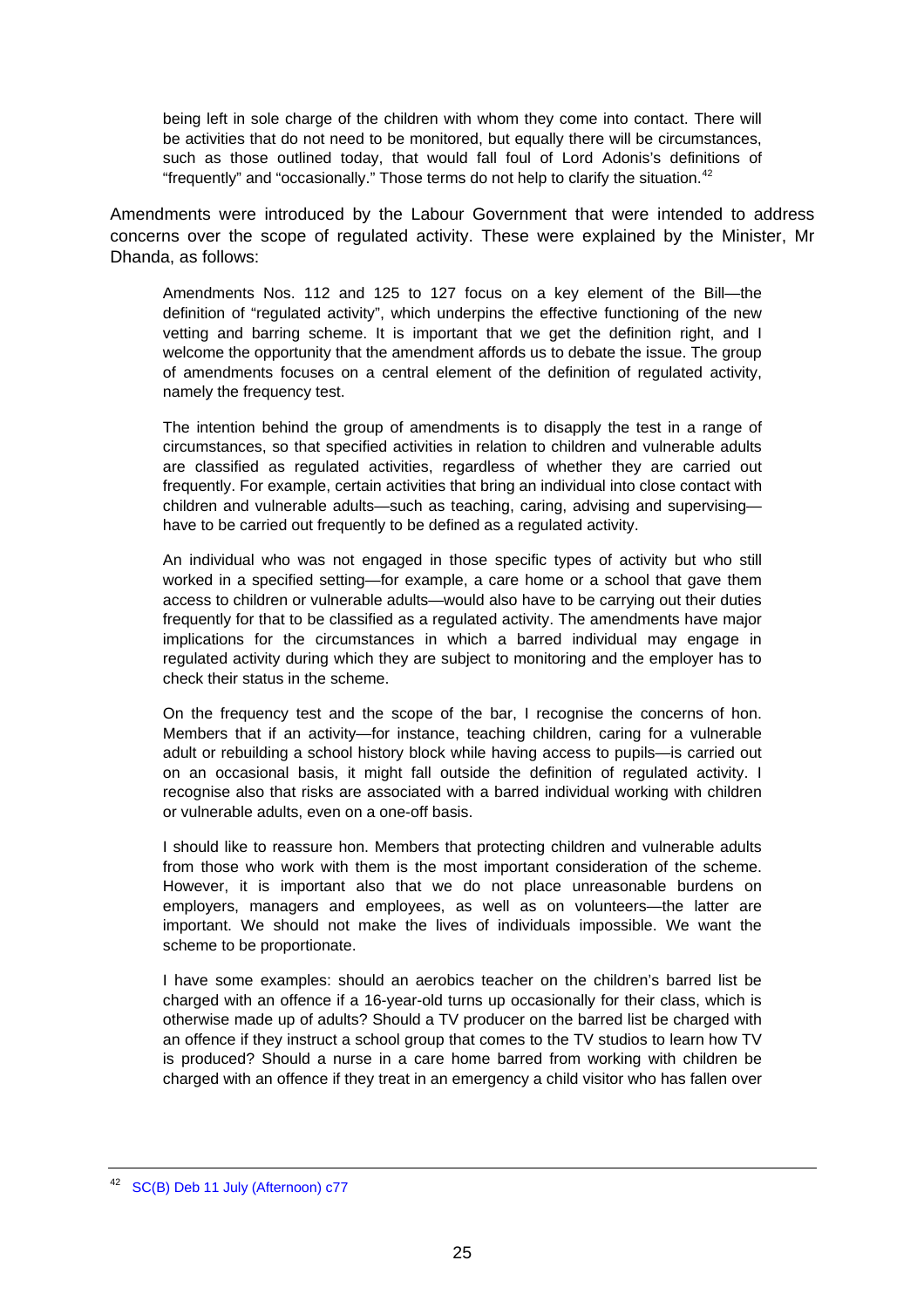<span id="page-25-0"></span>in the care home? I am sure that hon. Members will agree that those are not easy questions with which to grapple.<sup>[43](#page-25-1)</sup>

Further amendments were introduced by the previous Government designed to "improve the Bill's coverage by ensuring that the definitions of regulated activity relating to children and requirements to check are focused where individuals have the greatest opportunity to harm children."[44](#page-25-2)

#### *Parliamentary scrutiny*

Tim Loughton drew attention to the need for Parliament to scrutinise the detail of the provisions to be made by order:

I remind the Minister that the Secretary of State is being given powers to make regulations that, the Minister says, will be published after Royal Assent. I do not argue about that; it is the case with all Bills. It would be desirable if a Standing Committee could look at the regulations in tandem with the Bill that gives them effect. That rarely happens, and in this case it was even less likely to happen because of the necessary speed with which the Bill was introduced after the Government had been rather dilatory in responding to the Bichard recommendations.

Let us remind ourselves that the Bichard report was published in June 2004. It was only the scandals that hit the headlines at the beginning of this year about paedophiles and other dubious individuals working in privileged positions, particularly in schools alongside children, that prompted the Bill. We welcome it, albeit rather late in the day after the Bichard report. However, the lead time between the Government announcing that they would introduce the Bill and their producing it has necessarily been truncated because of the urgency of the situation. We welcome that.

The point that I am trying to make is that in those circumstances—less so than those with other Bills that have been on the back burner for many years—it would not be reasonable to expect all the regulations to have been done and dusted and thought through. That is why it is important to tease out some of the Government's thinking, to give us an indication of whether we think that they are going far enough and will achieve the right balance between protection and the civil rights of individuals who are in the frame.

Nothing we are suggesting limits the flexibility of the board to do its job when it is up and running. We are purely asking for checks and balances on the Secretary of State in what is currently a grey area. Secretaries of State might find it inconvenient to have to appear before regulation Committees occasionally. However, it is preferable that they are put on the spot to justify why various regulations are being fashioned in the way that the Government propose than to let those regulations go through without the proper scrutiny that they require.

This is pioneering territory. The board is a new body. We welcome it, but it is particularly important that we get it right. We are not just talking about the initial regulations that the Secretary of State will fashion after the Bill receives Royal Assent; the Bill will also give him powers to change those initial regulations. He can change the regulations for the procedures to be followed, the terms of reference on which certain people are referred to the board and subsequently barred, and the timescale over which they may be barred. He is being given the powers to change an awful lot of things even after he first sets them out in regulations after Royal Assent.

<span id="page-25-1"></span><sup>43</sup> [SC\(B\) Deb 11 July \(Afternoon\) c79](http://www.publications.parliament.uk/pa/cm200506/cmstand/b/st060711/pm/60711s08.htm)

<span id="page-25-2"></span><sup>44</sup> [SC\(B\) Deb 11 July \(Afternoon\) c83](http://www.publications.parliament.uk/pa/cm200506/cmstand/b/st060711/pm/60711s09.htm)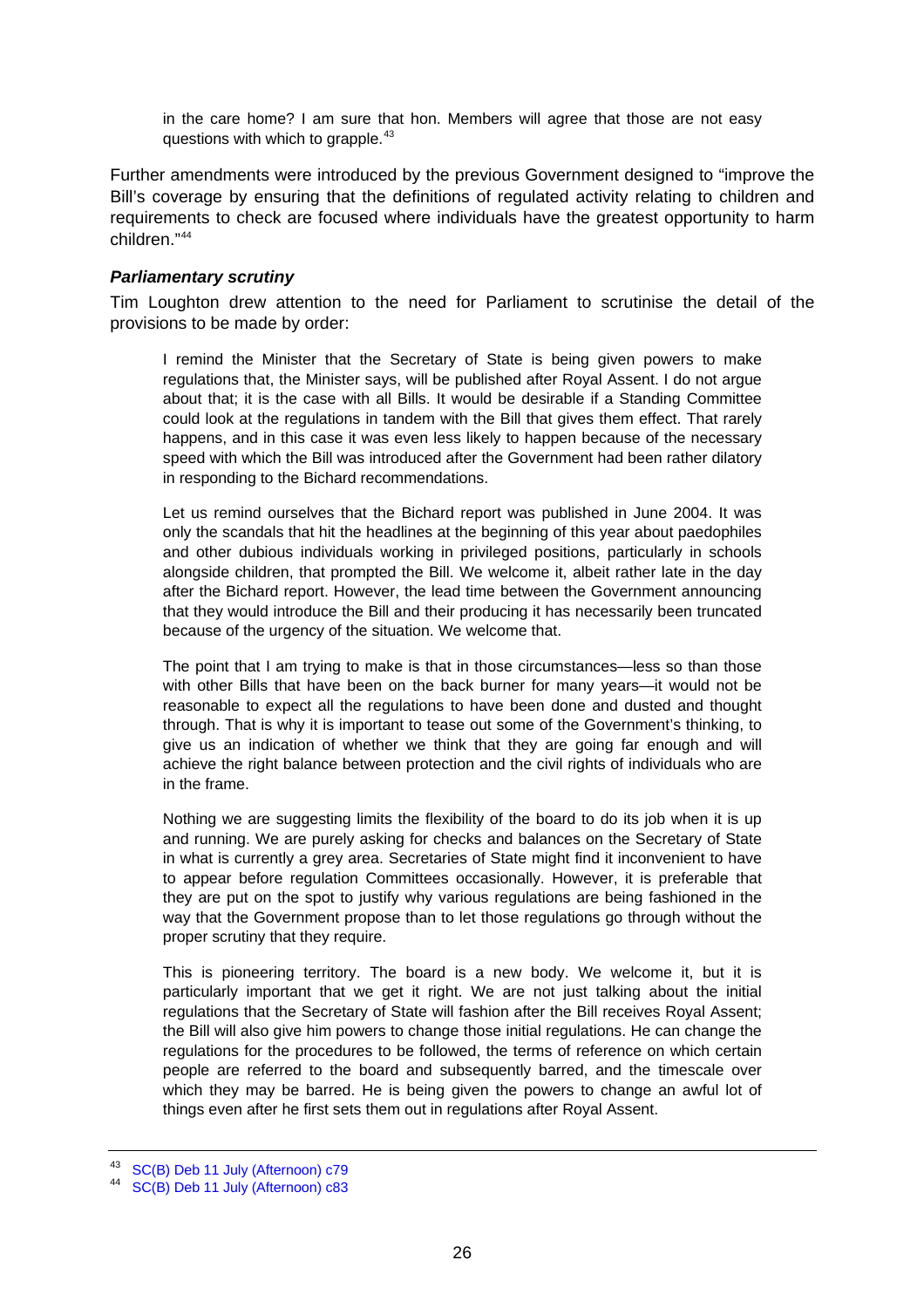<span id="page-26-0"></span>It is important that, where possible, the Secretary of State should ensure that those regulations and subsequent changes to those regulations are subject to full and proper timely scrutiny by the House. That is what the amendments are all about, and that is a point worth making. The Minister is quite understandably trying to give us reassurances about when those regulations would be proposed, but that is entirely irrelevant, given the various points that I have just made. I want to put that on record.

I know that we will not get anywhere if we seek a vote on the amendment, but it is important. These are enormous powers, the manifestations of which both ourselves and the Minister are unclear about at this stage, because the provision has not been completed. That is why we need to make sure that they are scrutinised properly. On that basis, I beg to ask leave to withdraw the amendment. $45$ 

# **7.6 Report stage**

#### *Insufficient scrutiny*

Both the Conservatives and the Liberal Democrats raised concerns about the amount of time available for report:

Michael Jack said:

**Mr. Michael Jack (Fylde) (Con)**: On a point of order, Mr. Speaker. You will be aware of the importance of scrutiny, one of our basic jobs in the House of Commons, so I seek your guidance as to whether there is a printing error in the second item of business listed on the Order Paper. I see that consideration of the amendments on report of the Safeguarding Vulnerable Groups Bill is to be concluded, according to the Order Paper, at 9pm, which allows the House less than a minute per item to consider the amendments. Surely, Mr. Speaker, there must be an error.

**Mr. Speaker:** There is no error. If the right hon. Gentleman has any complaint he should take the matter to his Whip who will take it up with the usual channels.  $46$ 

Tim Loughton said:

I shall not detain the House long, not least because of the enormous number of amendments – some 207 amendments and 23 new clauses have been tabled by the Government, and nearly all were tabled during the past few days, despite the fact that the Bill completed its Committee stage some months ago. The short time available raises questions about the ability of the House properly to scrutinise the radical amendments submitted by the Government.<sup>[47](#page-26-3)</sup>

#### Annette Brooke said:

Many amendments have been tabled for consideration today, and in so far as they respond to the points made on Second Reading and in Committee we must welcome them. Whether we have the time to scrutinise the brand new amendments, however, is a real issue. If it has suddenly been decided that we must consider foster parents, which sounds fairly obvious, what other groups have we forgotten? Can we really put the Bill to bed tonight and feel that we have done a thorough job? I do not think so, and I am very concerned about that. Getting to grips with the vast number of Government amendments has been an enormous burden for a relatively small party such as ours.<sup>[48](#page-26-4)</sup>

<span id="page-26-1"></span><sup>45</sup> [SC\(B\) Deb 11 July \(Afternoon\) cc69-70](http://www.publications.parliament.uk/pa/cm200506/cmstand/b/st060711/pm/60711s06.htm)

<span id="page-26-2"></span><sup>46</sup> [HC Deb 23 Oct 2006 c1232](http://www.publications.parliament.uk/pa/cm200506/cmhansrd/vo061023/debtext/61023-0004.htm)

<span id="page-26-3"></span><sup>47</sup> [HC Deb 23 Oct 2006 c1233](http://www.publications.parliament.uk/pa/cm200506/cmhansrd/vo061023/debtext/61023-0004.htm)

<span id="page-26-4"></span><sup>48</sup> [HC Deb 23 Oct 2006 c1246](http://www.publications.parliament.uk/pa/cm200506/cmhansrd/vo061023/debtext/61023-0006.htm)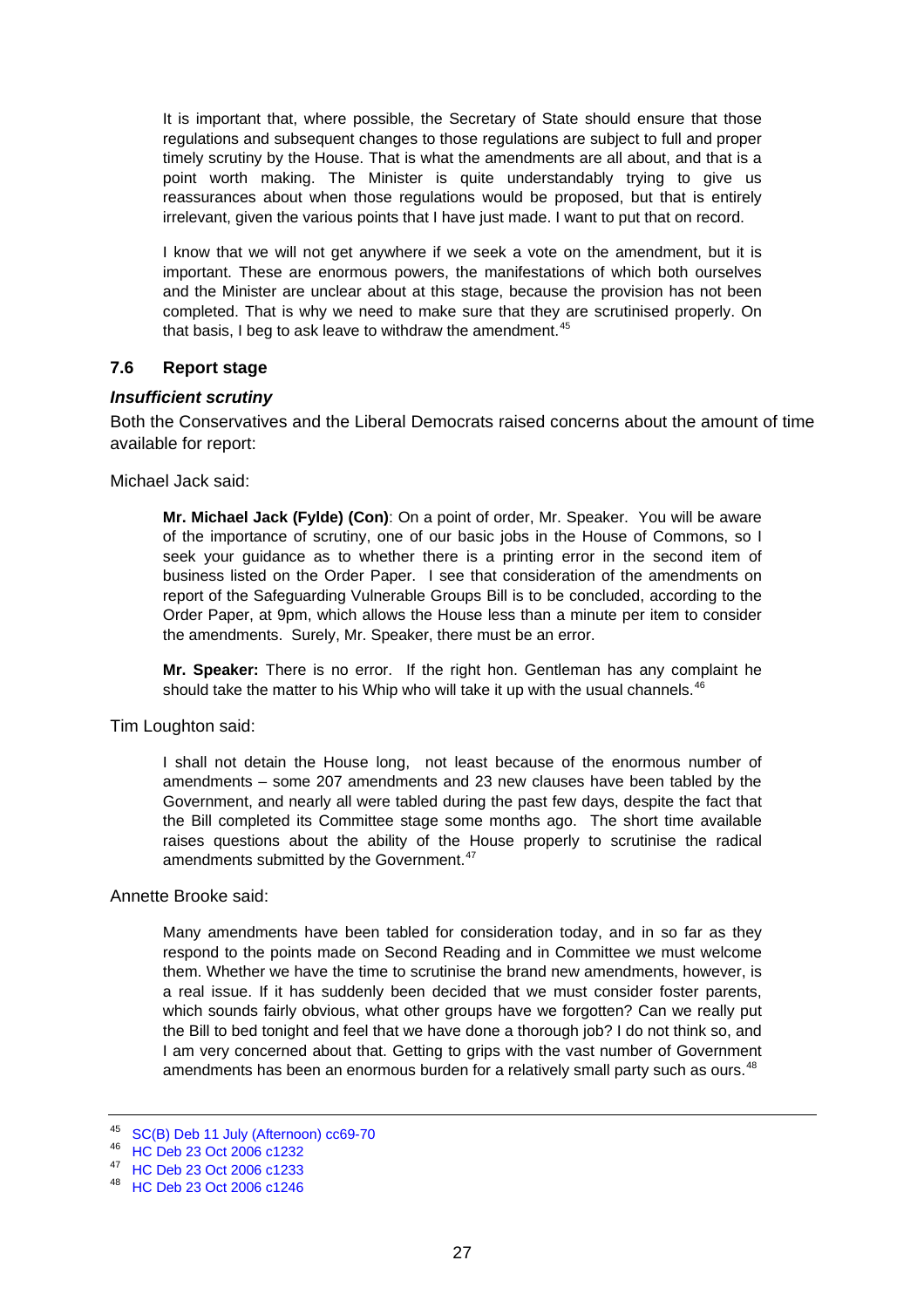# <span id="page-27-0"></span>*Scope of "regulated activity"*

- New Government clause 1 to bring fostering within the scope of regulated activity. The new clause made it an offence for a barred person to foster or provide care and accommodation to children, for a ward, or through arrangements made by an organisation.<sup>[49](#page-27-1)</sup>
- Government amendments to ensure that the following categories of people would also be covered by the "regulated activity" aspect of the scheme:
	- $\circ$  school bus and minibus drivers who take vulnerable adults on day trips;
	- o staff members of the Independent Barring Board;
	- o chatroom moderators (but not IT staff who do not see the content of the messages and who do not contact service users);
	- o local councillors who have responsibility for social services;
	- o trustees of vulnerable adults' charities;
	- o the Commissioner for Older People in Wales;
	- o all Commission for Social Care Inspection inspectors; and
	- $\circ$  all prison and probation officers.<sup>[50](#page-27-2)</sup>
- Government amendments to allow the definition of "regulated activity" for the purpose of barring to be amended by the affirmative resolution procedure. The following exchange took place between the Minister for Education and Skills (Parmjit Dhanda) and Maria Miller:

**[Mr. Dhanda:]** The Bill provides the power to amend the definition of regulated activity by order so that new categories of work can be added, providing the flexibility to respond to new types of services and new ways of working with children. We will use the power where it is appropriate. I should also respond to questions about the regulations on regulated activity. I can confirm that the affirmative process would be used to ensure that a wider debate took place in this House.

**Mrs. Miller:** I wish to clarify what the Minister has just said. Is it the case that amendments on the scope of regulated activity would be introduced only if they were related to developments in technology that might occur in the future?

**Mr. Dhanda:** No, I do not wish to define today what we may set down as regulated activities tomorrow. To relate that only to new technology would unfairly fetter the Bill and prevent us from adding other aspects to the regulated activities. Our stakeholders may come to us, for example, with a request to add to the regulated activities, so it would be overly prescriptive to limit any change to new technology.<sup>[51](#page-27-3)</sup>

• Government amendment to define "frequently" more closely. Conservatives (Maria Miller) commented:

<sup>49</sup> [HC Deb 23 Oct 2006 cc1238-1239](http://www.publications.parliament.uk/pa/cm200506/cmhansrd/vo061023/debtext/61023-0005.htm)

<span id="page-27-2"></span><span id="page-27-1"></span><sup>50</sup> [HC Deb 23 Oct 2006 cc1239-1240](http://www.publications.parliament.uk/pa/cm200506/cmhansrd/vo061023/debtext/61023-0005.htm)

<span id="page-27-3"></span><sup>51</sup> [HC Deb 23 Oct 2006 c1252](http://www.publications.parliament.uk/pa/cm200506/cmhansrd/vo061023/debtext/61023-0007.htm)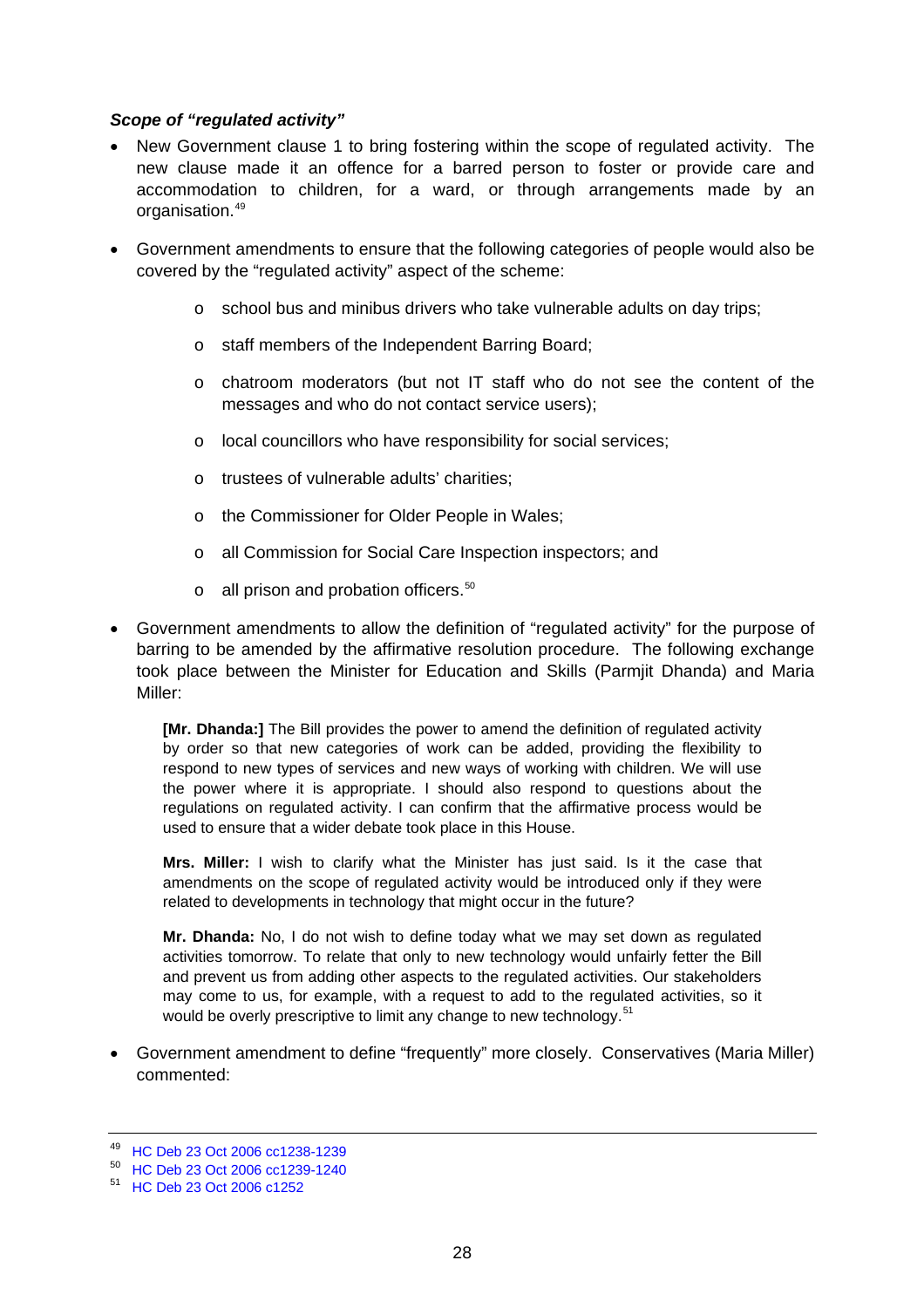Amendment No. 59 introduces a closer definition of frequency, which my hon. Friends and I welcome inasmuch as that has been talked about from the beginning of the debate on the Bill – particularly by Lord Adonis in the other place. Bringing in some clarification at this point is useful. However, although amendment No. 59 contains a definition of frequency that involves the same person carrying out an activity

"on more than two days in any period of 30 days",

it also still includes the term "frequently", almost as if that were a separate issue. I would welcome clarification from the Minister on whether the Government intend to have two meanings for the word "frequently": the tighter meaning of

"more than two days in any period of 30 days",

and also an alternative meaning. If the Government do not intend there to be two meanings, why are both terms referred to quite specifically in the same amendment? We would have hoped to tease that out in Committee, but the provision was not in the Bill at that point.  $52$ 

A further exchange between Maria Miller and Parmjit Dhanda followed:

**Mrs. Miller:** Given that it is highly improbable that we will reach those amendments because of the mountain of amendments we have to deal with, and the level of interest in the House, it would be helpful if the Minister could clarify the use of the term "frequency" or "frequently". That does fall within this group of amendments and those who read the report of the debate would benefit from understanding the Government's intention, especially if the term will be defined as having a particular meaning.

**Mr. Dhanda:** If you, Madam Deputy Speaker, do not mind me straying on to that ground to answer the hon. Lady's point, I am happy to say that it is our intention that "frequently" should take its normal meaning. However, we have specified a period condition, which is any work that takes place for more than two days, or overnight, in a 30-day period. That will be specified in the Bill, but the term "frequently" will take its normal meaning.[53](#page-28-1)

• General comment from the Conservatives (Maria Miller) regarding the scope of the scheme:

The Bill as drafted will result in almost 10 million people being vetted, and under the amendments that we are considering today a great many more people would be covered. We hope that the Minister will follow the principle set out by the Minister for Children and Families … that the breadth of the bar is proportionate to the risk that is posed.

 $(\ldots)$ 

Throughout the debate on the Bill, we have all agreed with the Government's intention that the breadth of the bar should be proportionate to the risk involved. Indeed, that is one of the Government's key principles. The amendments, however, give almost unfettered power to the Secretary of State to extend the Bill's scope in a way that would require very little debate on the Floor of the House. The Minister owes it to the House to explain that.<sup>[54](#page-28-2)</sup>

<span id="page-28-0"></span><sup>52</sup> [HC Deb 23 Oct 2006 c1243](http://www.publications.parliament.uk/pa/cm200506/cmhansrd/vo061023/debtext/61023-0005.htm)

<span id="page-28-1"></span><sup>53</sup> [HC Deb 23 Oct 2006 c1253](http://www.publications.parliament.uk/pa/cm200506/cmhansrd/vo061023/debtext/61023-0007.htm)

<span id="page-28-2"></span><sup>54</sup> [HC Deb 23 Oct 2006 cc1241-1242](http://www.publications.parliament.uk/pa/cm200506/cmhansrd/vo061023/debtext/61023-0005.htm)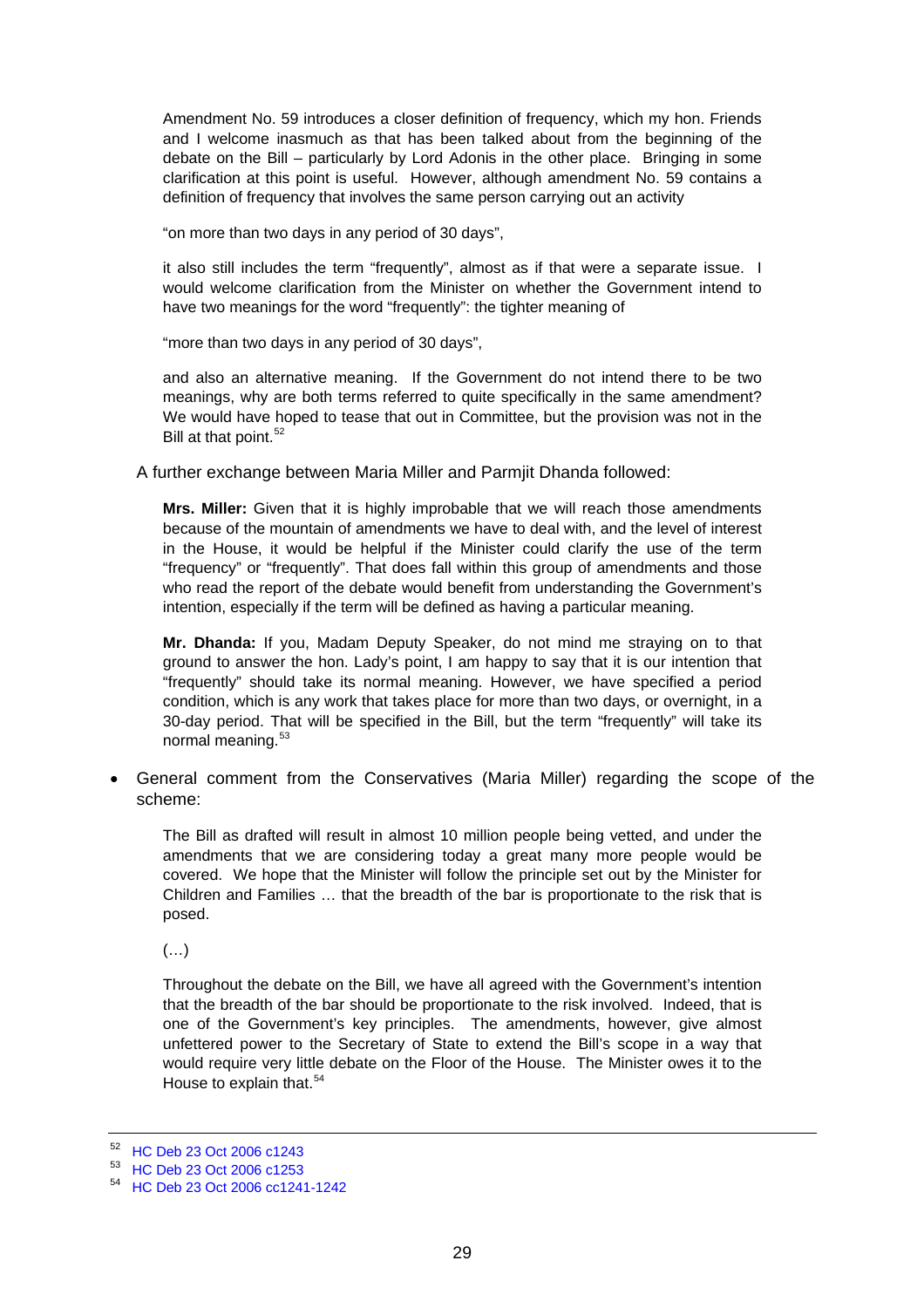• Debate and Government amendments on whether barred people should be allowed to carry out any form of regulated activity, for however brief a period, and on the definition of "frequency". Parmjit Dhand explained the amendments in the following terms:

**Mr. Dhanda:** As the Bill has progressed through both Houses, few matters have been more subject to debate and examination than what has come to be known as the "frequency test". Similarly, many of our key stakeholders have engaged us in constructive discussions about our intentions for that.

In the Bill, "frequently" is key to the definition of most forms of regulated activity. For the bar, the requirements to check and the requirements to be subject to monitoring to apply, the activity in most contexts has to be carried out frequently. Debate has focused on two critical issues: first, whether barred individuals should be able to undertake any work involving close contact with vulnerable groups, and secondly, how employers and individuals should interpret the term "frequently". The Government amendments cover both issues.

For the application of the bar, the concern put to us is that even very brief or occasional contact with a barred person constitutes too great a risk. We have received several representations from stakeholders, including the NSPCC, about that. We have listened carefully to the debate and further considered our original position. Consequently, I am now moving amendments that would prevent people on a barred list from engaging in regulated activity and make it a criminal offence for an employer to engage them, even when the activity was brief or occasional. I hope that the House will support that, although, after dividing on amendment No. 201, I am not sure whether that will happen. However, that is the rationale behind amendments Nos. 29 and 38, the result of which would be that, when an individual was barred, he would be barred full stop. That is the right way forward. It means that a barred volunteer would be prevented from helping out at a summer youth camp, even if it took place over only a day or two.

However, we recognise that, in an emergency, it may be necessary for barred individuals to engage in a specific regulated activity and that to criminalise them for doing so would be counter-productive. Amendments Nos. 28 and 37 create a defence when a barred individual has to engage in regulated activity to prevent harm and when no one else is around who could engage in that specific activity. That is intended to cover only a limited range of situations, for example, when a doctor barred from working with children has to administer first aid to a child who has had an accident in the street.

Amendments Nos. 31, 43, 48, 141, 145, 146, 149, 156 and 159 will make consequential changes on that modified approach to the application of the bar elsewhere in the Bill. I should also mention that amendment No. 42 means that the frequency of an activity will also be irrelevant in relation to the requirement on personnel suppliers to ensure that an individual whom they supply is subject to monitoring.

Also in that territory, amendments Nos. 143 and 158 are intended to ensure, for example, that a barred parent can enter a school to attend their child's parents' evening or that an individual on the adults' barred list can visit their sick mother in a care home. However, a barred person who carries out an activity in a school, for example, with the opportunity for contact with vulnerable groups will be prevented from doing so where the activity involves work, paid or unpaid, in connection with the purposes of the school.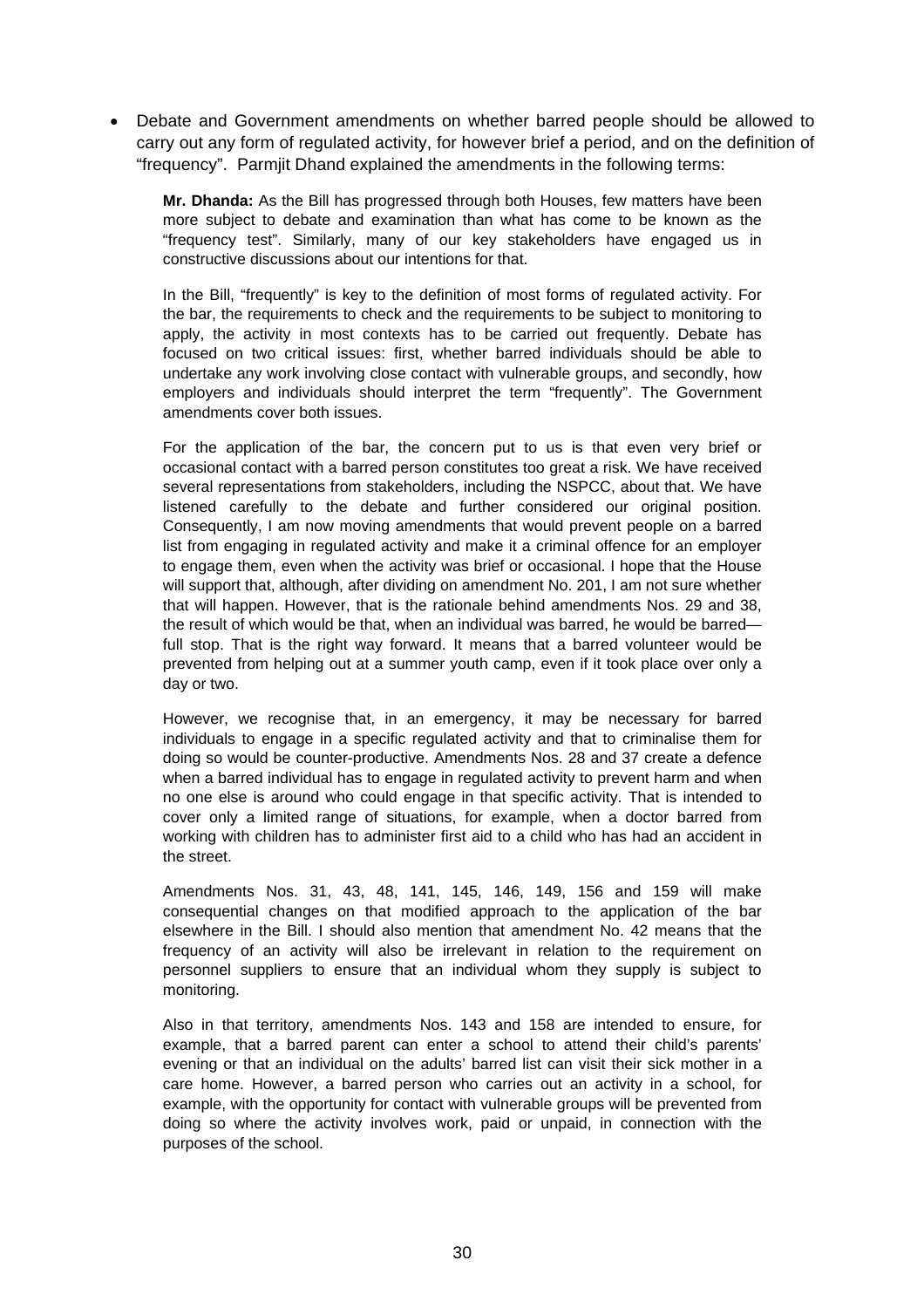While a barred person will now be barred from regulated activity of any duration, we believe that the requirements to check and to be subject to monitoring should still apply only when the amount of contact is above a certain threshold. Our amendments will clarify that threshold, taking on board our debates on the issue.

Amendments Nos. 140, 142, 153, 157 and 169 set out the circumstances in which the Government intend that the requirements to check and to be subject to monitoring should kick in. They ensure that activities that take place overnight will be regulated activity. They also define contact taking place on three or more days in a 30-day period as regulated activity. Those circumstances are referred to in amendment No. 169 as the "period condition". Similar revisions are made to the definition of controlled activity by amendments Nos. 56, 57 and 64.

That means that employers will be required to check, and individuals will need to be subject to monitoring, if they are operating, for example, a conference crèche for children that lasts for three days or longer.

(…)

Similarly, a volunteer helping out at a school campsite will need to be subject to monitoring if they are looking after the children overnight. It will be optional for employers to check individuals engaged in regulated activity lasting less time than those circumstances specified in the "period condition", to which I think the hon. Member for Basingstoke (Mrs. Miller) will refer.

Beyond those situations, the requirements to check and to be subject to monitoring will still apply when an activity is carried out "frequently". The word "frequently" will take its normal meaning and, as I have said previously, guidance will set out the Secretary of State's broad interpretation that the term will cover activities that are carried out once a month or more often. However, to provide a measure of protection for employers and individuals who follow that guidance, we have tabled amendments Nos. 33, 45 and 49, which will require the court to take into account when imposing penalties for failure to comply with the regulated activity requirements the extent to which employers and individuals have followed the Secretary of State's guidance.

We have listened carefully to previous debates, and I believe that those amendments will be welcomed, as they ensure that being barred means precisely that. They clarify when the requirements to check and to be subject to monitoring apply, and they reduce the risk of employers and individuals being unfairly penalised in circumstances where they have followed the Secretary of State's guidance. On that basis, I commend the amendments to the House.<sup>[55](#page-30-0)</sup>

In response, Maria Miller described the terms "frequent" and "occasional" as among the most problematic terms in the Bill:

The Government's original position in Committee, when they were pressed on the matter, and indeed on Second Reading, was that those definitions did not require further clarification because they would take their "everyday meaning"—despite the fact that both terms are relative and that there is no generally accepted everyday meaning for either "frequent" or "occasional" in English law.

Many hon. Members, including those on the Conservative Benches, felt that to leave such a key concept undefined would be to store up a great deal of trouble, not to mention create extra work for the army of lawyers that has clearly been involved in drafting the Bill. Therefore, we are glad that the Government have worked over the

<span id="page-30-0"></span><sup>55</sup> [HC Deb 23 Oct 2006 cc1317-1319](http://www.publications.parliament.uk/pa/cm200506/cmhansrd/vo061023/debtext/61023-0018.htm)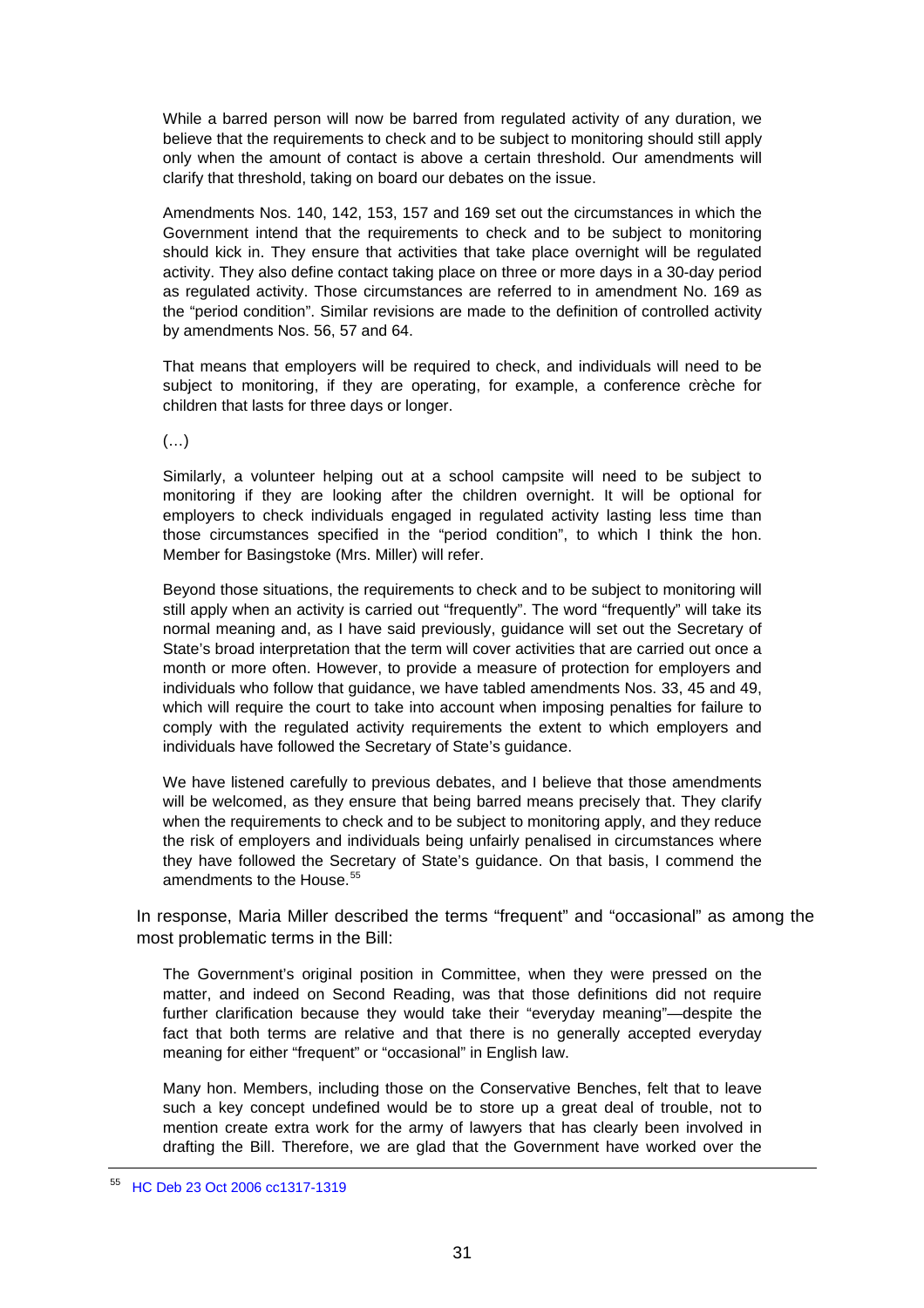<span id="page-31-0"></span>summer, through a working party including many reputable organisations, to reconsider the position and take into account some of the debate in Committee. The tabling of amendments Nos. 56, 57 and 64, which tightly define "frequently" as any two-day period occurring in a 30-day period, has allowed us to start to get a feeling for what is meant here.

Amendment No. 169 takes that welcome clarification a little further by specifying that that new "period condition", as it is called, is also satisfied if the activity in question occurs between 2 am and 6 am, covering another area that was debated hotly in Committee regarding overnight stays. That activity also needs to give the opportunity for face-to-face contact with children or vulnerable adults.

No doubt the wording is better than the original, but Conservative Members feel that there is room for a little more improvement.<sup>[56](#page-31-1)</sup>

# *Knowledge and intent*

The Conservatives tabled an amendment (201) aimed at ensuring that individuals who "inadvertently" undertook a regulated activity while barred would not have committed a criminal offence. Tim Loughton said:

I shall now deal with amendment No. 201—the only one in the large group tabled by myself and my hon. Friends. We are minded to divide the House on the amendment, which we believe deals with an important principle, and hope to have the opportunity to do so at some stage.

The amendment is designed to help the Minister in his inadvertent failure, seen rather glaringly earlier, to decide what is inadvertency and what is not. It is an important point because many people—some have calculated that it could be as many as a third of the adult working population—are inadvertently going to be covered and may become subject to continuous criminal record vetting. Given that 10 million Criminal Records Bureau checks have taken place since 2002, a very large number of the population could now be subject to prosecution if they do not take notice of—and, potentially, take action on—the new legislation.

The Minister will no doubt agree with our contention—he acknowledged in Committee that the principle was right—that it is unfair to penalise individuals who did not know that they were barred from engaging in an activity. As it stands, there are three main circumstances in which someone commits an offence. Under clause 7, an individual commits an offence if he

"seeks to engage in regulated activity from which he is barred",

or

"offers to engage in regulated activity from which he is barred"

or

"engages in regulated activity from which he is barred",

which is pretty all encompassing. Furthermore, the guilt test is fairly low and the onus of proof lies on the individual to show that they did not know that they were committing an offence, rather than the other way round, whereby it would have to be proved that they were acting misleadingly in trying to disguise committing or intending to commit an offence.

<span id="page-31-1"></span><sup>56</sup> [HC Deb 23 Oct 2006 cc1319-1320](http://www.publications.parliament.uk/pa/cm200506/cmhansrd/vo061023/debtext/61023-0018.htm)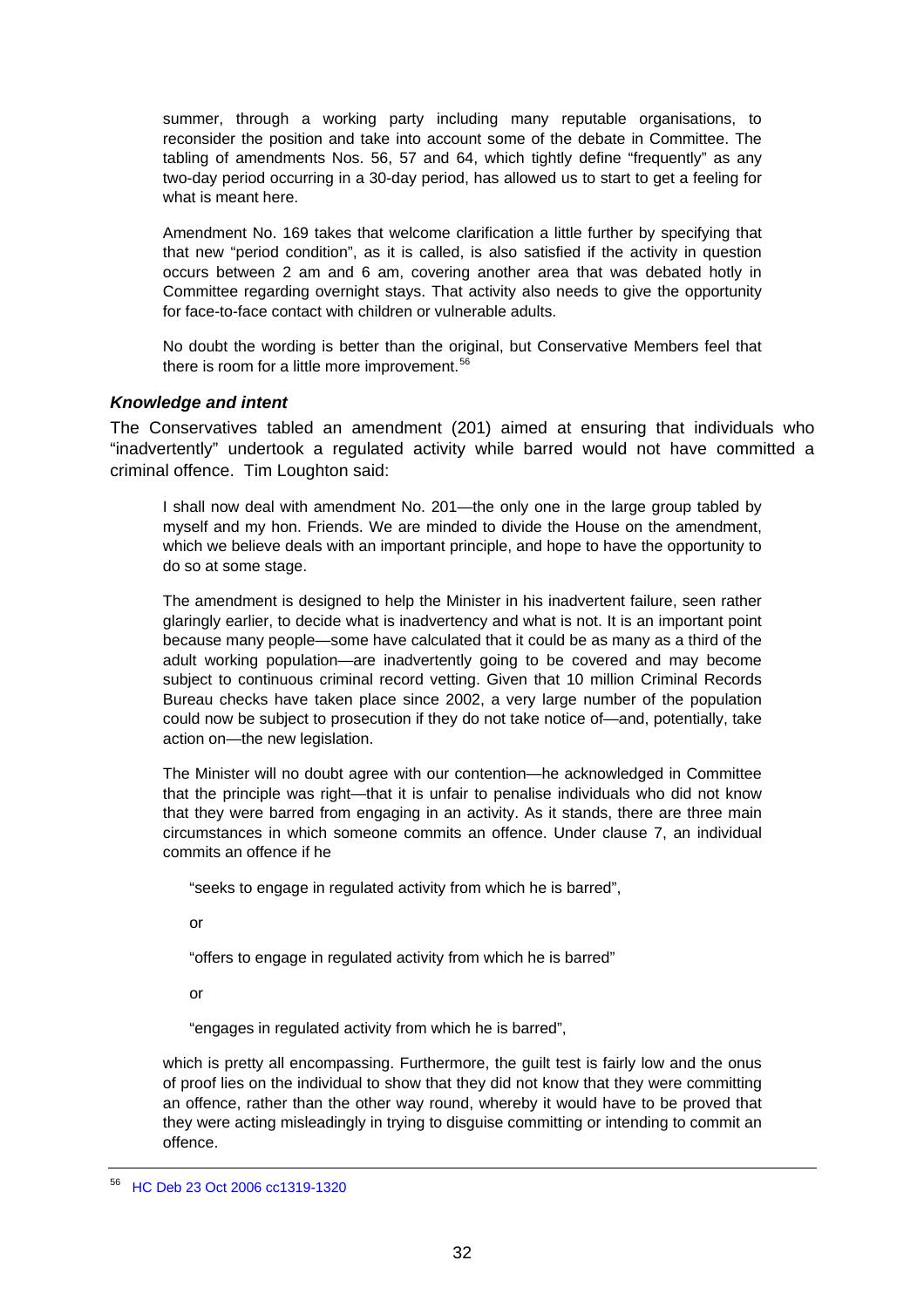<span id="page-32-0"></span>As the Minister acknowledged in Committee, it is not the Bill's intention to criminalise people who may have been barred but who are not aware, for whatever reason, of the position. Schedule 3, which provides the guts of the legislation, has a very broad scope of regulated activities and will potentially catch thousands of people who are not directly involved in teaching or caring occupations, which form the focus of many of the activities at which the Bill is targeted.<sup>[57](#page-32-1)</sup>

Similar amendments (254 and 255) were also tabled by the Liberal Democrats. The amendments aimed to restrict the offence of a barred person engaging in a regulated activity to situations in which there was an intention to mislead. Sarah Teather said:

We have had an extensive debate about many of the confusions in this extremely complicated Bill. If the scope of regulated activity is enlarged by the Secretary of State during the making of regulations, it is likely that people will not know the full extent of such activity that may apply to them. If there is a decent vetting procedure, it should prevent people who are barred from getting through, so the purpose of the provision should be to criminalise those who act in a misleading way—for example, by giving a false name in a job application—not those who may inadvertently get something wrong.<sup>[58](#page-32-2)</sup>

#### In response, Parmjit Dhanda said:

Amendment No. 201 provides for a defence where a barred individual seeks to engage in activity without realising that it was regulated activity. As well intentioned as the amendment is, it is unnecessary and could introduce a dangerous loophole that Opposition Members are on the verge of voting to support. We certainly do not wish to criminalise individuals unfairly, so we will ensure that the scheme is well understood. Before the commencement of the Act, guidance will be issued that will provide further detail about what type of activity will be covered by regulated activity. We will consult stakeholders about the most effective means of ensuring that all those subject to the requirements of the scheme are aware which roles will be covered by the definition of regulated activity. We will also provide an advisory facility to employers and individuals to help them comply with the requirements of the scheme.

In addition, when an individual is informed that they are barred, the intention is that this communication will include an explanation of the types of activity from which they are barred. Setting this out clearly for newly barred people will help to minimise the risk that the amendment seeks to address. The amendment could in fact introduce a different risk—that unscrupulous barred individuals would seek to escape the offence in the Bill by arguing that they did not know that a particular activity was a regulated activity. That is what Opposition Members are considering supporting in the Lobby this evening. We are trying to keep devious paedophiles out of our schools, and the possibility opened up by the amendment is too great a risk. Hon. Members need to consider their position on the issue.<sup>[59](#page-32-3)</sup>

Amendment 201 was negatived on division by 274 votes to 185. $^{60}$  $^{60}$  $^{60}$ 

# *Fees and funding*

Government amendment 68 clarified the Secretary of State's power to waive the fee for those who undertake regulated activity on a voluntary basis. More general information regarding fees and funding was set out in the following exchange:

<span id="page-32-1"></span><sup>57</sup> [HC Deb 23 Oct 2006 c1284](http://www.publications.parliament.uk/pa/cm200506/cmhansrd/vo061023/debtext/61023-0012.htm)

<span id="page-32-2"></span><sup>58</sup> [HC Deb 23 Oct 2006 c1288](http://www.publications.parliament.uk/pa/cm200506/cmhansrd/vo061023/debtext/61023-0013.htm)

<span id="page-32-3"></span><sup>59</sup> [HC Deb 23 Oct 2006 cc 1291-1292](http://www.publications.parliament.uk/pa/cm200506/cmhansrd/vo061023/debtext/61023-0013.htm)

<span id="page-32-4"></span><sup>60</sup> [HC Deb 23 Oct 2006 c1313](http://www.publications.parliament.uk/pa/cm200506/cmhansrd/vo061023/debtext/61023-0017.htm)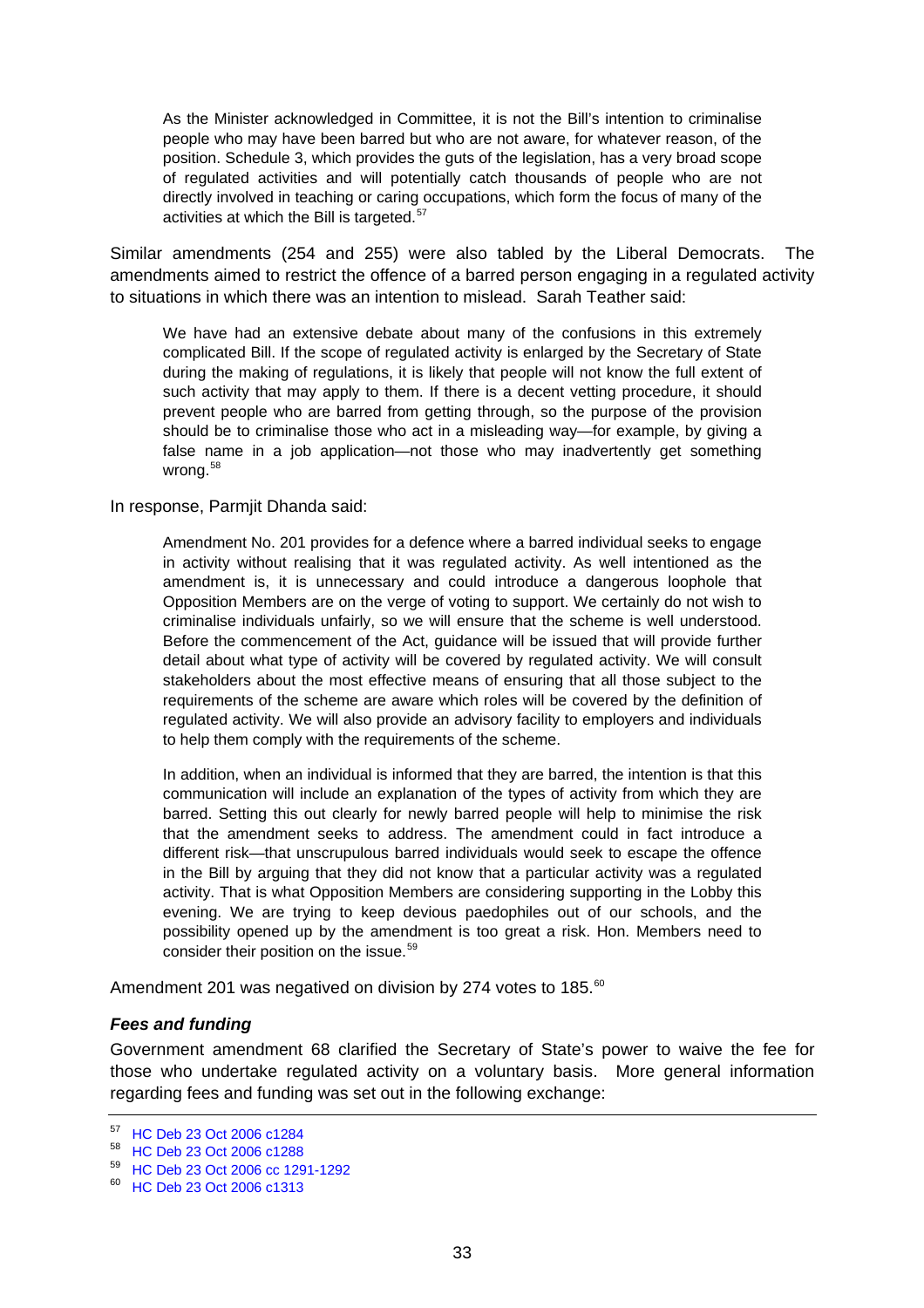<span id="page-33-0"></span>**[Mr. Dhanda:]** To answer the hon. Lady's question about regular reviews, it is the intention to have an annual review of that fee, as it is in respect of the CRB fee. We were quite clear about our intentions for funding the scheme when responding to questions raised in previous debates. We have realised that the Bill's provisions could be clarified. For example, we repeatedly stated that the fee for volunteers will be waived, and we are now making the ability to do so explicit. I am sure that that clarification is welcomed.

**Anne Main:** Is the Minister completely satisfied that it is clear what the funding is intended to pay for? For example, is it intended to pay for updating all the computer systems and for any programming required in the regular progress updates that are so important if employers are to make checks? Given the big overruns in computer costs that have occurred, is he satisfied that the fee levied will be enough to cover the entire programme, including staffing costs?

**Mr. Dhanda:** It is for the entire funding of the IBB and its processes, which includes its computers. It is important to remember that this is about not just the costs incurred but the extra powers and securities that the Bill will give to vulnerable groups. It will also help employees by ensuring portability—they will pay a fee to get on to the scheme and will not have to pay another—and there is the added benefit of online checks. The vetting and barring scheme fee will be paid once when a person enters the scheme; there will be no new VBS fee when they change jobs. The new employer will be able to use the online check to confirm the person's status in the scheme. As with the CRB disclosure fee, the VBS fee will be the individual applicant's responsibility, but it will be open to the employer to pay the fee. $61$ 

# **7.7 Third reading**

Maria Miller commented on the last-minute tabling of Government amendments, the lack of definition of some key terms in the Bill, and the issue of proportionality:

The Bill has been expected and consulted on for more than two years, and has been debated since February. It is therefore difficult to understand why so many Government amendments were tabled at the eleventh hour. Many provide the basic details of how the vetting and barring scheme will work. We have been asking for those details for the past six months, and they should have been thought through before, rather than after, the Bill was presented to us. With that in mind, I thank the teams from the Department for Education and Skills and the Public Bill Office, who have worked tirelessly and often under great pressure as a result of the Government's late tabling of amendments. They have, as always, been an integral and invaluable part of the process.

 $(\ldots)$ 

We were presented with a somewhat hollow Bill in February, despite the two years that had elapsed since the Bichard report. There was a lack of definition, a lack of detail on the processes to be followed and a disregard for many of the findings in the consultations that had been held—specifically the DFES's own post-Bichard consultation, which called for much of the clarity in terms and definitions for which we, and other Members, have continued to press today. Even after more than six months, there are still no definitions of some of the key terms in the Bill.

 $(\ldots)$ 

<span id="page-33-1"></span><sup>61</sup> [HC Deb 23 Oct 2006 cc1257-1258](http://www.publications.parliament.uk/pa/cm200506/cmhansrd/vo061023/debtext/61023-0008.htm)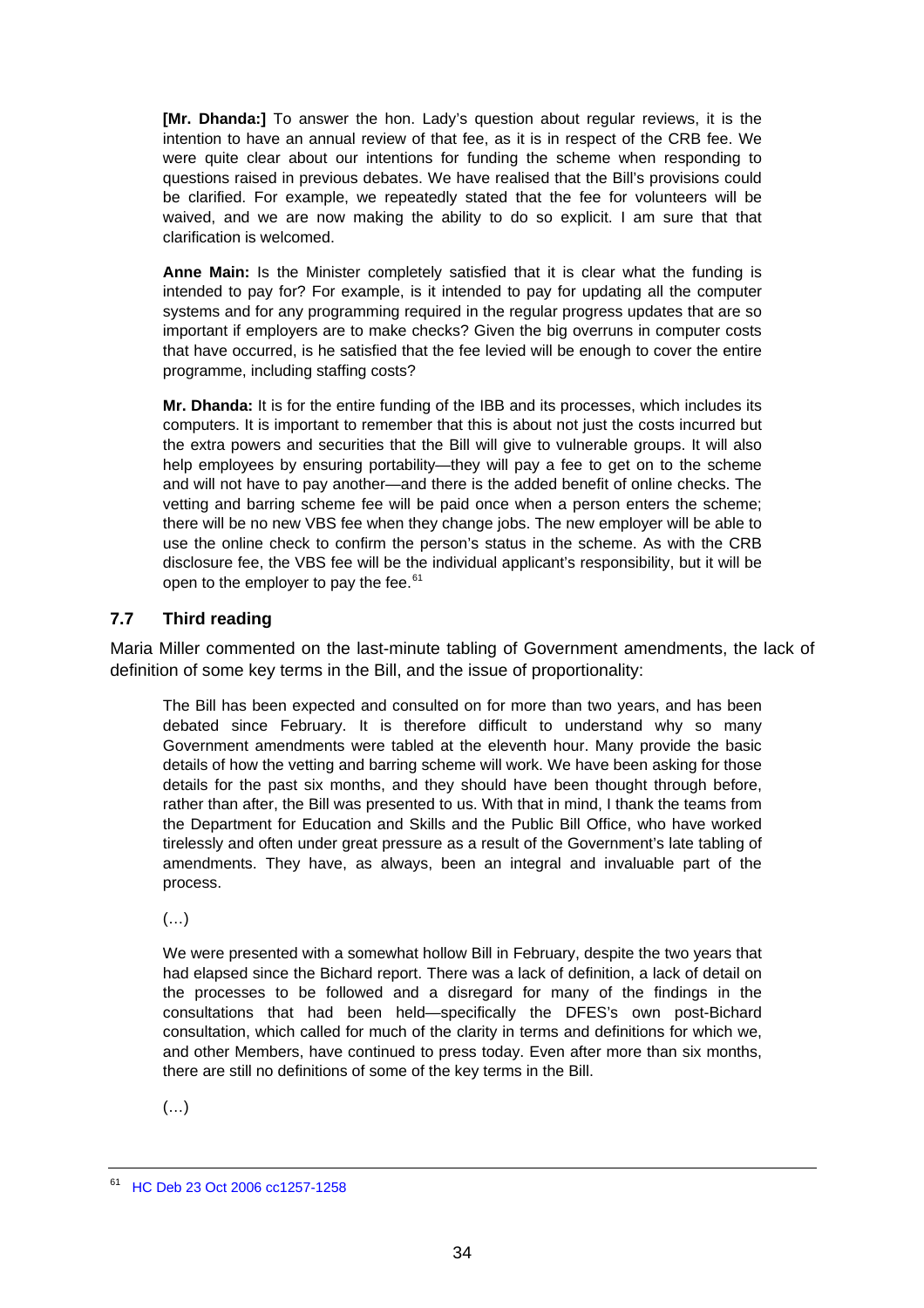Conservative Members remain concerned about clauses dealing with the position of those who are barred if they inadvertently apply for monitored jobs, and we have debated the issue extensively. We are also concerned, as we stated clearly in Committee, about the Government's intention to expand the number of people monitored under the Bill in future. As we know, the Government have the ability to achieve that without much further debate in the House. We shall certainly monitor that matter closely. When the Bill was introduced, the right hon. Member for Stretford and Urmston (Beverley Hughes) firmly stated that one of the principles behind the Bill was that the breadth of the bar imposed should be proportionate to the risk. I hope that Ministers continue to adhere to that and that they are open to revisiting the provisions if they appear to have created unintended consequences, perhaps along the lines that we have discussed today.

The amount of reworking of the Bill at such a late stage is also worrying because a number of areas require further attention. We have already mentioned the use of vague terms and we have had little time properly to debate critical issues such as the development of the IMPACT police national database. It is now delayed until 2010, yet it was one of Bichard's key criticisms of the progress that the Government have made so far. Overseas workers is another matter—we debated it earlier—that was virtually ignored in the later stages of our debate on the Government amendments.

We wish the Bill well as it passes from here to wherever it goes next, but there remains a need for a fundamental change to the process of vetting and monitoring. We all agree that it needs to take place, but we urge the Government closely to watch the impact of the Bill in practice. We support the intention to make the vetting system better, but we do not want the Bill to become an unwieldy instrument that, instead of simplifying the position, adds even more complexity. In short, we simply hope that the Bill does not become a sledgehammer to crack a nut. We hope that the Government will monitor the impact in as much detail as possible as the Bill is implemented. $62$ 

#### Annette Brooke raised similar concerns:

The Under-Secretary of State for Education and Skills, the hon. Member for Gloucester (Mr. Dhanda), said that the legislation is complex, but that might prove to be an understatement. It is very complex and that has to be a concern for us all. From the start, we have all seen the Bill as being of great importance and significance. We will all always remember the events at Soham and the revelation that some information could have been passed on. In fact, there was lots of information around, but it had not gone through the various channels or been put together so as to lead to someone taking action. We have many examples of similar situations in world history and that was another example of failure of communication. Given the system that was in place, it was impossible for anybody to put together all the pieces of information available.

It seems a long time since the Bichard report in 2004 and there has been much consultation on the Bill. Have we achieved what we set out to do? That is a difficult question to answer and I have to admit to some nagging doubts. Because we have had so many Government amendments, I am not convinced that we have been able to scrutinise them properly in the short time available. There may well be unintended consequences that we have not envisaged tonight. That is a serious issue and I hope that Ministers will reflect on that and carry out some of the monitoring that the hon. Member for Basingstoke (Mrs. Miller) suggested.<sup>[63](#page-34-1)</sup>

<span id="page-34-0"></span><sup>62</sup> [HC Deb 23 Oct 2006 cc1349-1350](http://www.publications.parliament.uk/pa/cm200506/cmhansrd/vo061023/debtext/61023-0024.htm)

<span id="page-34-1"></span><sup>63</sup> [HC Deb 23 Oct 2006 cc1351-1352](http://www.publications.parliament.uk/pa/cm200506/cmhansrd/vo061023/debtext/61023-0024.htm)